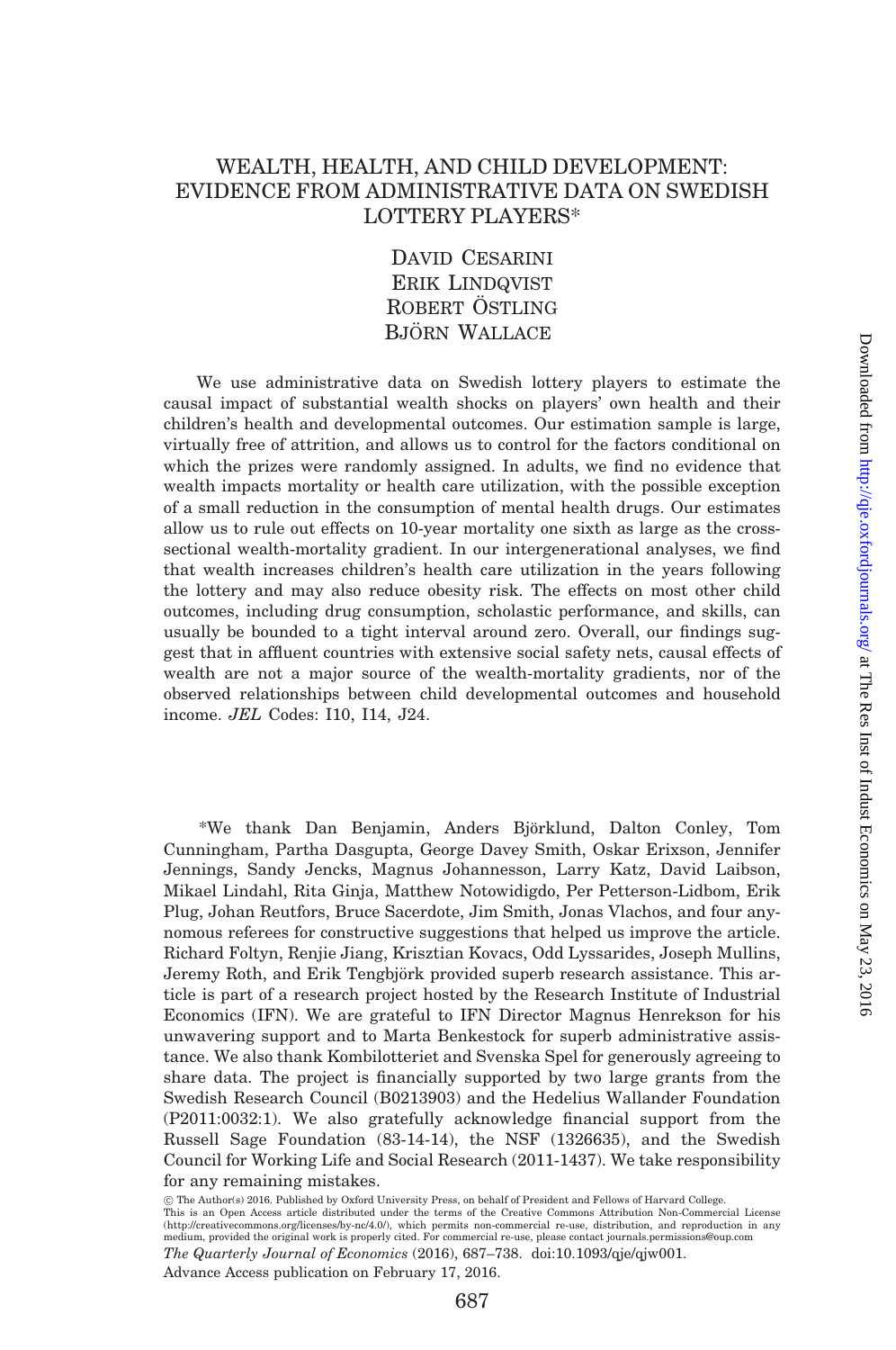### I. Introduction

At every stage in the life cycle, health is robustly associated with various markers for socioeconomic status (SES), such as income, educational attainment, and occupational prestige ([Smith 1999;](#page-51-0) [Currie 2009](#page-49-0); [Cutler, Lleras-Muney, and Vogl](#page-49-0) [2012](#page-49-0)). These relationships manifest themselves early. For example, children from low-income households weigh less at birth, are more likely to be born prematurely, and are increasingly at greater risk for chronic health conditions as they age ([Brooks-](#page-48-0)[Gunn and Duncan 1997;](#page-48-0) [Newacheck and Halfon 1998;](#page-50-0) [Currie](#page-49-0) [2009](#page-49-0)). Childhood health is in turn positively related to a number of later outcomes, including skills, scholastic achievement, and adult economic status ([Currie 2009;](#page-49-0) [Smith 2009](#page-51-0)). In adults, it is also a well-established fact that individuals with higher incomes enjoy better health outcomes [\(Smith 1999](#page-51-0); [Deaton 2002](#page-49-0)). Descriptive research has uncovered these positive relationships in many different countries and time periods and in many different subpopulations ([Smith 1999;](#page-51-0) [Deaton 2002; Cutler,](#page-49-0) [Lleras-Muney, and Vogl 2012\)](#page-49-0).

Although the existence of these gradients for adult health and child outcomes is not controversial, credibly elucidating their underlying causal pathways has proven challenging, as concerns about reverse causation and omitted variable bias often loom large [\(Mayer 1998;](#page-50-0) [Deaton 2002; Currie 2009; Chandra](#page-49-0) [and Vogl 2010](#page-49-0); [Baker and Stabile 2012;](#page-48-0) [Cutler, Lleras-Muney,](#page-49-0) [and Vogl 2012](#page-49-0)). One review article on the causes and consequences of early childhood health notes that ''the number of studies associating poor child outcomes with low SES far exceeds the number that make substantive progress on this difficult question of causality'' ([Baker and Stabile 2012,](#page-48-0) p. 8). Writing about the adult health gradient, Deaton concludes that ''there is no general agreement about [its] causes ...[and] what apparent agreement there is is sometimes better supported by repeated assertion than by solid evidence'' ([2002,](#page-49-0) p. 15).

In this article, we use the randomized assignment of lottery prizes in three samples of Swedish lottery players to estimate the causal effect of wealth on players' health and their children's health and development. The prizes vary in magnitude, but 75% of the combined prize pool is accounted for by prizes whose value is in the range 1 to 40 Swedish median annual disposable incomes (approximately \$20,000 to \$800,000). The estimates we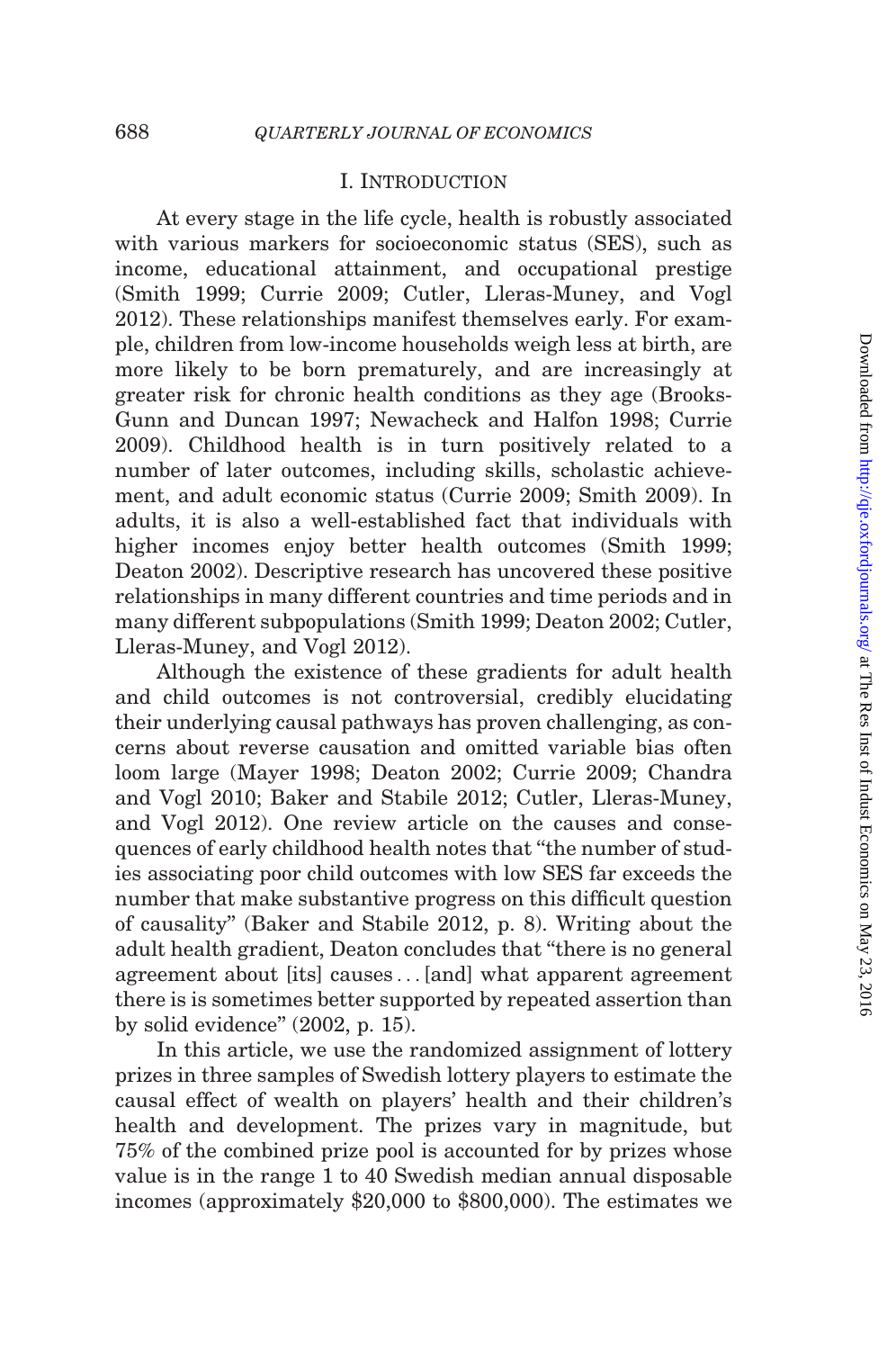report are therefore useful for testing and refining hypotheses about the sources of the relationship between permanent income and the outcomes we consider.

Our study has three key methodological features that enable us to make stronger inferences about the causal impact of wealth than previous lottery studies evaluating the effect of wealth on health ([Lindahl 2005](#page-50-0); [Gardner and Oswald 2007](#page-49-0); [van Kippersluis](#page-51-0) [and Galama 2013;](#page-51-0) [Apouey and Clark 2015](#page-48-0)) and health expenditure [\(Cheng, Costa-i-Font, and Powdthavee 2015](#page-49-0)). First, we observe the factors conditional on which the lottery wealth is randomly assigned, allowing us to leverage only the portion of lottery-induced variation in wealth that is exogenous. Second, the size of the prize pool is almost \$1 billion—two orders of magnitude larger than in any previous study of lottery players' health. Third, Sweden's high-quality administrative data allow us to observe a rich set of outcomes, some of which are realized over 20 years after the event, in a virtually attrition-free sample. In addition, our data allow us to address many (but not all) concerns that are often voiced about the external validity of studies of lottery players.

We conduct two sets of analyses. In the adult analyses, the primary outcomes of interest are total and cause-specific mortalities, and we also report estimates of the impact of wealth on an array of hospitalization and drug prescription variables. Several of the specific outcomes considered in the adult analyses are included because of their hypothesized relationships to health behaviors and stress, the two primary mechanisms through which epidemiologists have proposed that low income can adversely impact cardiovascular health, mental health, and the risk of autoimmune disease ([Williams 1990](#page-51-0); [Brunner 1997](#page-48-0); [Adler and](#page-48-0) [Newman 2002](#page-48-0); [Stansfeld et al. 2002](#page-51-0); [Marmot and Wilkinson](#page-50-0) [2006\)](#page-50-0). In our intergenerational analyses, we study how wealth affects a number of infant and child health characteristics studied in earlier work [\(Currie 2009](#page-49-0); [Baker and Stabile 2012\)](#page-48-0). Given the known associations between early health and subsequent psychological development, we also examine children's scholastic achievement and cognitive and noncognitive skills. Throughout, we try to facilitate the interpretation of our findings by reporting the causal estimates from the adult sample alongside cross-sectional wealth gradients and the causal estimates from the intergenerational sample alongside the estimated gradient with respect to a 10-year total of household disposable income.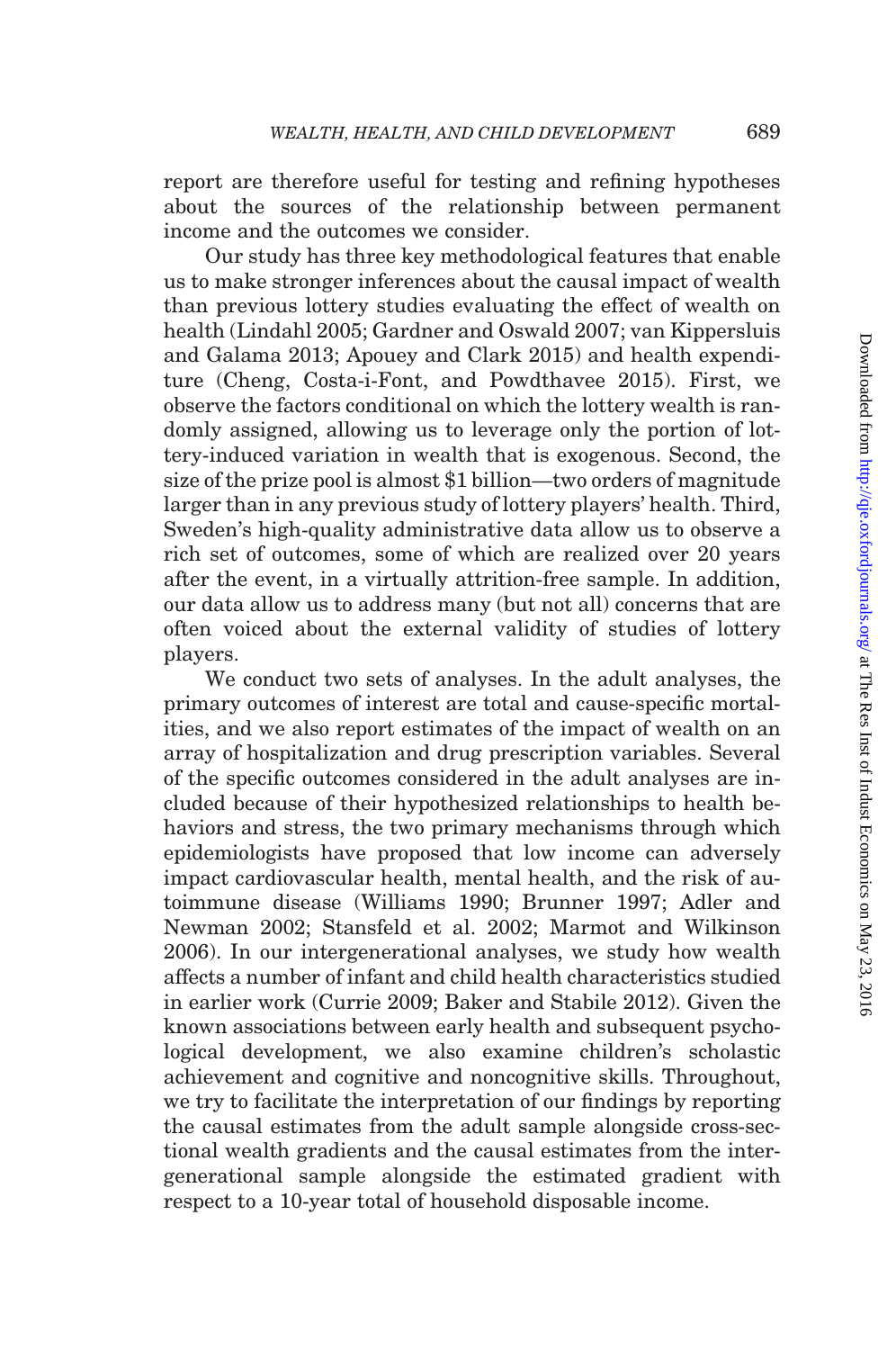In our adult analyses, we find that the effect of wealth on mortality and health care utilization can be bounded to a tight interval around zero. For example, our estimates allow us to rule out a causal effect of wealth on 10-year adult mortality one sixth as large as the cross-sectional gradient between mortality and wealth. We continue to find effects that can be bounded away from the gradient when we stratify the sample by age, income, sex, health, and education. In our intergenerational analyses, the estimated effect of wealth on scholastic achievement and cognitive and noncognitive skills is always precise enough to bound the parameter to a tight interval around zero, and we can reject effect sizes much smaller than the household-income gradient. The estimated effects on the child health outcomes—with all-cause hospitalizations as the exception—are not statistically distinguishable from the household-income gradients but often estimated with enough precision to allow us to reject effects of the magnitude reported in most previous research finding positive effects ([Duncan, Morris, and Rodrigues 2011; Cooper and](#page-49-0) [Stewart 2013](#page-49-0)).

There are some exceptions to the overall pattern of null results. In the adult analyses, we find suggestive evidence that wealth causes a small reduction in the consumption of anxiolytics (''anti-anxiety'' medication) and hypnotics and sedatives (''sleeping pills''). In the intergenerational analyses, we find that lottery wealth increases children's hospitalization risk in the years following the lottery and reduces obesity risk around the age of 18. Yet taken in their entirety, the findings of this article provide little reason to interpret the wealth-health gradients and wealth-child development gradients in our Swedish sample as primarily arising due to causal effects of wealth. Rather, our findings suggest that, as many authors have cautioned ([Mayer 1998](#page-50-0); [Smith 1999;](#page-51-0) [Deaton 2002](#page-49-0); [Chandra and Vogl 2010; Cutler,](#page-49-0) [Lleras-Muney, and Vogl 2012](#page-49-0)), causal interpretations of the gradients observed in developed countries should be viewed skeptically.<sup>1</sup>

1. For quasi-experimental evidence on adults, see [Adams et al. \(2003\),](#page-48-0) [Meer,](#page-50-0) [Miller, and Rosen \(2003\),](#page-50-0) [Frijters, Haisken-DeNew, and Shields \(2005\),](#page-49-0) [Snyder and](#page-51-0) [Evans \(2006\),](#page-51-0) [Adda, Banks, and von Gaudecker \(2009\),](#page-48-0) [Erixson \(2014\),](#page-49-0) and [Schwandt \(2014\)](#page-50-0). For evidence on child outcomes, see [Salkind and Haskins](#page-50-0) [\(1982\)](#page-50-0), [Sacerdote \(2007\),](#page-50-0) [Akee et al. \(2010\)](#page-48-0), [Duncan, Morris, and Rodrigues](#page-49-0) [\(2011\)](#page-49-0), [Milligan and Stabile \(2011\),](#page-50-0) [Dahl and Lochner \(2012\)](#page-49-0), and [Bleakley and](#page-48-0) [Ferrie \(forthcoming\).](#page-48-0)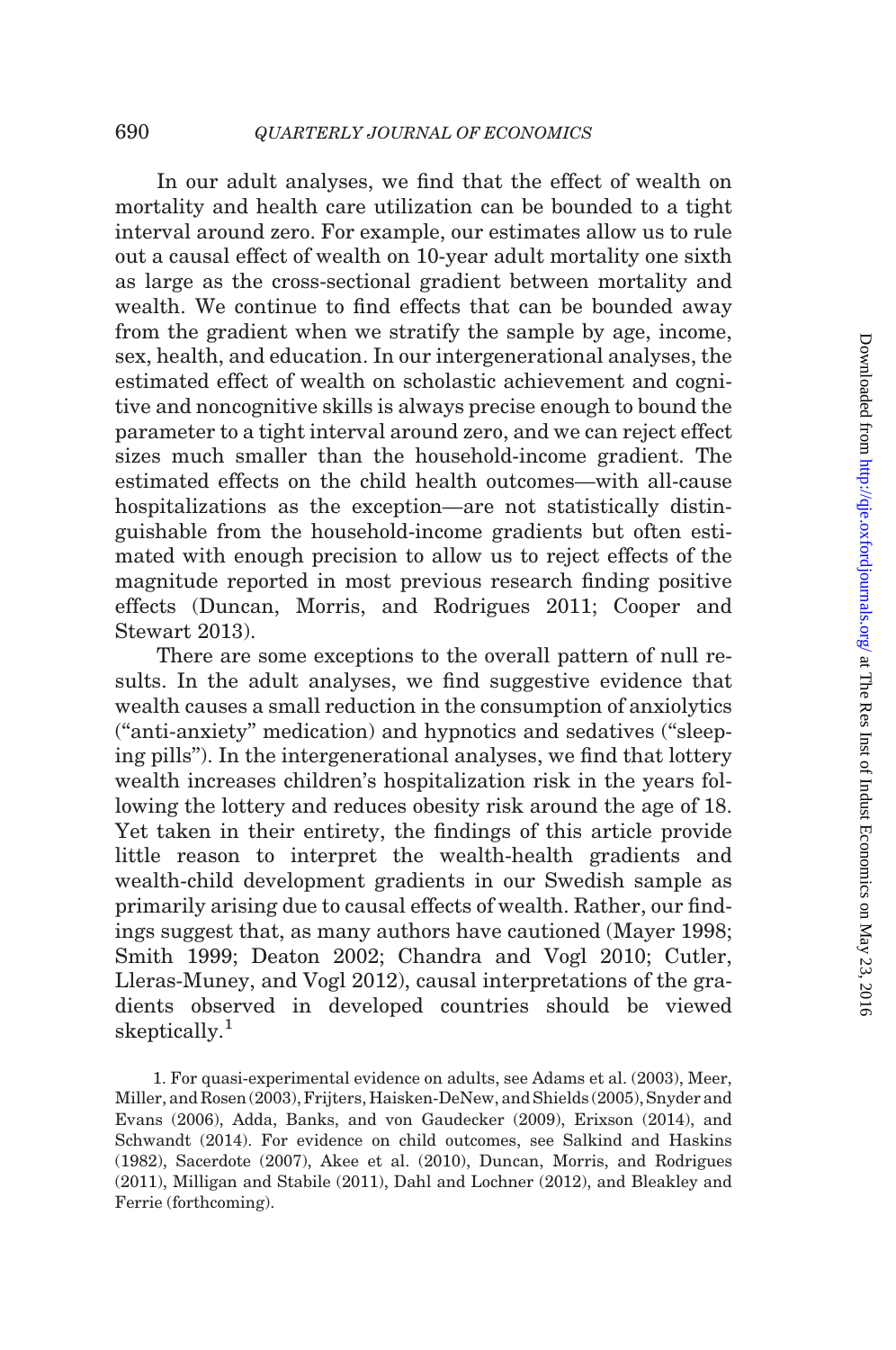The article is structured as follows. Section II briefly reviews the register data and describes the pooled lottery data. Section III describes our identification strategy, provides evidence of the (conditional) random assignment of wealth and discusses the appropriateness of generalizing from the Swedish sample of lottery players to the Swedish population. In Sections IV and V, we report the results from the adult and intergenerational analyses. Section VI concludes with a discussion that places our findings in the context of the wider literature. Throughout the manuscript, appendix tables and figures are available in the [Online Appendix.](http://qje.oxfordjournals.org/lookup/suppl/doi:10.1093/qje/qjw001/-/DC1)

### II. DATA

To set the stage, [Table I](#page-5-0) gives a summary overview of the registers from which we derive our main outcome variables (Panel A) and the wealth and household-income variables we use to estimate cross-sectional gradients used to benchmark the lottery-based estimates (Panel B). Panel C defines three sets of characteristics—birth demographics, other demographics, and health characteristics—that play a key role in many of our analyses. The birth demographics are a third-order age polynomial, an indicator for female, and an indicator for being born in a Nordic country. The other demographics are income and indicator variables for college completion, marital status, and retirement status. Finally, the health characteristics are (a proxy for) the Charlson co-morbidity index<sup>2</sup> [\(Charlson et al. 1987](#page-49-0)) and indicator variables for having been hospitalized in the past five years (i) at all, (ii) for more than one week, (iii) for circulatory disease, (iv) for respiratory disease, or (v) for cancer. Throughout the article, we refer to all these characteristics collectively as our set of baseline controls. All variables measured in monetary units (e.g., lottery prizes, wealth or household income) are measued in year 2010 prices.

Our analyses are based on a pooled sample of lottery players who, along with their children, were merged to administrative records, using information about player personal identification numbers (PINs). Our basic identification strategy is to use the data and knowledge about the institutional details of each of

<sup>2.</sup> See [Online Appendix VI.E](http://qje.oxfordjournals.org/lookup/suppl/doi:10.1093/qje/qjw001/-/DC1) for details on the constuction of the Charlson index.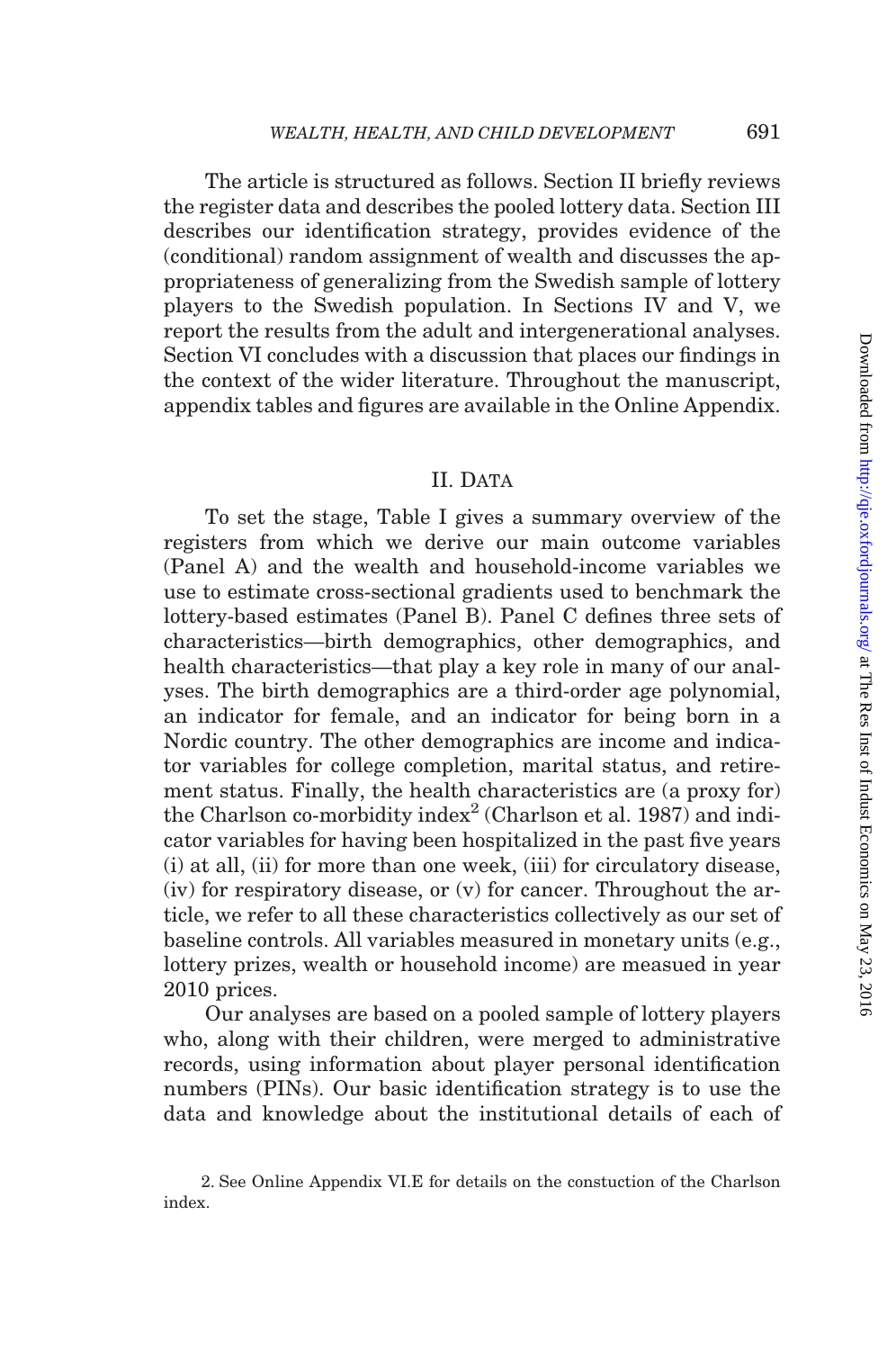| Panel A: Registers used to generate main outcome variables<br>Register Name (Period)                                                                                               | Unit of Observation                                                                                                                         | Data Description                                                                                                                                                                                                                                                                                                                                                                                                                                                                                                                                    | Outcome Measured                                                                                                                                                                 |
|------------------------------------------------------------------------------------------------------------------------------------------------------------------------------------|---------------------------------------------------------------------------------------------------------------------------------------------|-----------------------------------------------------------------------------------------------------------------------------------------------------------------------------------------------------------------------------------------------------------------------------------------------------------------------------------------------------------------------------------------------------------------------------------------------------------------------------------------------------------------------------------------------------|----------------------------------------------------------------------------------------------------------------------------------------------------------------------------------|
| National tests (2003-)**<br>Cause of death $(1952-)^*$<br>Medical birth (1973-)**<br>Prescribed drug (2006-)<br>Conscription (1969-)**<br>Ninth grade (1988-)**<br>Patient (1987–) | Inpatient hospitalization<br>Ninth-grade student<br>Ninth-grade student<br>$\sim$ 18-year-old male<br>Drug purchase<br>Death event<br>nfant | Test scores in English, mathematics, Swedish<br>Entry & discharge dates, diagnoses (ICD)<br>Date, type (ATC), quantity (DDD)<br>Date & cause of death (ICD)<br>Cog. & noncog. skills, BMI<br>Birth weight, gestation                                                                                                                                                                                                                                                                                                                                | Up to 24 postlottery years<br>Up to 10 postlottery years<br>At age ${\sim}18$<br>At age $\sim$ 15<br>At age $\sim$ 15<br>2006-2010<br>At birth                                   |
| Panel B: Wealth and income gradients<br>Register Name (Period                                                                                                                      |                                                                                                                                             | Income/Wealth Variable                                                                                                                                                                                                                                                                                                                                                                                                                                                                                                                              |                                                                                                                                                                                  |
| Income & taxation (1978-)**<br>Wealth (1999–2007)*                                                                                                                                 |                                                                                                                                             | Household income: sum of biological parents' disposable income in child's first ten years of life.<br>Net wealth: year-end sum of real and financial assets minus debt.                                                                                                                                                                                                                                                                                                                                                                             |                                                                                                                                                                                  |
| Panel C: Definition of baseline controls<br>Birth Demographics                                                                                                                     |                                                                                                                                             | Other Demographics                                                                                                                                                                                                                                                                                                                                                                                                                                                                                                                                  | Health Characteristics                                                                                                                                                           |
| 1 if born in Nordic country<br>1 if female<br>Age <sup>3</sup><br>Age <sup>2</sup><br>Age                                                                                          |                                                                                                                                             | 1 if college graduate<br>Labor income<br>1 if married<br>1 if retired*<br># children                                                                                                                                                                                                                                                                                                                                                                                                                                                                | I if hospitalized for respiratory<br>1 if hospitalized for circulatory<br>I if hospitalized for cancer<br>1 if hospitalized $\geq 7$ days<br>l if hospitalized<br>Charlson index |
|                                                                                                                                                                                    |                                                                                                                                             | Notes. Panel A provides background information about the registers from which several of our key variables are derived. Panel B defines the wealth and income variables we<br>use to estimate gradients against which we sometimes benchmark our causal estimates. Panel C defines a set of variables that will be used throughout the article. We refer to the<br>union of birth and other demographics as "demographic characteristics" and to the union of demographic and health characteristics as the "haseline characteristics" or "haseline |                                                                                                                                                                                  |

controls." Annual labor income is measured in SEK. All hospitalization variables are binary and defined over the preceding five years. For additional details on the variables, see<br>Online Appendix Section VI. BMI: Body Mass controls.'' Annual labor income is measured in SEK. All hospitalization variables are binary and defined over the preceding five years. For additional details on the variables, see Online [Appendix](http://qje.oxfordjournals.org/lookup/suppl/doi:10.1093/qje/qjw001/-/DC1) Section VI. BMI: Body Mass Index. ATC: Anatomical Therapeutic Chemical Classification. ICD: International Classification of Diseases. DDD: defined daily dose. \* used in adult analyses only, \*\* intergenerational analyses only.

TABLE I OVERVIEW OF MAIN REGISTERS AND CONTROL VARIABLES

OVERVIEW OF MAIN REGISTERS AND CONTROL VARIABLES TABLE I

# <span id="page-5-0"></span>692 QUARTERLY JOURNAL OF ECONOMICS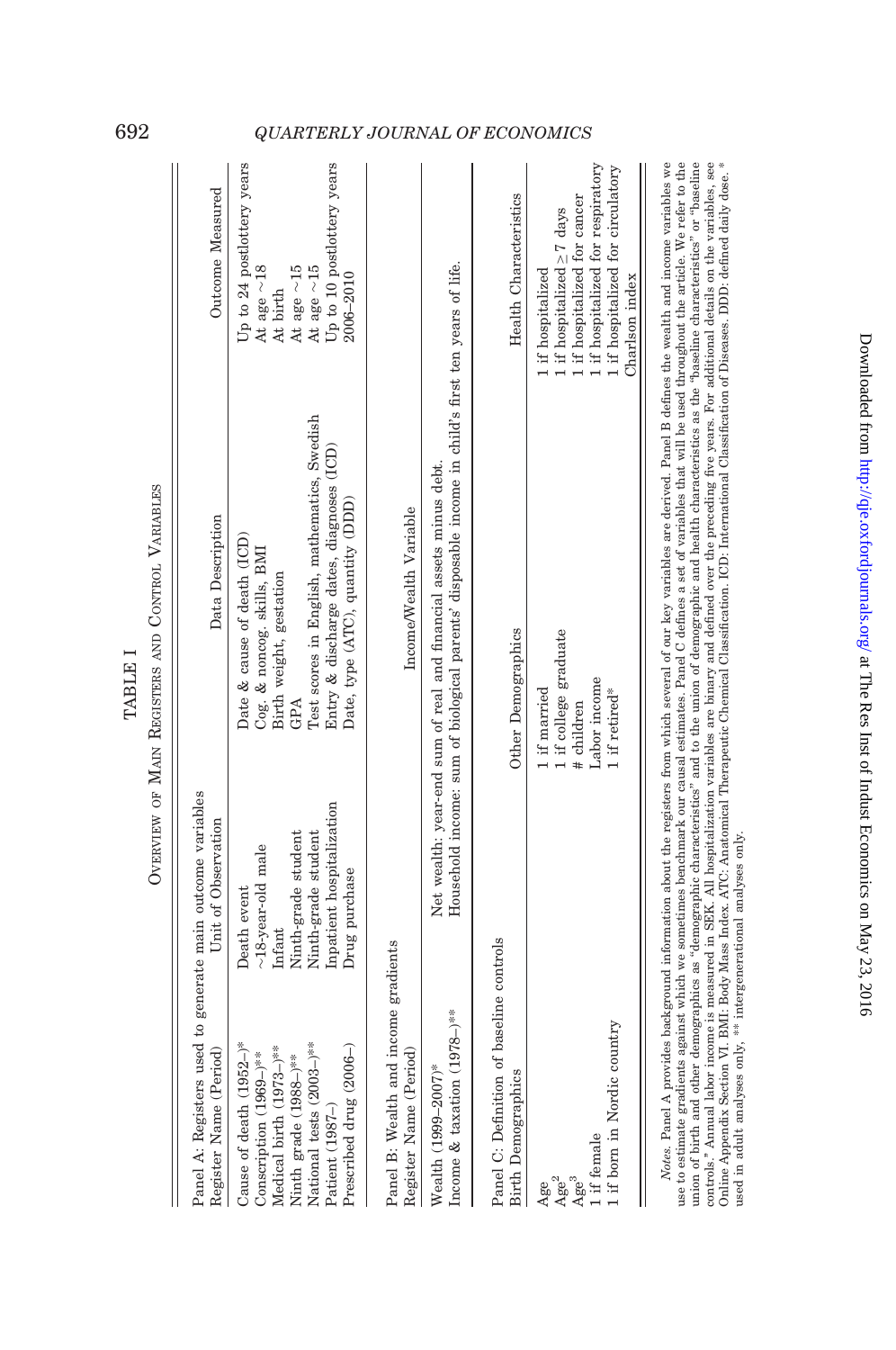the three lotteries that make up the pooled sample to define cells within which lottery prizes are randomly assigned. In our analyses, we then control for the cell fixed effects in regressions of health and child outcomes on the size of the lottery prize won. Because the construction of the cells varies by lottery, we discuss each separately. For expositional clarity, we begin by describing the construction of the cells used in the adult analyses; the construction of the intergenerational cells is a straightforward extension described in Section III.<sup>3</sup>

### II.A. Prize-Linked Savings Accounts

Prize-linked savings (PLS) accounts incorporate a lottery element instead of paying interest ([Kearney et al. 2011\)](#page-50-0). PLS accounts have existed in Sweden since 1949 and were originally subsidized by the government. The subsidies ceased in 1985, at which point the government authorized banks to offer PLS products under new names. Two systems were put into place. The savings banks (Sparbankerna) started offering their clients a PLS product known as the Million Account (Miljonkontot), whereas the remaining banks joined forces and offered a PLS product known as the Winner Account (Vinnarkontot). Each system had over 2 million accounts, implying that one in two Swedes held a PLS account.

Our analyses are based on two sources of information about the Winner Account system that were retrieved from the National Archives: a set of microfiche images with account data and prize lists printed on paper (see [PLS Figures II–IV](http://qje.oxfordjournals.org/lookup/suppl/doi:10.1093/qje/qjw001/-/DC1) in the [Online Appendix](http://qje.oxfordjournals.org/lookup/suppl/doi:10.1093/qje/qjw001/-/DC1)). One separate microfiche volume exists for each monthly PLS draw that took place between December 1986 and December 1994 (the ''fiche period''). Each volume contains one row of data for each account in existence at the time, with information about the account number, the account owner's PIN, and the account balance. The prize lists, which are available for each draw until 2003, contain information about the account numbers of winning accounts and the prizes won (type of prize and prize amount). The prize lists do not contain the account owner's PIN, so the fiches are needed to identify the unique mapping from account number to PIN. After the fiche period, we can

3. See [Online Appendix III \(PLS\)](http://qje.oxfordjournals.org/lookup/suppl/doi:10.1093/qje/qjw001/-/DC1), [IV \(Triss\)](http://qje.oxfordjournals.org/lookup/suppl/doi:10.1093/qje/qjw001/-/DC1), and [V \(Kombi\)](http://qje.oxfordjournals.org/lookup/suppl/doi:10.1093/qje/qjw001/-/DC1) for a detailed description of how the data from the lotteries were processed and quality controlled.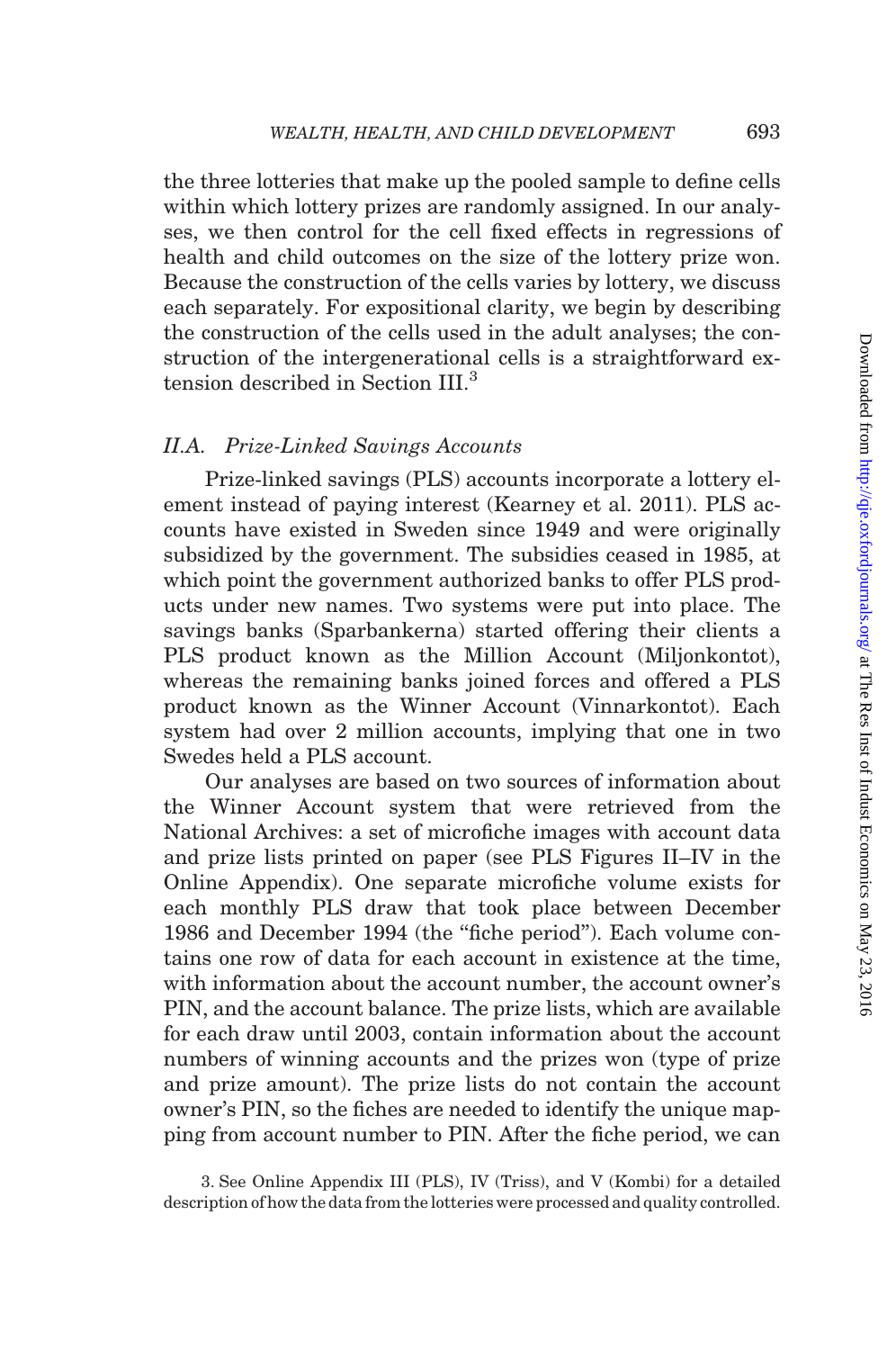identify the PIN of winners as long as the winning account was active during the fiche period.

Two research assistants working independently manually entered each prize list. We relied on optical character recognition (OCR) technology to digitize the microfiche cards, which contain almost 200 million rows of data. We also supplemented the OCRdigitized data with manually gathered data for all accounts that won 100,000 SEK or more during the fiche period. In the [Online](http://qje.oxfordjournals.org/lookup/suppl/doi:10.1093/qje/qjw001/-/DC1) [Appendix](http://qje.oxfordjournals.org/lookup/suppl/doi:10.1093/qje/qjw001/-/DC1), we provide a detailed account of how we processed the digitized data to construct a monthly panel for the years 1986 to 1994 with information about accounts, their balance, and the PIN of the account holder. Our quality checks, which rely in part on the manually collected data, showed that our algorithm was very effective at correctly mapping prize-winning accounts to a PIN and determining their account balances [\(Online](http://qje.oxfordjournals.org/lookup/suppl/doi:10.1093/qje/qjw001/-/DC1) [Appendix III.C–III.E\)](http://qje.oxfordjournals.org/lookup/suppl/doi:10.1093/qje/qjw001/-/DC1).

PLS players could win two types of prizes: fixed prizes and odds prizes. To select the winners, each account was first assigned one unique integer-valued lottery ticket per 100 SEK in balance. Each prize was then awarded by randomly drawing a winning ticket. Fixed prizes varied between 1,000 and 2 million SEK net of taxes and (conditional on winning) did not depend on the account balance. The odds prizes instead paid a multiple of 1, 10, or 100 of the account balance to the winner, with the prize amount capped at 1 million SEK. Conditional on winning an odds prize, an account with a larger balance thus won a larger prize (except when the cap was binding).

To construct the cells used in our adult analyses, we use different approaches depending on the type of prize won. For fixedprize winners, our identification strategy exploits the fact that in the population of players who won exactly  $n$  fixed prizes in a particular draw, the total sum of fixed prizes won is independent of the account balance (see [Online Appendix III.I](http://qje.oxfordjournals.org/lookup/suppl/doi:10.1093/qje/qjw001/-/DC1) for a formal treatment). For each draw, we therefore assign winners to the same cell if they won an identical number of fixed prizes in that draw and define the treatment variable as the sum of fixed prizes won. Several previous papers have used this identification strategy [\(Imbens, Rubin, and Sacerdote 2001](#page-50-0); [Hankins and Hoekstra](#page-50-0) [2011](#page-50-0); [Hankins, Hoekstra, and Skiba 2011\)](#page-50-0). Because it does not require information about the number of tickets owned, we can use it for fixed prizes won during and after the fiche period.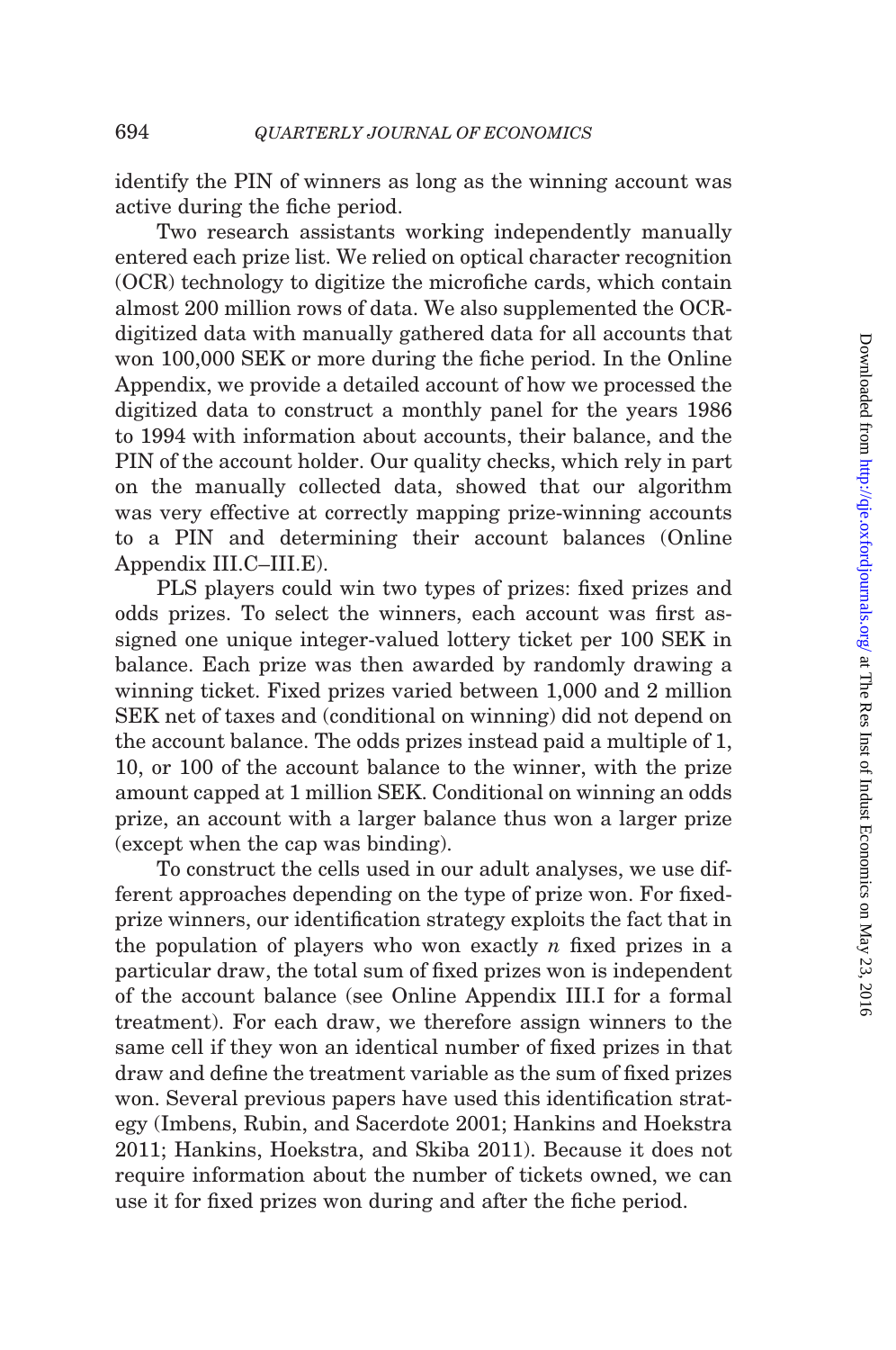For odds-prize winners, matching on number of prizes won and draw is insufficient because winners of larger odds prizes, on average, have larger account balances (which may be correlated with unobservable determinants of health). We therefore match individuals who won exactly one odds prize to controls who won exactly one prize (odds or fixed) in the same draw and whose account had a near-identical balance to that of the winning account.<sup>4</sup> A fixed-prize winner who is successfully matched to an odds-prize winner is moved from the original fixed-prize cell to the cell of the odds-prize winner. After the fiche period, we do not observe account balances; therefore we restrict attention to odds prizes won during the fiche period (1986–1994).

The final sample is restricted to prize-winning accounts only because we find some indications that in the full panel, nonwinning accounts in a given draw are not missing at random.<sup>5</sup> For the prize-winning accounts, we were able to reliably match 98.7% of the winning accounts from the fiche period to a PIN, implying a negligibly small rate of attrition. In practice, little variation in lottery prizes is lost by comparing winners of large prizes to winners of small prizes (typically 1,000 SEK in the PLS data) instead of comparing winners of large prizes to nonwinners. Because the majority of PLS prizes are small, the small prize winners can still be used to accurately estimate the counterfactual trajectories of large winners. [Online Appendix III.F](http://qje.oxfordjournals.org/lookup/suppl/doi:10.1093/qje/qjw001/-/DC1) contains an illustration, based on hypothetical data, of the procedure used to generate the PLS cells.

### II.B. The Kombi Lottery

Kombi is a monthly subscription ticket lottery whose proceeds are given to the Swedish Social Democratic Party and its youth movement. Participants are therefore unrepresentative of the Swedish population in terms of political ideology. Subscribers are billed monthly for their tickets. Ticket owners automatically participate in regular prize draws in which they can win cash prizes or merchandise.

Kombi provided us with an electronic data set with information about the monthly ticket balance of all Kombi participants

<sup>4.</sup> Details on the exact matching procedure are available in [Online Appendix](http://qje.oxfordjournals.org/lookup/suppl/doi:10.1093/qje/qjw001/-/DC1) [III.F.](http://qje.oxfordjournals.org/lookup/suppl/doi:10.1093/qje/qjw001/-/DC1)

<sup>5.</sup> See the discussion in [Online Appendix III.E.](http://qje.oxfordjournals.org/lookup/suppl/doi:10.1093/qje/qjw001/-/DC1)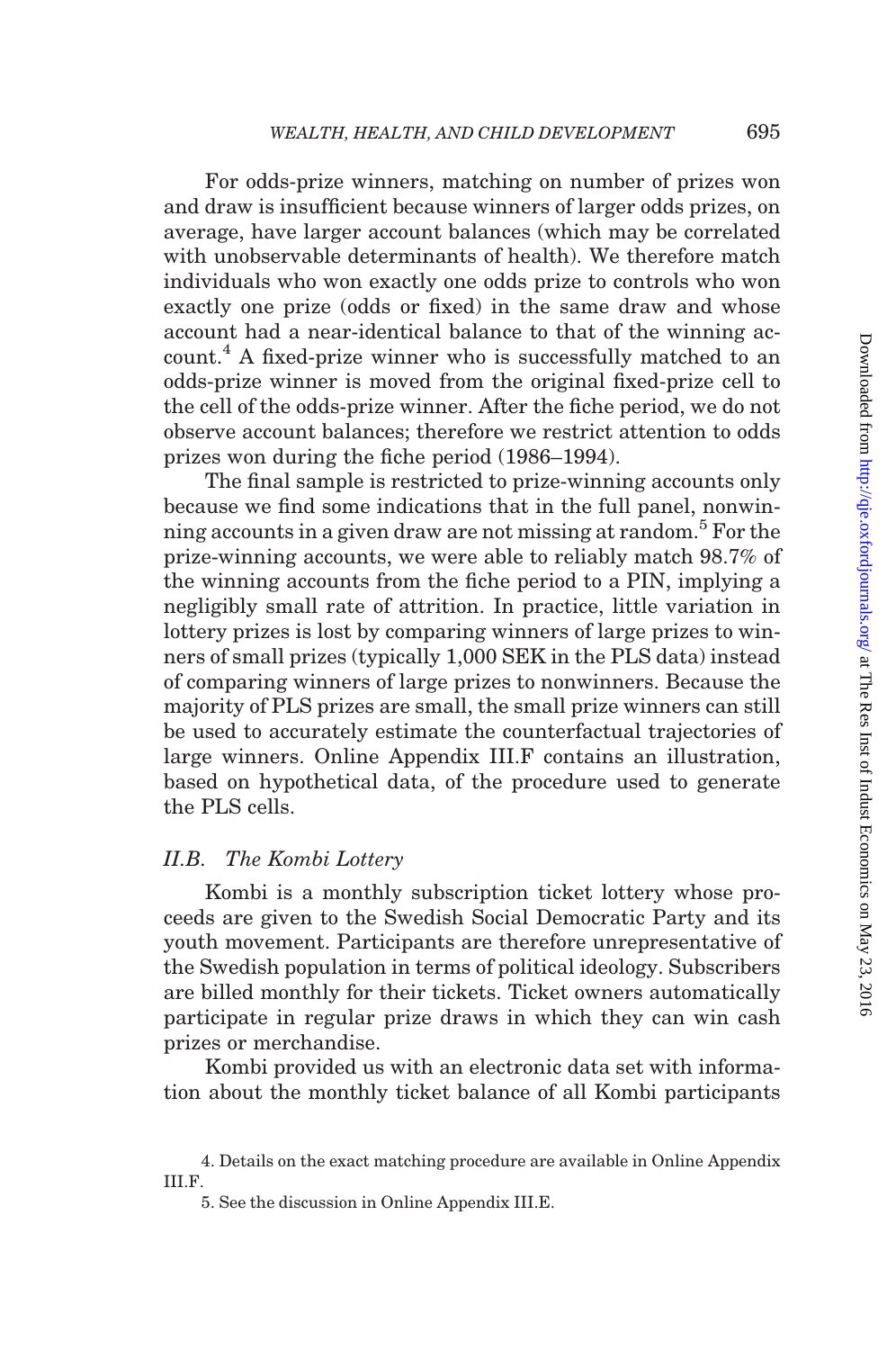since January 1998.<sup>6</sup> They also provided a list of all individuals who won 1 million SEK (net of taxes) or more, along with information about the month and year of the win. Our empirical strategy is to compare each winner of a large prize with ''matched controls'' who did not win a large prize but owned an identical number of tickets at the time of the draw. We matched each winner of a large prize to (up to) 100 controls. To improve the precision of our estimates, we choose controls similar in age and sex whenever possible. In those cases in which we had fewer than 100 controls, we included all of them. Our final estimation sample includes the winners of 462 large prizes matched to 46,024 controls (comprising 40,366 unique individuals).

### II.C. The Triss Lottery

Triss is a scratch-ticket lottery run since 1986 by Svenska Spel, the Swedish government–owned gambling operator. Triss tickets can be bought in virtually any Swedish store. Our sample contains winners of two types of Triss prizes: Triss-Lumpsum and Triss-Monthly.

Winners of the Triss-Lumpsum and Triss-Monthly prize are eligible to participate in a morning TV show broadcast on national television (''TV4 Morgon''). At the show, Triss-Lumpsum winners draw a prize from a stack of tickets. This stack of tickets is determined by a prize plan that is subject to occasional revisions. Triss-Lumpsum prizes vary in size from 50,000 to 5 million SEK (net of taxes). Triss-Monthly winners participate in the same TV show, but draw one ticket that determines the size of a monthly installment and a second that determines its duration. The tickets are drawn independently. The durations range from 10 to 50 years, and the monthly installments range from 10,000 to 50,000 SEK. To make the monthly installments in Triss-Monthly comparable to the lump-sum prizes in the other lotteries, we convert them to present value using a 2% annual discount rate.

Svenska Spel supplied us with a spreadsheet with information on all participants in Triss-Lumpsum and Triss-Monthly prize draws in the period between 1994 and 2010. The Triss-Monthly prize was not introduced until 1997. Around 25 Triss-

<sup>6.</sup> Approximately 1% of the participants are excluded from the panel because they did not provide a valid PIN on enrollment. This missingness is not endogenous to the lottery and hence not a source of bias.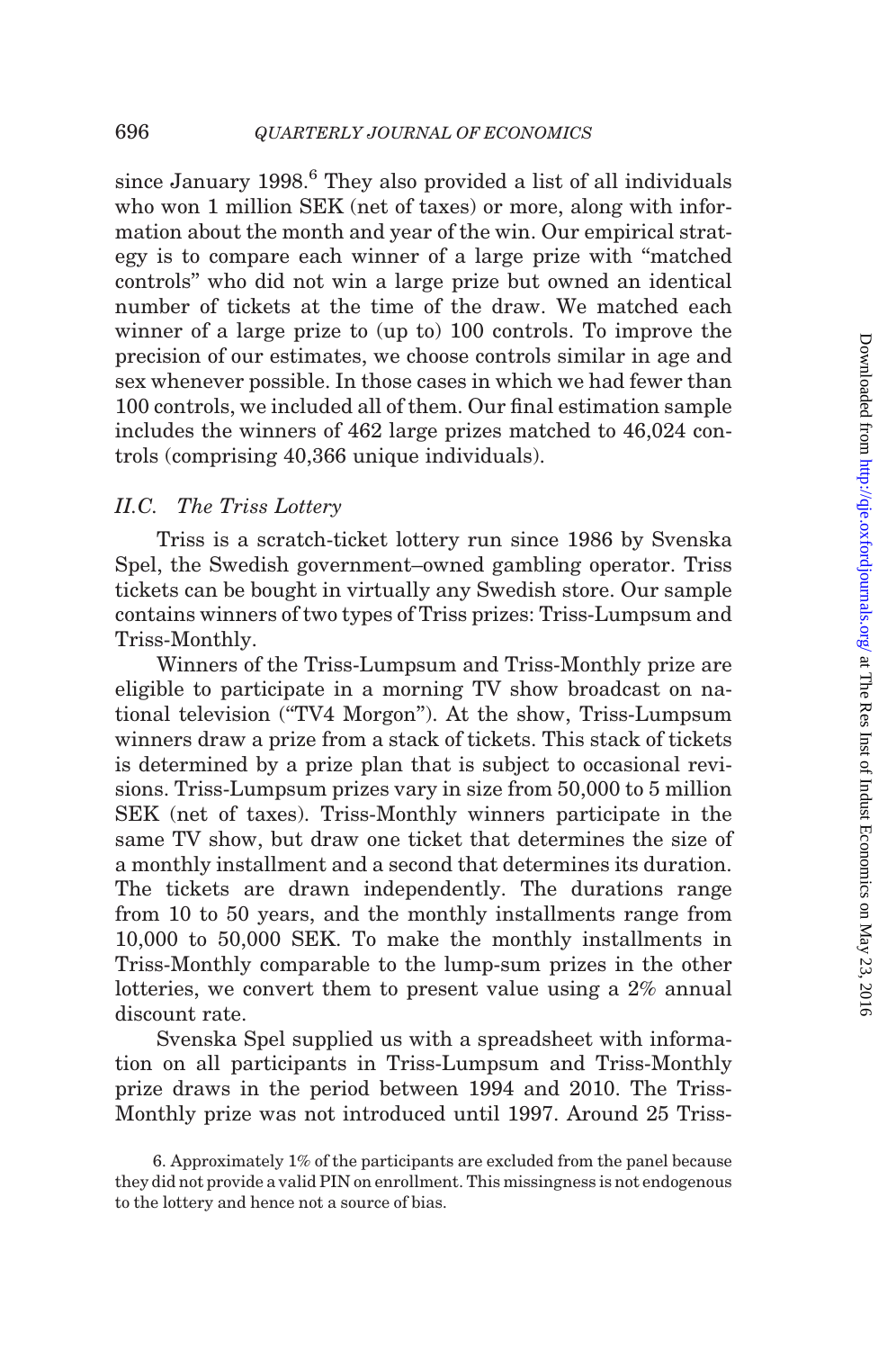<span id="page-10-0"></span>Lumpsum prizes and five Triss-Monthly prizes are awarded each month. With the help of Statistics Sweden, we were able to use the information in the spreadsheet (name, age, region of residence, and often also the names of close relatives), to reliably identify the PINs of 98.7% of the winners of Triss prizes. The spreadsheet also notes instances in which the participant shared ownership of the ticket. Our main analyses are based exclusively on the 90% of winners who did not indicate prior to the TV show that they shared ownership of the lottery tickets. However, all of our main results are substantively identical with shared prizes included (see [Online Appendix IV.D\)](http://qje.oxfordjournals.org/lookup/suppl/doi:10.1093/qje/qjw001/-/DC1).

Our empirical strategy makes use of the fact that conditional on making it to the show, prizes are drawn randomly conditional on the prize plan. We assign players to the same cell if they won the same type of lottery prize (Triss-Lumpsum or Triss-Monthly) under the same prize plan and in the same year.

### III. Identification Strategy

In our adult analyses, each observation corresponds to a prize won by a player aged 18 or above at the time of the lottery. Normalizing the year of the lottery to  $t = 0$ , our main estimating equation is given by

(1) 
$$
Y_{i,t} = \alpha_t P_{i,0} + \mathbf{X}_{i,0} \boldsymbol{\beta}_t + \mathbf{Z}_{i,-1} \boldsymbol{\gamma}_t + \epsilon_{i,t},
$$

where  $Y_{i,t}$  is the (possibly time-varying) postlottery outcome of interest,  $P_{i,0}$  is the prize amount won in million SEK, and  $X_{i,0}$  is a vector of cell fixed effects. The key identifying assumption is that  $P_{i,0}$  is independent of potential outcomes conditional on  $X_{i,0}$ . We include the vector of baseline controls measured at year end in  $t = -1$ ,  $Z_{i-1}$ , to improve the precision of our estimates. Unless otherwise noted, we estimate equation (1) using ordinary least squares (OLS).

Our intergenerational analyses are based on a version of equation (1) in which the unit of analysis is the child of a player. In these analyses, we distinguish between pre- and postlottery children. Players' children who were conceived but not yet aged 18 at the time of the lottery are defined as prelottery children. We refer to children conceived after the lottery as postlottery children. If the impact of wealth on fertility is heterogeneous, it could invalidate any experimental comparisons of the postlottery children of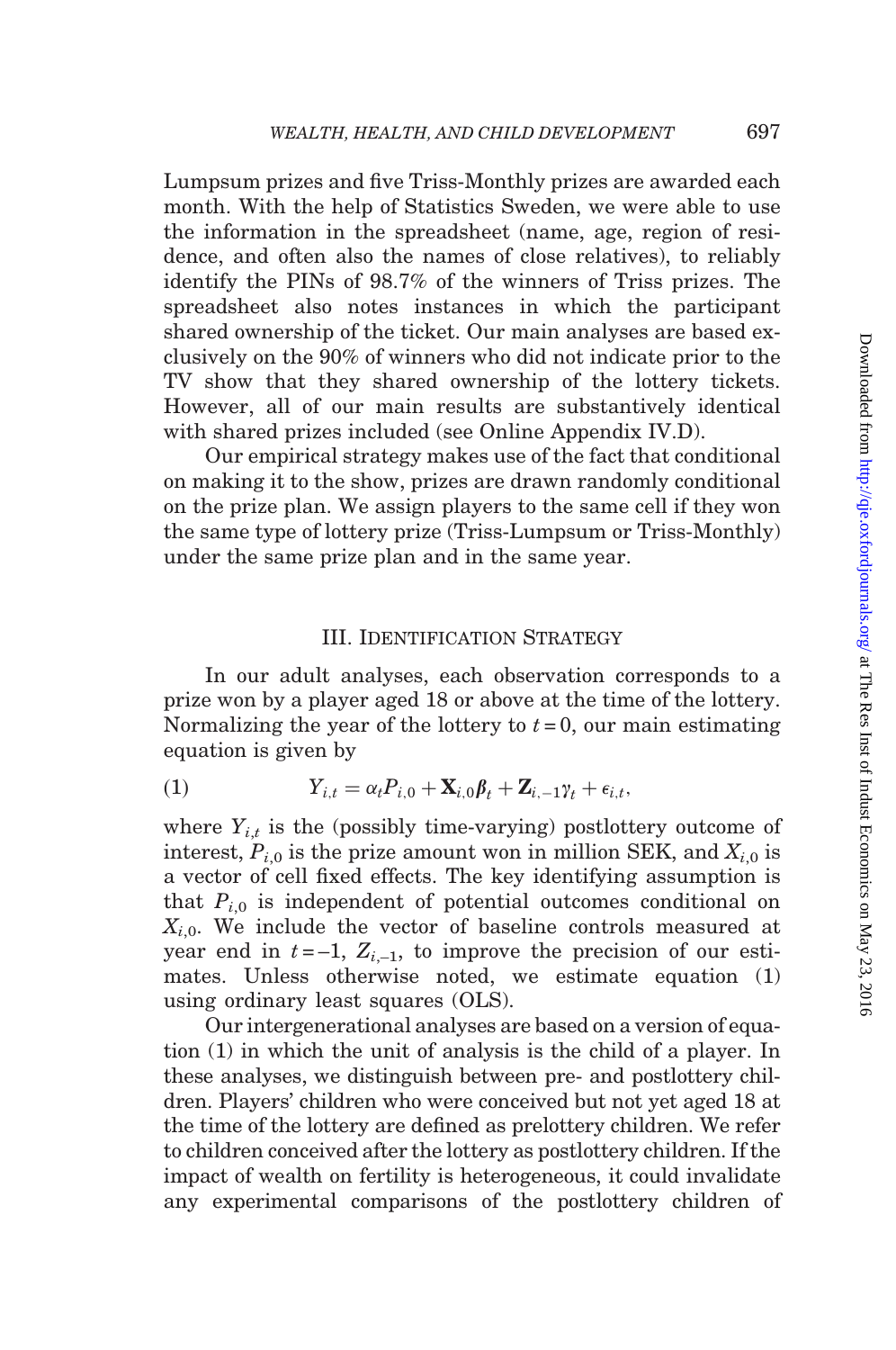winners who won small prizes to postlottery of winners who won large prizes. Though wealth effects on the composition of births are interesting, we restrict the estimation sample to prelottery children except when studying infant health outcomes (which by definition are realized before the lottery in virtually all prelottery children). We discuss and evaluate possible selection effects in the infant health analyses in Section III.B.

The cells used in all of our intergenerational analyses are generated following a procedure analogous to that used for the adult sample, with two exceptions. First, when generating the cells, we condition on the lottery-playing parent's number of prelottery children, thus ensuring the amount won per child is the same within a cell regardless of whether  $P_{i,0}$  is defined as the prize won by the winning parent or the prize won per prelottery child. In our primary specification,  $P_{i,0}$  is defined as in the adult analyses, but we also report a robustness check where the treatment variable is defined as the lottery prize per child. The second difference is that we drop all odds-prize cells in the intergenerational analyses.7 In the intergenerational analyses, we control for the child's parent's baseline characteristics (except retirement status, due to the low fraction of parents who are retired) and for the child's birth demographics. [Table II](#page-12-0) summarizes our identification strategy in the adult and intergenerational analyses.

### III.A. Inference

We took a number of steps to ensure the standard errors we report convey the precision of our estimates as accurately as possible. Throughout the article, we adjust the analytical standard errors for two sources of nonindependence. First, players who win more than one prize will typically appear more than once in the sample (as will the children of such players). Second, in the intergenerational analyses, siblings' outcomes are clearly not independent. We therefore reported clustered standard errors ([Liang and](#page-50-0) [Zeger 1986\)](#page-50-0) throughout the manuscript. We cluster at the level of the player in the adult analyses and at the household level in the intergenerational analyses (using an iterative process that always assigns half-siblings to the same cluster).

7. Because the odds prizes are only randomly assigned conditional on account balances, there are fewer observations per cell, so further partitioning the oddsprize cells by the number of prelottery children would leave little useful identifying variation.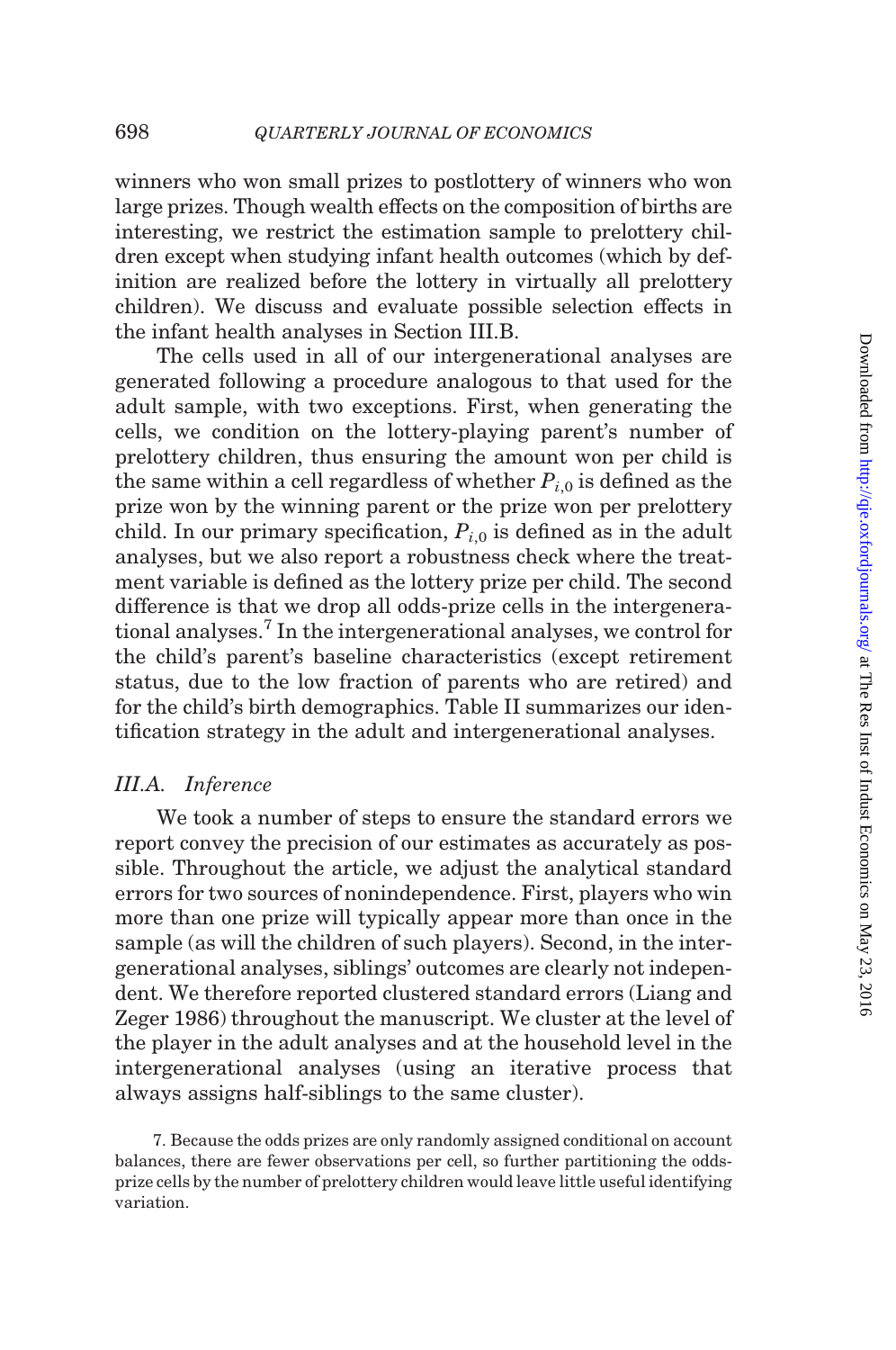|                                     |                       |                    |                                             | Cell Construction                                   |          | Number of Cells              |                |
|-------------------------------------|-----------------------|--------------------|---------------------------------------------|-----------------------------------------------------|----------|------------------------------|----------------|
| Lottery                             | Period                | Type               | <b>Adult Analyses</b>                       | Intergenerational Analyses                          |          | Adult Prelottery Postlottery |                |
| PLS fixed prizes 1986-2003 Lump sum |                       |                    | # Fixed prizes<br>Draw ×                    | Draw $\times$ # Fixed prizes $\times$<br># Children | 228      | 487                          | $^{400}$       |
| PLS odds prizes                     | 1986-1994 Lump sum    |                    | Draw $\times$ # Prizes $\times$<br>#Tickets | Excluded                                            | 1,881    |                              |                |
| Kombi                               |                       | 1998-2010 Lump sum | $Draw \times #$ Tickets                     | $Draw \times #$ Tickets $\times #$ Children         | 262      |                              |                |
| Triss-lumpsum                       |                       | 1994-2010 Lump sum | Year $\times$ Prize plan                    | Year $\times$ Prize plan $\times$ # Children        | $\alpha$ |                              | 51             |
| Triss-monthly                       | $1997 - 2010$ Monthly | installments       | $Year \times Prize$ plan                    | Year $\times$ Prize plan $\times$ # Children        |          |                              | $\mathbf{\Xi}$ |

TABLE II

**TABLE II** 

data and detailed knowledge about the lotteries to define subsamples/cells within which wealth is randomly assigned. "Cell construction" describes the characteristics two players<br>different are to be about the lotteries of data and detailed knowledge about the lotteries to define subsamples/cells within which wealth is randomly assigned. ''Cell construction'' describes the characteristics two players must share to be assigned to the same cell. Prelottery children are children conceived before the lottery and postlottery children are children conceived after the lottery. Postlottery children are only included in our analyses of infant health outcomes, whereas prelottery children are included in all other intergenerational analyses.

# <span id="page-12-0"></span>WEALTH, HEALTH, AND CHILD DEVELOPMENT 699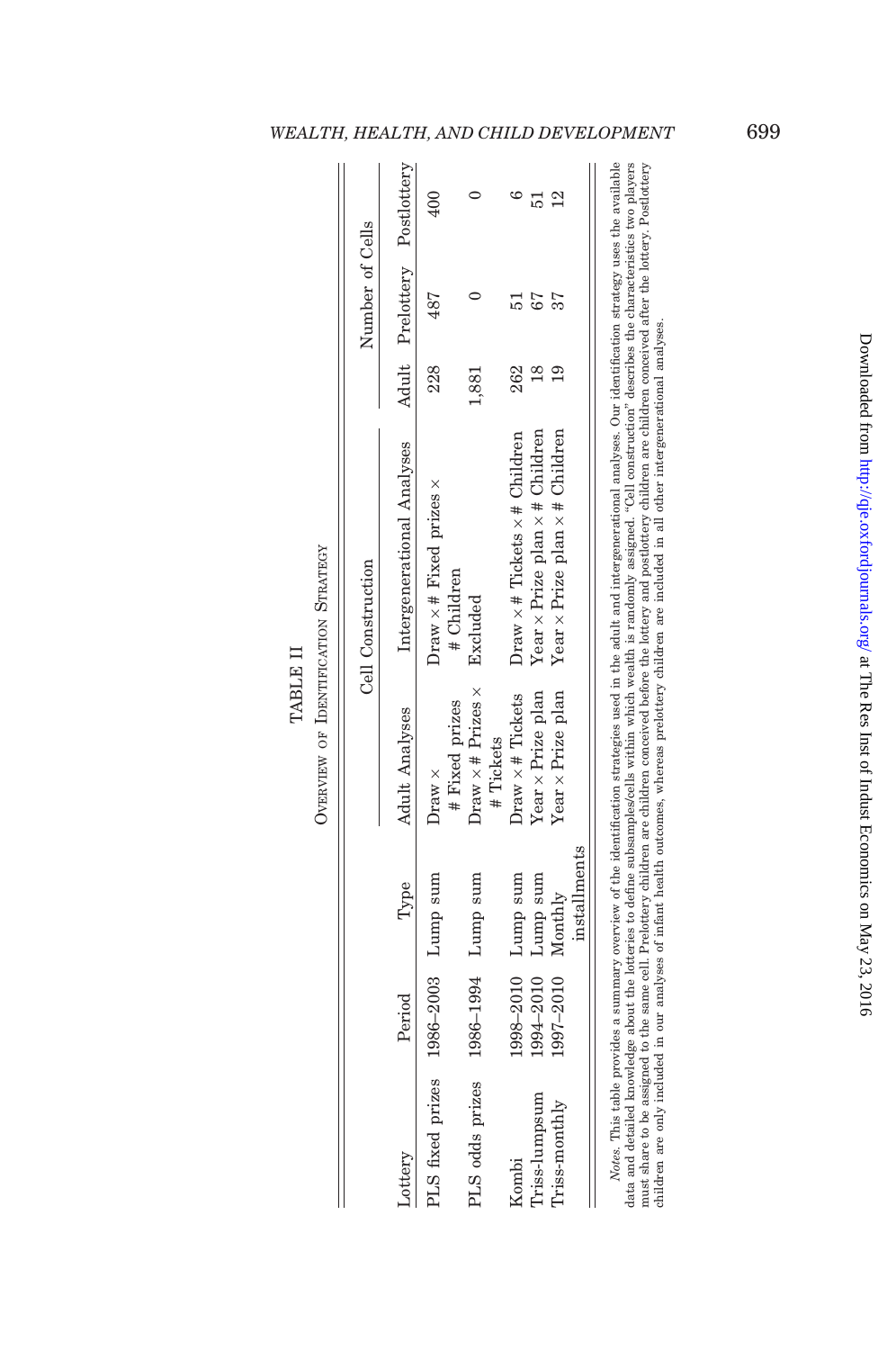<span id="page-13-0"></span>The analytical standard errors rely on an asymptotic approximation that may introduce substantial biases in finite samples. Though our sample size is large, some of the variables are heavily skewed, so standard rules of thumb about the appropriate sample sizes may not apply. To quantify the amount of finite-sample bias, we conducted Monte Carlo simulations in our adult and intergenerational estimation samples (see [Online Appendix VII.A](http://qje.oxfordjournals.org/lookup/suppl/doi:10.1093/qje/qjw001/-/DC1) for details). In the simulations, we exploit the fact that the prizes are randomly assigned within cells to obtain the approximate finite-sample distribution of our test statistics under the null hypothesis that the effect of wealth is zero. Procedurally, we generated 1,000 data sets in which the prizes won by the players (and hence also their children) were permuted within each cell. For each outcome and each permuted sample, we then estimated [equation \(1\).](#page-10-0)

In the simulated data, prize amount is (conditionally) independent of the outcome by construction, so if the p-values obtained from analytical standard errors follow a uniform distribution, we interpret this finding as evidence that they are reliable. By this criterion, the analytical standard errors we report in our main analyses are generally reliable. In all our major analyses, we nevertheless supplement analytical standard errors with resamplingbased p-values (constructed from the resampling distribution generated in the Monte Carlo simulations). In some analyses of either skewed variables (e.g., prescription drug consumption) or rare binary variables (e.g., short-run cause-specific hospitalizations), we occasionally observe nontrivial differences between the analytical and resampling-based p-values. In such cases, we rely on the resampling-based p-values, which are usually more conservative.

### III.B. Random Assignment

If the identifying assumptions of [Table II](#page-12-0) are correct, no covariates determined before the lottery should have predictive power for the lottery outcome once we condition on the cell fixed effects. Normalizing the time of the lottery to 0, we test for (conditional) random assignment by running regressions of the following form:

(2) 
$$
P_{i,0} = \mathbf{X}_{i,0}\boldsymbol{\beta} + \mathbf{Z}_{-1}\boldsymbol{\gamma} + \epsilon_{i,0},
$$

where  $P_{i,0}$  is prize money at the time of the event,  $X_{i,0}$  is the matrix of cell fixed effects, and  $Z_{-1}$  is the full set of baseline controls (see [Table I\)](#page-5-0) measured at  $t = -1$ . To test for random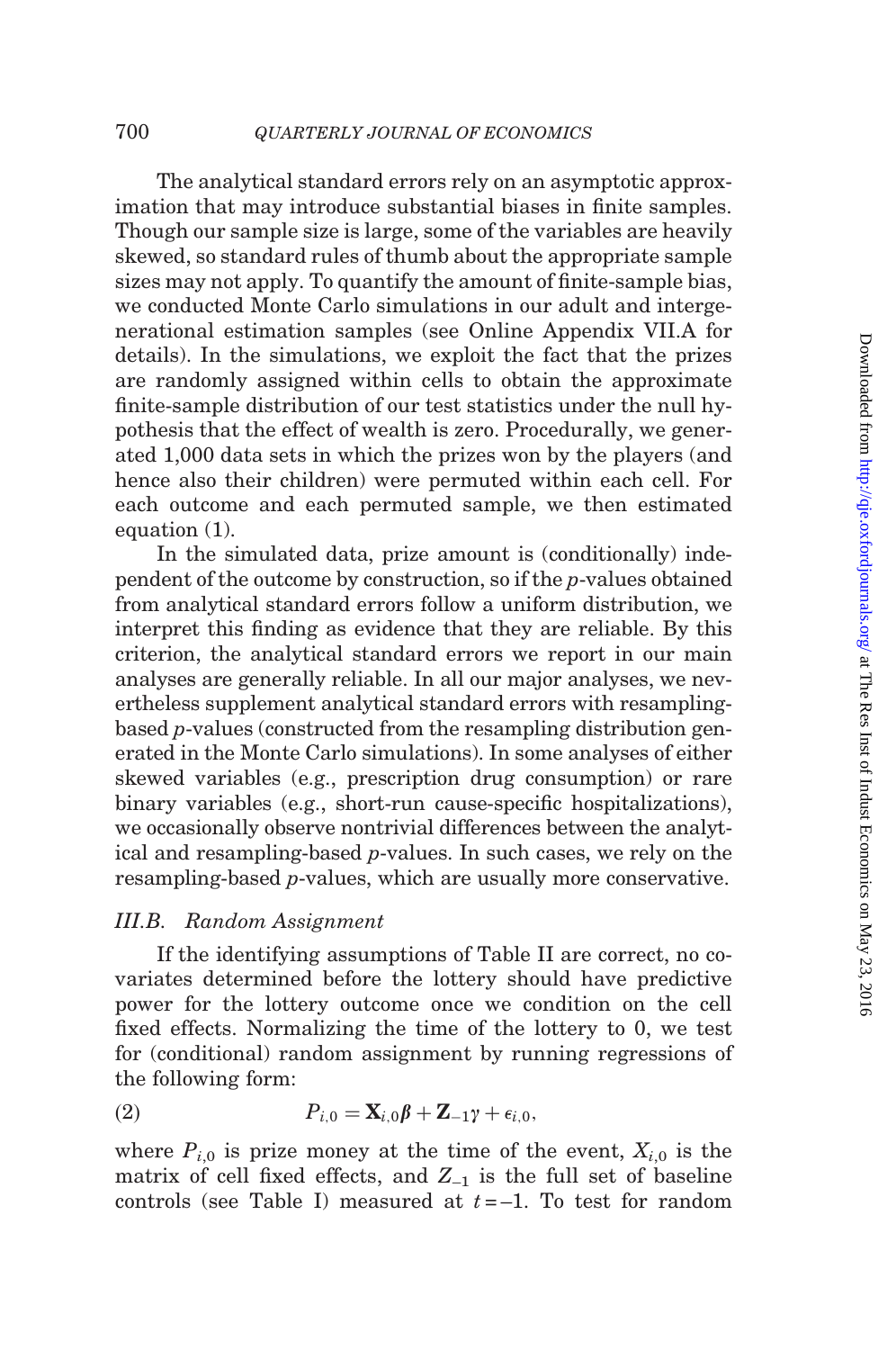assignment, in [Table III](#page-15-0) we report omnibus p-values for joint significance of the demographic characteristics defined in [Table I,](#page-5-0) the health characteristics, and their union. We run these randomization tests in the pooled adult sample, in the four lottery samples, and for parents of prelottery children or postlottery children. In the pooled sample, we also estimate [equation \(2\)](#page-13-0) without cell fixed effects. Overall, the results in [Table III](#page-15-0) are consistent with our null hypothesis that wealth is randomly assigned if and only if we condition on the cell fixed effects.<sup>8</sup>

Because the hypothesis of conditional random assignment of wealth is the least credible in the potentially selected sample of postlottery children, we also tested whether wealth shocks have an impact on fertility (a fundamental question in its own right see [Becker and Tomes 1976\)](#page-48-0). As is common in studies of infant health, we restricted our analyses to postlottery children of female players. As shown in [Online Appendix Table AIII](http://qje.oxfordjournals.org/lookup/suppl/doi:10.1093/qje/qjw001/-/DC1), we find no evidence that lottery wealth affects fertility of women below the age of 50.

### III.C. External Validity

In this section, we address a number of questions about the appropriateness of generalizing from our Swedish sample of lottery players to the Swedish population.

1. How Representative Are Players? [Table IV](#page-16-0) compares our pooled adult sample to representative samples of Swedes. Column (1) reports unweighted summary statistics for the pooled lottery sample; column (2) reports summary statistics with observations weighted by prize won. All characteristics are measured the year before the lottery. The average difference between players' age in the year of a win and that of a randomly drawn Swedish adult is approximately 10 years. In columns (3) and (4), we report descriptive statistics for representative samples of Swedes reweighted to match the age and sex distributions in columns (1) and (2). We find that after adjusting for age

<sup>8.</sup> As an alternative randomization check, [Online Appendix Table AI](http://qje.oxfordjournals.org/lookup/suppl/doi:10.1093/qje/qjw001/-/DC1) shows that within cells, prelottery baseline characteristics are balanced across individuals who won above- and below-median prizes. [Table AII](http://qje.oxfordjournals.org/lookup/suppl/doi:10.1093/qje/qjw001/-/DC1) reports estimates of how wealth impacts the likelihood of being missing from several of the key registers listed in [Table I.](#page-5-0) We find no evidence of such effects.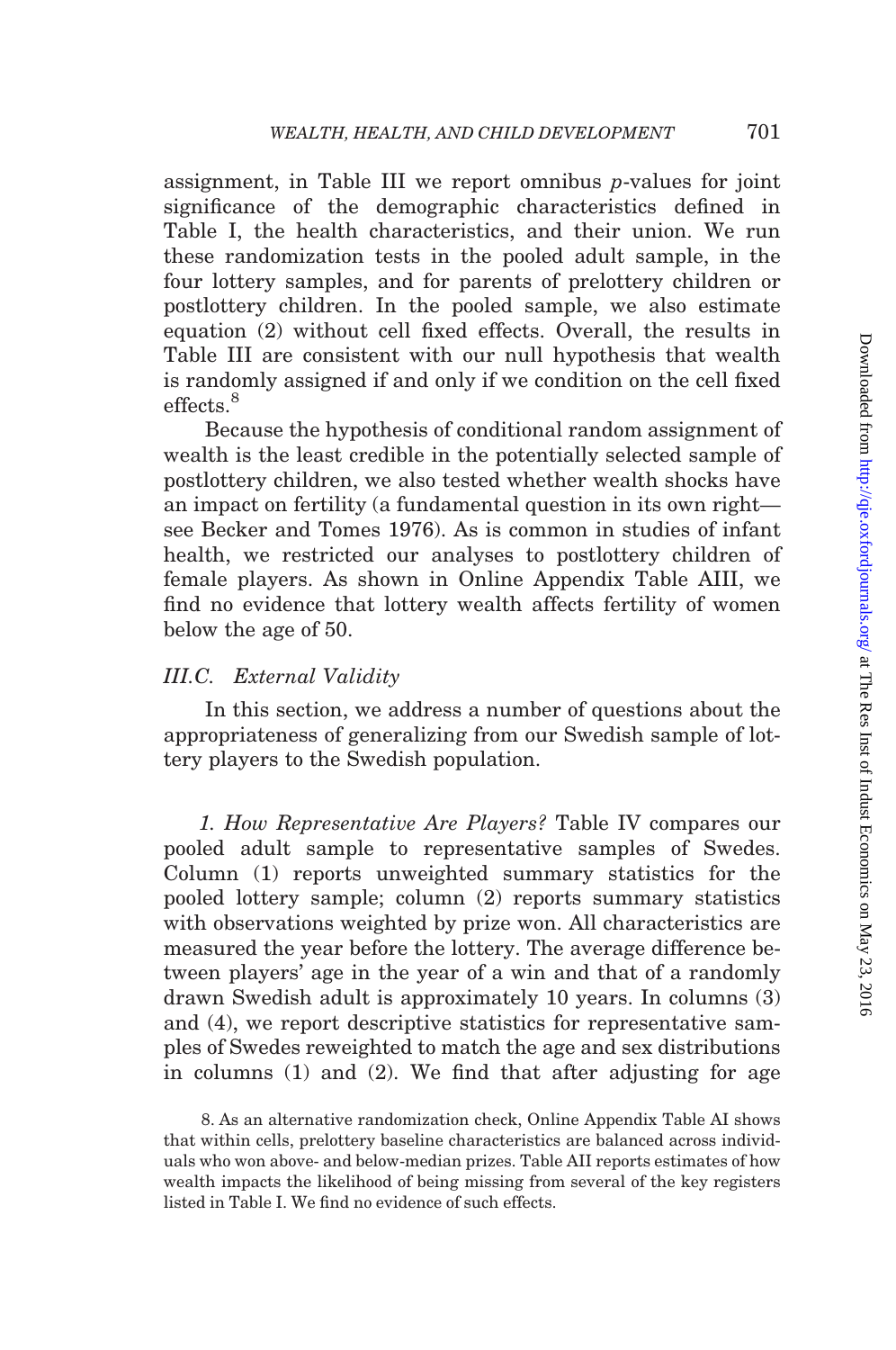|                                 | Э               | $\widehat{2}$<br>Pooled Sample | ම          | $\widehat{E}$ | Individual Lottery Samples<br>ම | $\widehat{\mathbf{6}}$ | $\widehat{C}$            | $\circledS$<br>Parents with |
|---------------------------------|-----------------|--------------------------------|------------|---------------|---------------------------------|------------------------|--------------------------|-----------------------------|
|                                 |                 |                                | <b>PLS</b> | Kombi         | Lumpsum<br>Triss-               | Monthly<br>Triss-      | Prelottery<br>Child(ren) | Postlottery<br>Child(ren)   |
| Fixed effects                   | None            | Cells                          | Cells      | Cells         | Cells                           | Cells                  | Cells                    | Cells                       |
| $\mathsf{X}$                    | 439,234         | 439,234                        | 387,813    | 46,486        | 4,250                           | 685                    | 68,584                   | 34,187                      |
| $\ensuremath{R}^2$              | 0.001           | 0.477                          | 0.054      | 0.002         | 0.009                           | 0.107                  | 0.572                    | 0.525                       |
| Lagged demographic              | characteristics |                                |            |               |                                 |                        |                          |                             |
| $F$ -statistic                  | 30.84           | 0.46                           | 0.29       | $-0.1$        | 65                              | 0.56                   | 0.04                     | 0.51                        |
| $p$ (analytical)                | $[-001]$        | [.926]                         | .989]      | [131]         | .078]                           | [.845]                 | [.405]                   | (.897)                      |
| $p$ (resampling)                | [.001]          | .943                           | [066       | .958]         | .466]                           | .888                   | .805                     | .973]                       |
| Lagged health characteristics   |                 |                                |            |               |                                 |                        |                          |                             |
| $F$ -statistic                  | 1.18            | 0.66                           | 0.86       | <b>1.26</b>   | 1.40                            | 1.37                   | 0.00                     | 1.74                        |
| $p$ (analytical)                | [.309]          | [.114]                         | .536]      | .269          | [.199]                          | $[.213]$               | [.427]                   | [.095]                      |
| $p$ (resampling)                | [.322]          | .163                           | .596]      | .336]         | .391]                           | $-.342]$               | .667                     | .353]                       |
| Lagged baseline characteristics |                 |                                |            |               |                                 |                        |                          |                             |
| F-statistic                     | 24.63           | 0.97                           | 0.51       | 1.05          | 1.43                            | 0.91                   | 1.05                     | 1.05                        |
| $p$ (analytical)                | $[-001]$        | [.495]                         | .956       | [404]         | [.108]                          | [.565]                 | [.402]                   | [.403]                      |
| $p$ (resampling)                | [1000]          | .573                           | .965       | .915          | .559]                           | [.705]                 | .865                     | 820]                        |

baseline characteristics measured the year before the lottery event in all specifications. Under the null hypothesis of conditional random assignment, variables determined before the lottery should not have any predictive pre- or postlottery children, respectively. The reported p-values are from tests of the joint significance of the demographic characteristics, the health characteristics, and the basilie characteristics, and the space of t that controls for cell fixed effects. Columns (3)-(6) report the results separately by lottery and columns (7) and (8) display the results when we restrict the sample to players with baseline characteristics measured the year before the lottery event in all specifications. Under the null hypothesis of conditional random assignment, variables determined before the lottery should not have any predictive power conditional on the cell fixed effects. Column (1) shows the specification without cell fixed effects and column (2) the specification that controls for cell fixed effects. Columns (3)-(6) report the results separately by lottery and columns (7) and (8) display the results when we restrict the sample to players with pre- or postlottery children, respectively. The reported p-values are from tests of the joint significance of the demographic characteristics, the health characteristics, and the baseline characteristics. The nonparametric p-values are obtained from the resampling distribution of the F-statistic in 1,000 Monte Carlo simulation draws in which prizes are randomly permuted within each cell. randomly permuted within each cell.

TABLE III

TABLE III

# <span id="page-15-0"></span>702 QUARTERLY JOURNAL OF ECONOMICS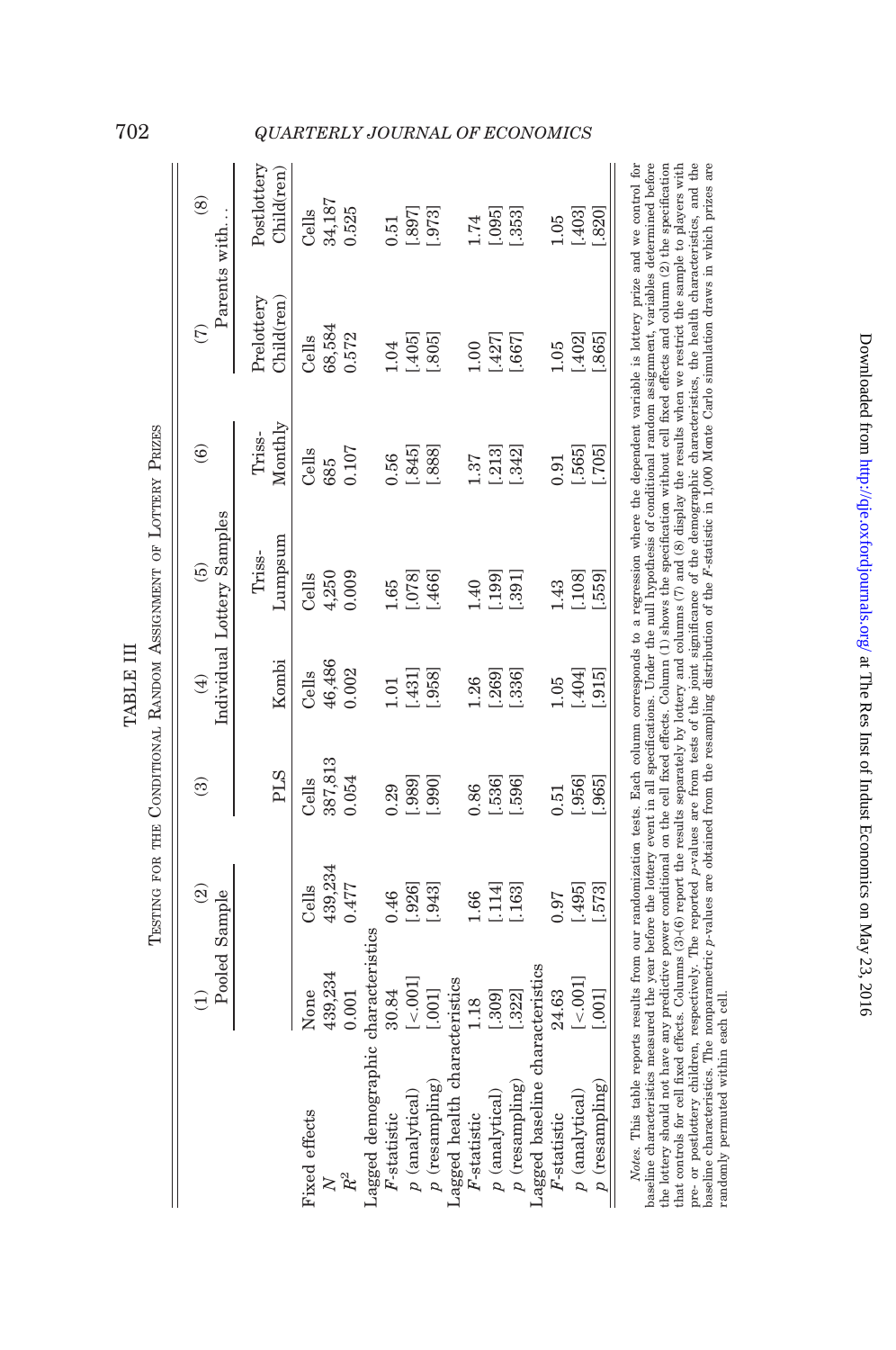<span id="page-16-0"></span>

|                              | (1)<br>Pooled Lottery<br>Sample | (2)     | (3)                        | (4)<br>Sex- and Age-Reweighted<br>Representative Sample |
|------------------------------|---------------------------------|---------|----------------------------|---------------------------------------------------------|
|                              | Unweighted Weighted             | Prize-  | Weighted to<br>Match $(1)$ | Weighted to<br>Match $(2)$                              |
| Birth year                   | 1935.9                          | 1943.3  | 1935.9                     | 1943.3                                                  |
| Female                       | 51.0%                           | 49.2%   | 51.0%                      | 49.2%                                                   |
| Nordic born                  | 97.2%                           | 95.8%   | 94.6%                      | 92.9%                                                   |
| # Children                   | 1.63                            | 1.69    | 1.78                       | 1.74                                                    |
| College graduate             | $18.0\%$                        | 18.3%   | $16.0\%$                   | 21.2%                                                   |
| Married                      | 57.8%                           | 55.5%   | $54.6\%$                   | 54.1%                                                   |
| Retired                      | 38.9%                           | 27.8%   | $34.8\%$                   | 26.3%                                                   |
| Labor income/1,000           | 127.5                           | 158.3   | 112.2                      | 145.3                                                   |
| Hospitalized                 | 31.9%                           | 27.4%   | $34.4\%$                   | 29.4%                                                   |
| Hospitalized $\geq 7$ days   | 15.8%                           | 12.0%   | 18.3%                      | $13.5\%$                                                |
| Hospitalized for cancer      | 3.9%                            | 3.5%    | 5.0%                       | 3.9%                                                    |
| Hospitalized for respiratory | 3.5%                            | 3.3%    | 4.5%                       | 3.5%                                                    |
| Hospitalized for circulatory | $10.2\%$                        | 7.5%    | 11.8%                      | 8.8%                                                    |
| N                            | 439,234                         | 439,234 | 91,036                     | 91,036                                                  |

|--|--|

SIMILARITY OF POOLED LOTTERY SAMPLE TO GENERAL POPULATION

Notes. This table compares the baseline characteristics of individuals in the pooled lottery sample to those of the general population. All player characteristics are measured the year before the lottery event. Column (1) reports unweighted summary statistics for the pooled lottery sample and column (2) summary statistics with observations weighted by prize amount won. Columns (3) and (4) shows descriptive statistics for a representative sample of Swedes aged 18 and above which has been reweighted to match the age and sex distribution of (1) and (2), respectively. PLS winners were matched to a representative sample from 1990 and the other lotteries to a representative sample from 2000. The number of observations refers to the total number of lottery prizes in columns (1) and (2) and to individuals in columns (3) and (4).

differences, players are similar to the representative sample in terms of their baseline characteristics, which include health. The [Online Appendix](http://qje.oxfordjournals.org/lookup/suppl/doi:10.1093/qje/qjw001/-/DC1) contains additional analyses of the representativeness of players stratified by lottery [\(Table AIV](http://qje.oxfordjournals.org/lookup/suppl/doi:10.1093/qje/qjw001/-/DC1)), players with pre- or postlottery children [\(Table AV\)](http://qje.oxfordjournals.org/lookup/suppl/doi:10.1093/qje/qjw001/-/DC1), and the representativeness of players' children themselves [\(Table AVI\)](http://qje.oxfordjournals.org/lookup/suppl/doi:10.1093/qje/qjw001/-/DC1). [Online](http://qje.oxfordjournals.org/lookup/suppl/doi:10.1093/qje/qjw001/-/DC1) [Appendix Figure AI](http://qje.oxfordjournals.org/lookup/suppl/doi:10.1093/qje/qjw001/-/DC1) shows the age distribution at the time of the win of the members of the adult sample (mean age  $= 58.7$ ) and their prelottery children (mean age = 9.8).

2. How Large Are the Wealth Shocks? [Table V](#page-17-0) reports summary information about the distribution of lottery prizes in the pooled adult sample, its four lottery subsamples, and the pooled intergenerational samples. For each sample, the table shows the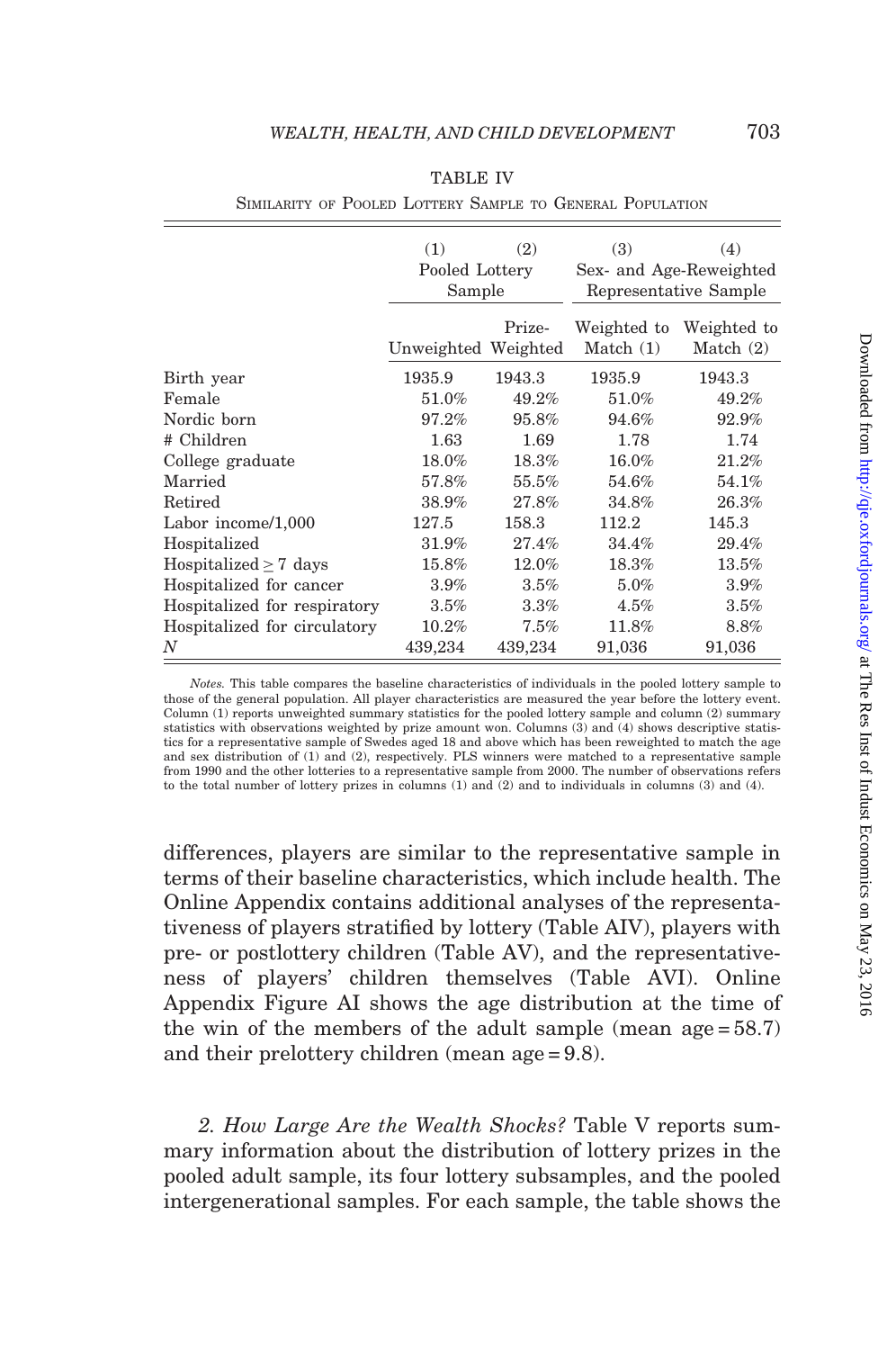<span id="page-17-0"></span>

|                  |                       |             |                |              | Adult Lottery Samples by Lottery                      |          | Parents              | Parents               |
|------------------|-----------------------|-------------|----------------|--------------|-------------------------------------------------------|----------|----------------------|-----------------------|
|                  | Adult<br>Sample Prize | Mean        | <b>PLS</b>     |              | Triss-<br>Kombi Lumpsum Monthly Child(ren) Child(ren) | Triss-   | with Pre-<br>Lottery | with Post-<br>Lottery |
| ${<}10K$         | 404.165 1.2K          |             | 358.141 46.024 |              | $\Omega$                                              | 0        | 61.944               | 30.796                |
| $10K$ to $100K$  | 27.109                | 17K         | 25.926         | $\mathbf{0}$ | 1.183                                                 | $\Omega$ | 5,053                | 2,827                 |
| $100K$ to $500K$ |                       | 5.293 173K  | 2,650          | $\mathbf{0}$ | 2,643                                                 | $\Omega$ | 1,147                | 450                   |
| $500K$ to $1M$   | 527                   | 671K        | 324            | $\Omega$     | 203                                                   | $\Omega$ | 68                   | 32                    |
| >1M              |                       | 2.140 2.08M | 772            | 462          | 221                                                   | 685      | 372                  | 82                    |
| Total            | 439.234               |             | 15K 387.813    | 46.486       | 4,250                                                 | 685      | 68,584               | 34,187                |

| <b>TABLE V</b>                        |  |
|---------------------------------------|--|
| <b>DISTRIBUTION OF PRIZES AWARDED</b> |  |

Notes. This table shows the number of prizes assigned to individuals in our final estimation sample. Matched controls from the Kombi sample are included in the category <10K. For Triss-monthly, we define the prize size as the net present value of the monthly installments assuming an annual discount rate of 2%. Mean prize is the average value of prizes in the category in the adult sample.

number of prizes awarded in five mutually exclusive prize range categories. For the adult sample, we also report the average prize in each category. Although 91% of the winners in the adult sample are small-prize winners from PLS, these small prizes only account for 7% of the total value of the prizes disbursed to winners. Dropping these prizes altogether reduces the amount of identifying variation by 10%.<sup>9</sup> The estimates we report therefore assign relatively little weight to the marginal effects of small lottery prizes, even though small prizes account for a large fraction of the total number of prizes won. By contrast, prizes greater than 500,000 SEK account for over 70% of the total prize pool. To convey a sense of the magnitudes of the large prizes that account for most of our identifying variation, the 10th, 50th (median), and 90th percentiles of the distribution of adult Swedes' annual disposable income in 1999 were 65,000 (\$9,100), 144,000 (\$20,100) and 247,000 SEK (\$34,500).<sup>10</sup> Thus, a prize of 1M SEK, the typical prize won by large-prize winners in both PLS and Kombi, is approximately equal to 7 median annual disposable incomes.

<sup>9.</sup> Because all analyses include cell fixed effects, none of our identifying variation comes from between-cell comparisons. The total amount of variation is therefore appropriately defined as the total sum of squares of the cell-demeaned prizes.

<sup>10.</sup> For net wealth, the analogous figures are  $-121,000$  ( $-16,900$ ), 98,000 (\$13,700) and 1,264,000 SEK (\$176,700).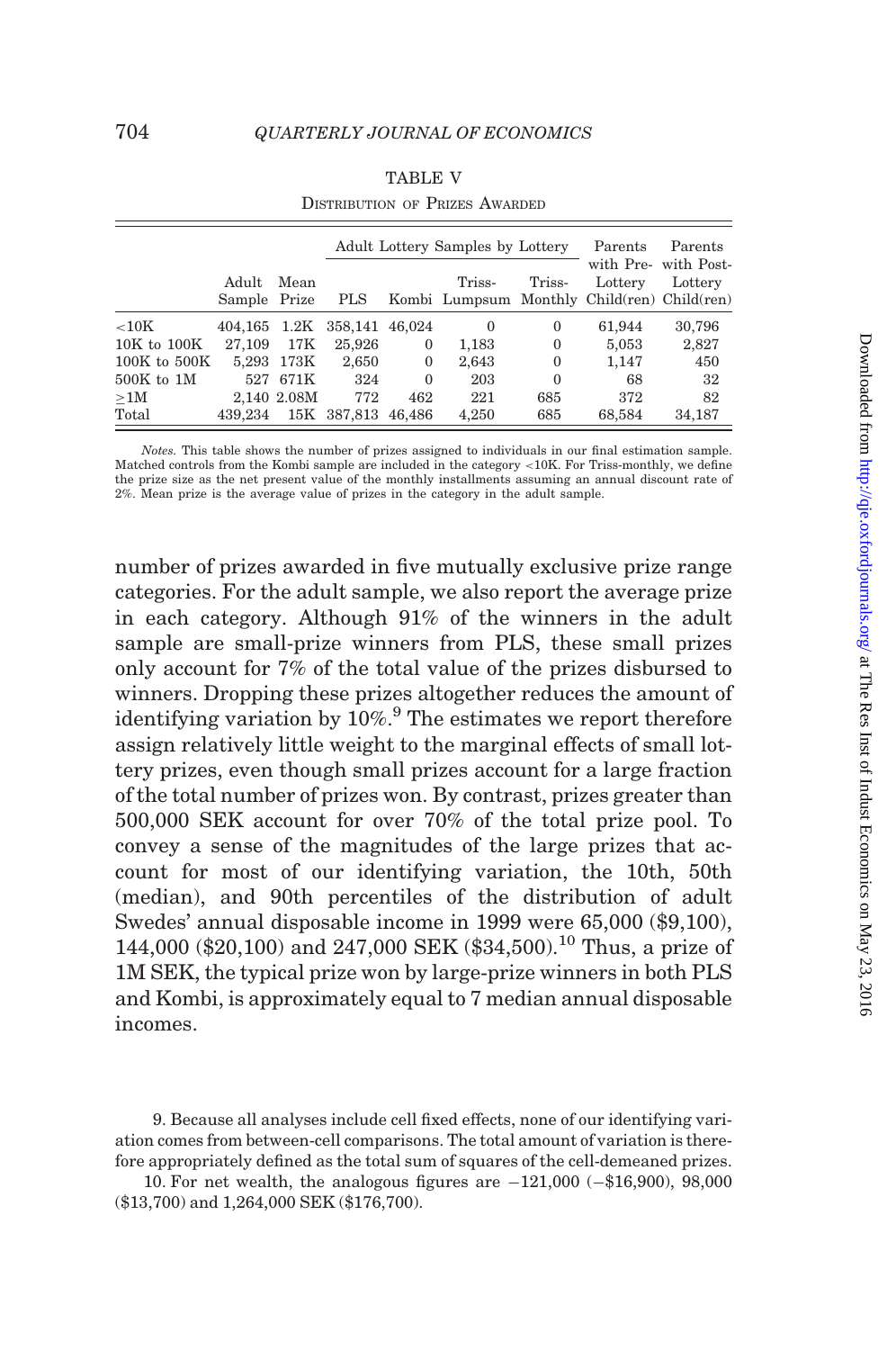3. Is Lottery Wealth Different? A general concern often voiced about studies of lottery winners is that people may react differently to lottery wealth than to other types of wealth shocks (e.g., changes in taxes, welfare systems, or asset-price fluctuations). This argument can take many specific forms, one of them being that lottery prizes are usually paid in lump sums, whereas many policy changes involve changes to income flows. Throughout the article, we test for heterogeneity by lottery and by type of prize (monthly installments versus lump sum). In interpreting these estimates, recall that the Triss-Monthly prizes supplement monthly incomes by 10,000 to 50,000 SEK (\$1,400–7,000). Such figures are far too large to realistically replicate the features of most income support programs. Instead, they allow us to evaluate whether our conclusions about the effects of substantial shocks to permanent income are robust to the mode of payment. The informativeness of the estimates from the Triss-Monthly sample also varies across outcomes depending on the effective sample size.

According to a folk wisdom, lottery winners spend lottery wealth more frivolously than other types of wealth. In a companion paper on labor supply [\(Cesarini et al. 2015](#page-49-0)), we show that the earnings response to the lottery wealth shock is immediate, modest in size, seemingly permanent, and similar across lotteries. [Figure I](#page-19-0) shows the trajectory of net wealth in the years following the lottery win. Plotted are coefficient estimates for  $t = -1, \ldots, 10$  obtained from our main estimating equation with the outcome variable defined as (household-level) year-end net wealth. In the year of the lottery, measured net wealth increases by over 60% of the prize amount won. The net wealth trajectories are similar across lotteries and suggest winners spread out the consumption of lottery wealth fairly evenly over time. The indications are thus that winners of large prizes in all lotteries enjoy a modest but sustained increase in consumption and leisure for an extended period of time.

## IV. Adult Health

We use information from the Cause of Death Register to study overall mortality and cause-specific mortalities and information from additional registers to study in-patient hospitalizations and consumption of prescription drugs. We examine deaths and health care utilization events classified into two cause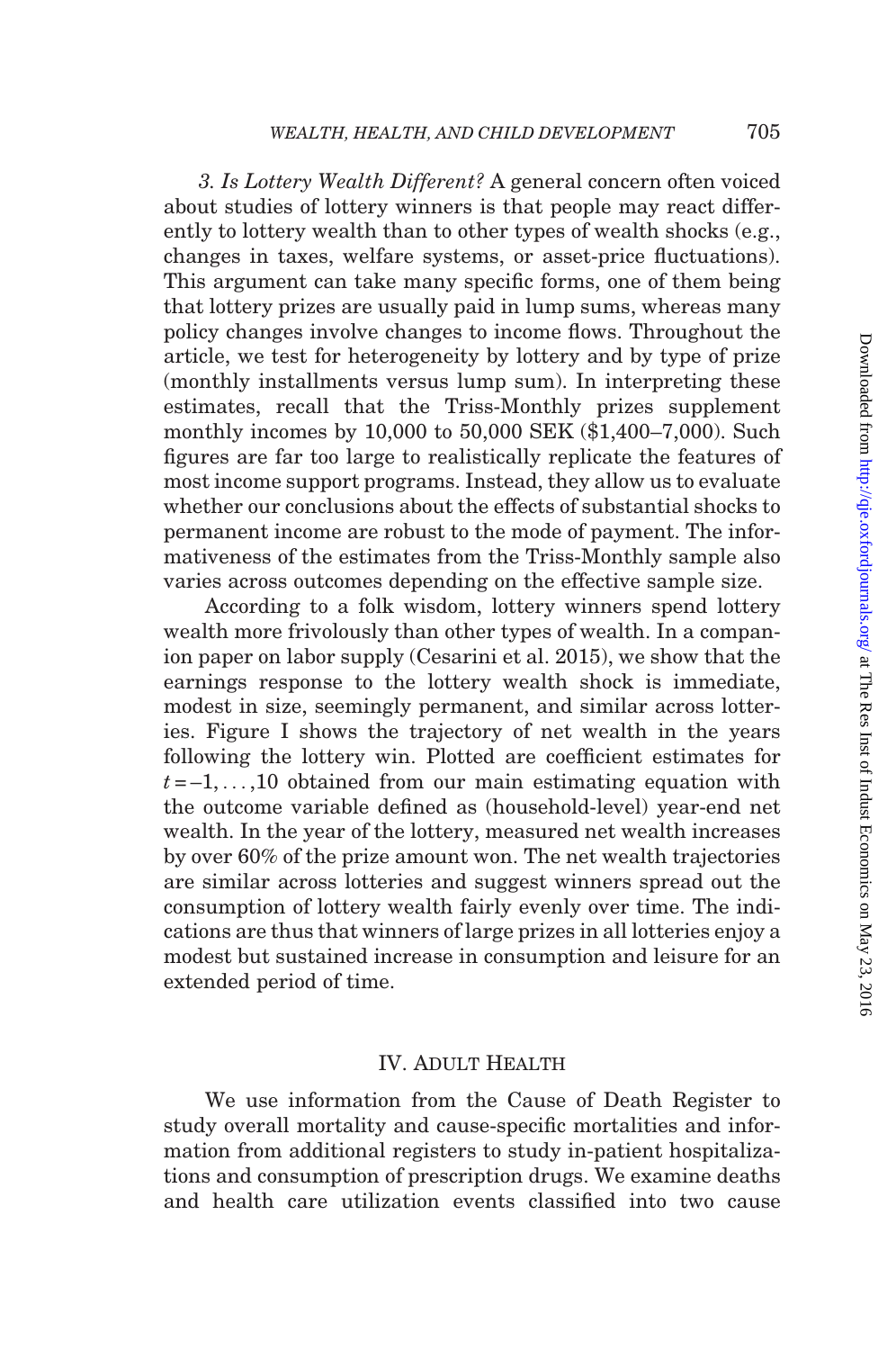

### FIGURE I

The Effect of Lottery Wealth on Net Wealth According to Administrative Registers

See [Online Appendix VI.D](http://qje.oxfordjournals.org/lookup/suppl/doi:10.1093/qje/qjw001/-/DC1) for details on the net wealth variable. Plotted in the figure are regression coefficients from [equation \(1\)](#page-10-0) with the dependent variable defined as household net wealth at  $t = -1, \ldots, 10$ . Standard errors are clustered by individual, and the error bars give 95% confidence intervals. The seemingly anomalous lottery-specific estimates (e.g., PLS at  $t = 0$  and Kombi at  $t = 9$ ) are all imprecisely estimated. For example, the  $t = 9$  Kombi estimate is based on draws from a single year of data; the Kombi panel begins in 1998 and our last year with wealth data is 2007. Household wealth is defined as the wealth of the winner plus, if applicable, the wealth of the spouse or cohabitating partner. Coefficients can be interpreted as the effect of a 1 SEK increase in

categories: common causes and hypotheses-based causes. The common causes are cancer, respiratory disease, cardiovascular disease, and other. The hypotheses-based causes, which we sought to harmonize across registers, include diabetes, ischemic heart disease, hypertension, cerebrovascular disease, alcohol consumption, injury, and smoking. $^{11}$ 

We chose these categories to test some of the hypotheses about the causal pathways from income to health that have been proposed in economics and epidemiology. Epidemiologists argue that the stress induced by low income has deleterious health effects, either through relatively proximal biological

<span id="page-19-0"></span>

<sup>11.</sup> [Online Appendix Table AVII](http://qje.oxfordjournals.org/lookup/suppl/doi:10.1093/qje/qjw001/-/DC1) describes the mapping from the International Classification of Diseases (ICD) diagnoses codes to the cause-specific death and hospitalization events.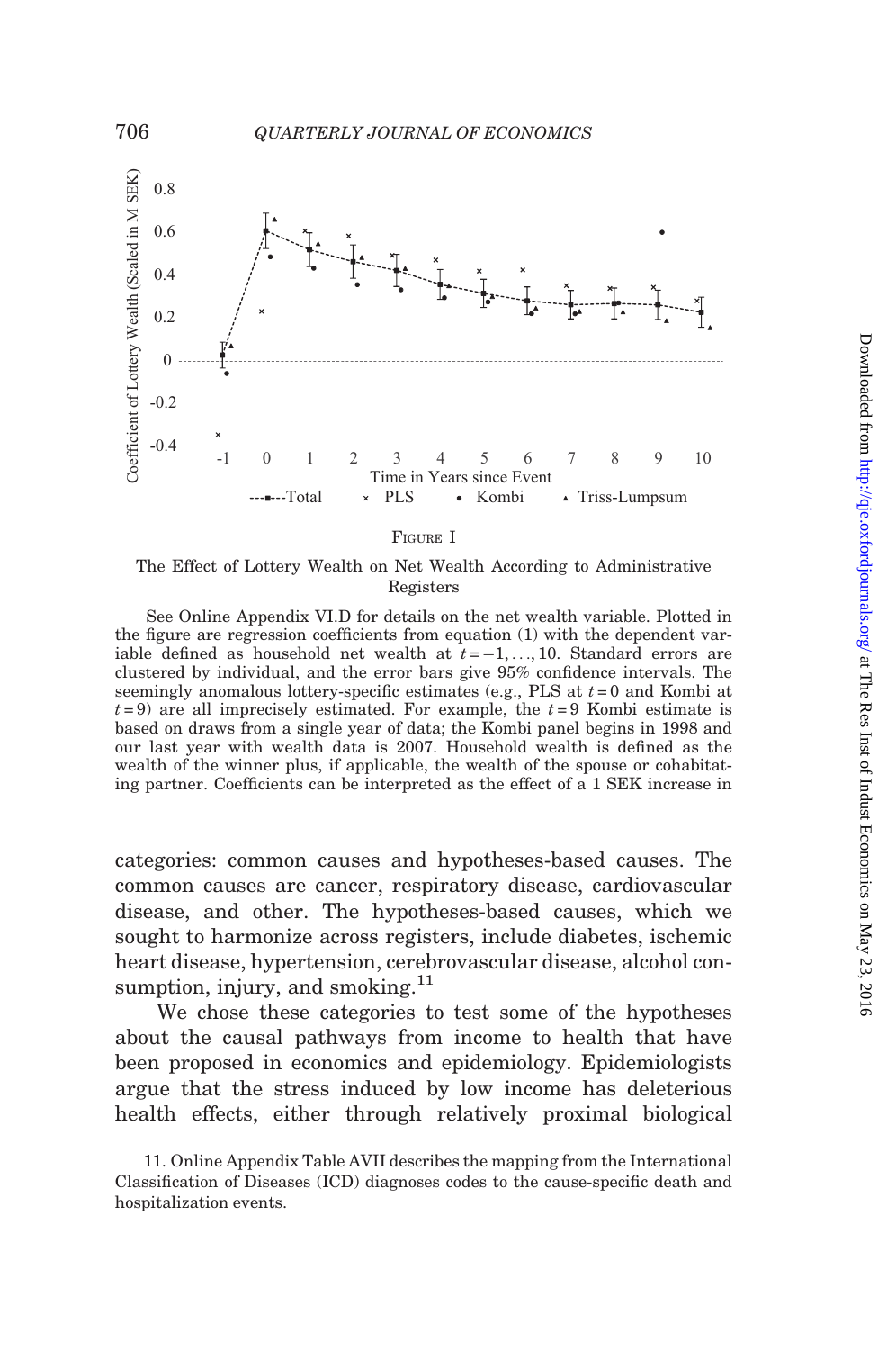mechanisms that divert resources away from the maintenance of long-term health (the "fight or flight" response) or through behavioral responses such as smoking, excessive drinking, or unhealthy dieting [\(Williams 1990;](#page-51-0) [Adler and Newman 2002](#page-48-0)). These biological mechanisms, in turn, increase the risk of bad health in the categories covered by our hypotheses-based classification. In the framework that economists use to study the wealth-health relationship [\(Grossman 1972\)](#page-50-0), health is a stock whose malleability may vary over the life cycle [\(Cutler, Lleras-Muney, and Vogl](#page-49-0) [2012\)](#page-49-0). Plausible channels through which wealth could affect health include changes to lifestyle factors, such as consumption of cigarettes, alcohol, or an unhealthy diet, and health investments with a substantial time cost, such as exercise or access to medical services that require multiple time-consuming interactions with the health care system before being offered.

# IV.A. Total and Cause-Specific Mortality

We begin with mortality because it is the most objective health measure available in our data. In our main analyses of mortality, the dependent variable is an indicator variable that takes the value 1 if the individual was deceased  $t = 1, \ldots, 10$ years after the lottery. For each of these 10 survival horizons, we estimate a separate linear probability model. In all lottery regressions, we control for the full set of baseline characteristics measured at  $t = -1$  and scale the treatment variable so that a coefficient of 1.00 means 1M SEK decreases the survival probability over the relevant time horizon by 1 percentage point.

Given that wealth-mortality gradients are sometimes given causal interpretations, we compare the lottery-based estimates to the cross-sectional gradients estimated from nonexperimental variation in a Swedish representative sample drawn in 2000 and a U.S. sample. The U.S. analyses are based on all adult members of the Health and Retirement Study's AHEAD cohort who were alive in 1993. To maximize comparability to the lottery estimates, we reweight both cross-sectional samples to match the age and sex distributions of the pooled lottery sample. We estimate Swedish cross-sectional gradients from regressions of the form

(3) 
$$
Y_{i,t} = \alpha_t W_{i,1999} + \mathbf{Z}_{i,1999} \gamma_t + \epsilon_i,
$$

where  $Y_{i,t}$  is an indicator variable equal to 1 if individual i is deceased in year t,  $W_{i,1999}$  is net wealth by December 31, 1999,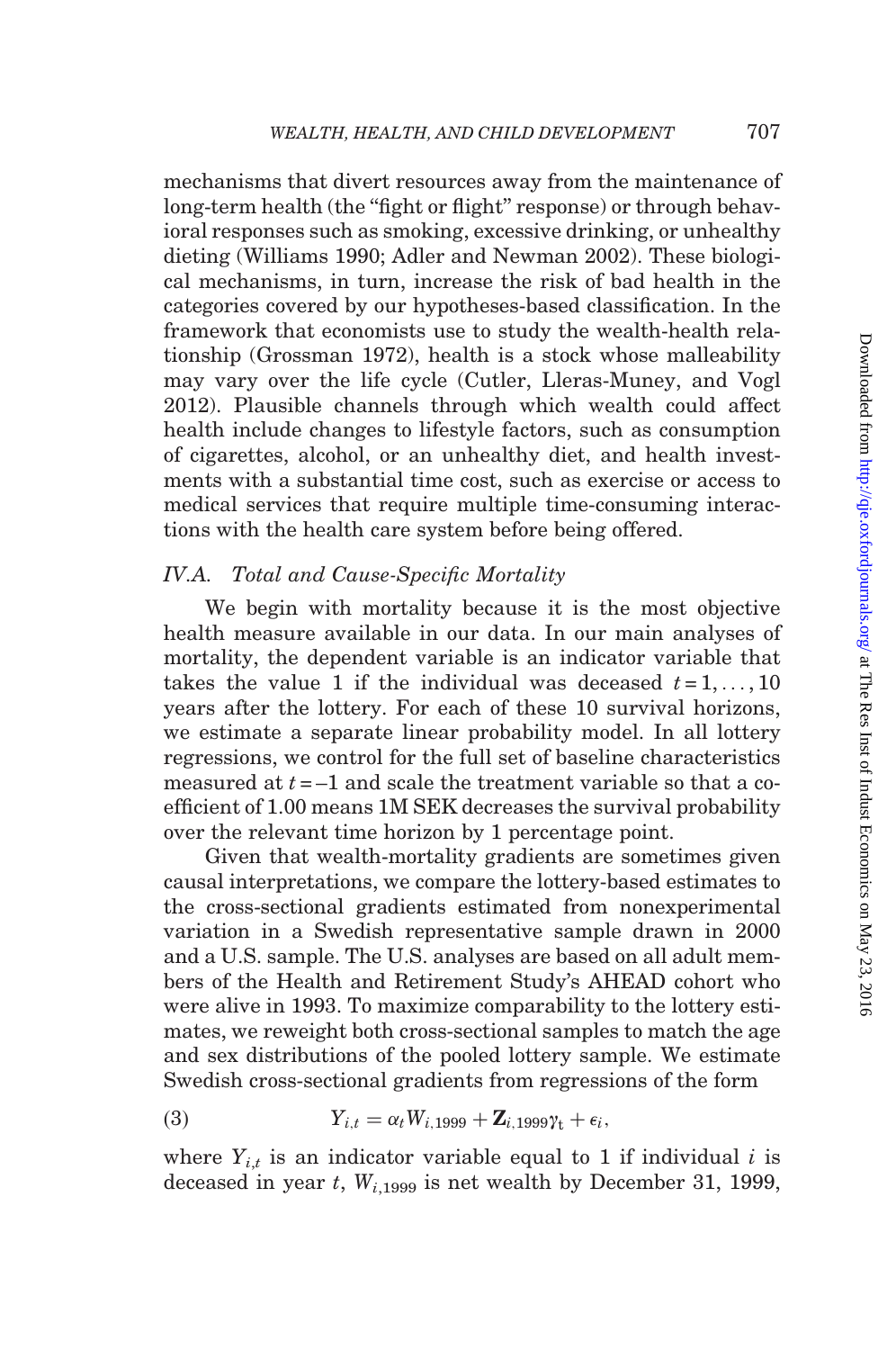and  $Z_{i,1999}$  is a set of controls. We estimate a separate regression for  $t = 2001, \ldots, 2010$ . The U.S. gradients are estimated using an analogous specification, except that covariates are measured in 1992, and mortality observed for  $t = 1994, \ldots$ , 2003. We winsorize net wealth in both samples at the 1st and 99th percentiles and convert the winsorized variable to year 2010 SEK.

[Figure II](#page-22-0) graphically illustrates the estimated coefficients in (i) our pooled lottery sample, (ii) the weighted Swedish representative sample controlling for just the birth demographics, (iii) the weighted Swedish sample controlling for the baseline characteristics, and (iv) the weighted U.S. sample with controls for birth demographics. The estimates for  $t = 2$ , 5, and 10 are reported in [Online Appendix Table AVIII](http://qje.oxfordjournals.org/lookup/suppl/doi:10.1093/qje/qjw001/-/DC1), which also shows the fraction of individuals deceased at  $t = 2, 5$ , and 10 in the lottery sample and the two representative samples.

The wealth-mortality gradients in Sweden and the United States are of similar magnitude and exhibit similar trajectories over time.12 In Sweden, an additional 1M is associated with approximately a 2.8 percentage point decrease in 10-year mortality risk, and the point estimate only falls to 2.1 if we control for the full set of baseline characteristics [\(Online Appendix Table AVIII](http://qje.oxfordjournals.org/lookup/suppl/doi:10.1093/qje/qjw001/-/DC1)).

In sharp contrast to the cross-sectional gradients, the lotterybased estimates are close to zero and never statistically distinguishable from zero in the pooled sample. For all survival horizons greater than two years, the lottery-based estimates are statistically distinguishable from the gradients. For 10-year mortality, the 95% confidence interval allows us to rule out causal effects one sixth of the gradient. We find no evidence of a positive gradual accumulation of effects. If anything, the temporal pattern appears to be the opposite: positive effects fade to zero and may even be negative over longer horizons. The estimates and their standard errors are substantively identical if we use the probit estimator [\(Online Appendix Table AVIII](http://qje.oxfordjournals.org/lookup/suppl/doi:10.1093/qje/qjw001/-/DC1)), and our conclusions are robust to restricting the sample to lottery players who can be followed for at least 10 years after the lottery (thus holding the composition of the lottery sample fixed; see [Online Appendix](http://qje.oxfordjournals.org/lookup/suppl/doi:10.1093/qje/qjw001/-/DC1) [Figure AII](http://qje.oxfordjournals.org/lookup/suppl/doi:10.1093/qje/qjw001/-/DC1)).

<sup>12.</sup> For a comparison of wealth gradients across 16 countries, including Sweden and the United States, see [Semyonov, Lewin-Epstein, and Maskileyson \(2013\).](#page-51-0)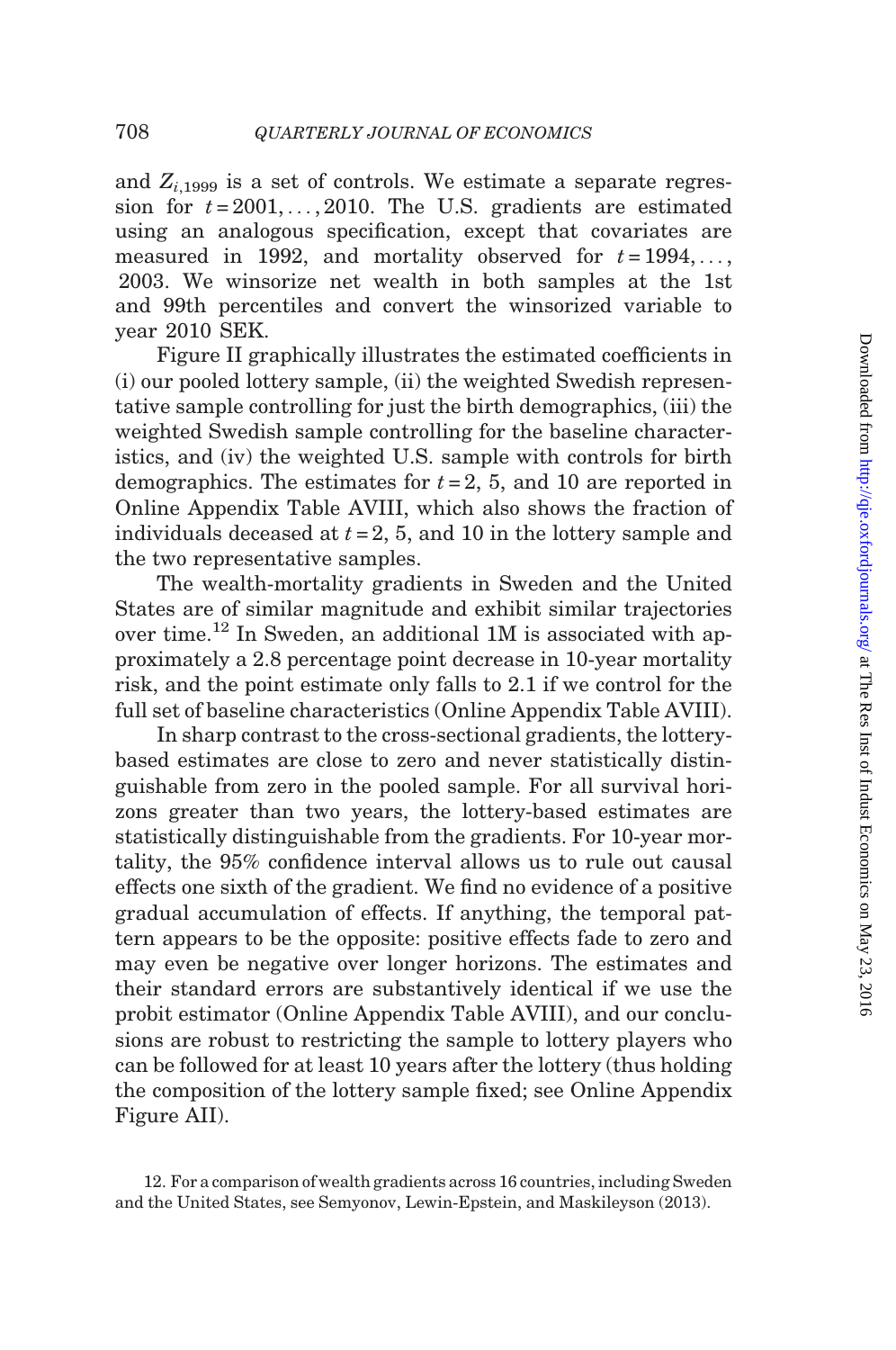<span id="page-22-0"></span>

### FIGURE II

### Wealth and Mortality

This figure contrasts our lottery-based estimates of the effect of wealth on mortality to gradients estimated in Swedish and U.S. population samples. The population samples have been reweighted to match the sex and age distribution of our sample of lottery winners. Gradients are separately estimated with controls for birth demographics for Sweden and the United States, as well as with the full set of baseline controls for Sweden. Standard errors are clustered by individual, and the error bars give 95% confidence intervals of the coefficient.

We repeated the above analyses for all the common and hypotheses-based cause-specific mortalities at  $t = 5$  and 10 [\(Online](http://qje.oxfordjournals.org/lookup/suppl/doi:10.1093/qje/qjw001/-/DC1) [Appendix Figures AIII–AIV](http://qje.oxfordjournals.org/lookup/suppl/doi:10.1093/qje/qjw001/-/DC1) and Table  $AIX$ ).<sup>13</sup> We find no evidence that lottery wealth affects the probability of death due to any of these causes. Compared with the respective gradients, the lottery-based estimates almost always imply a smaller protective effect (or even a harmful effect) of wealth. Our lottery-based estimates are statistically distinguishable at the 5% level from several of the cause-specific 10-year mortality gradients: alcohol, circulatory disease, diabetes, ischemic heart disease, other, and respiratory disease.

To investigate if the small effects on overall mortality masks any heterogeneous effects, we conducted additional analyses in a

<sup>13.</sup> We abstain from reporting results for  $t = 2$  because the fraction of individuals deceased from several of our specific causes is too low over this time horizon to generate informative estimates.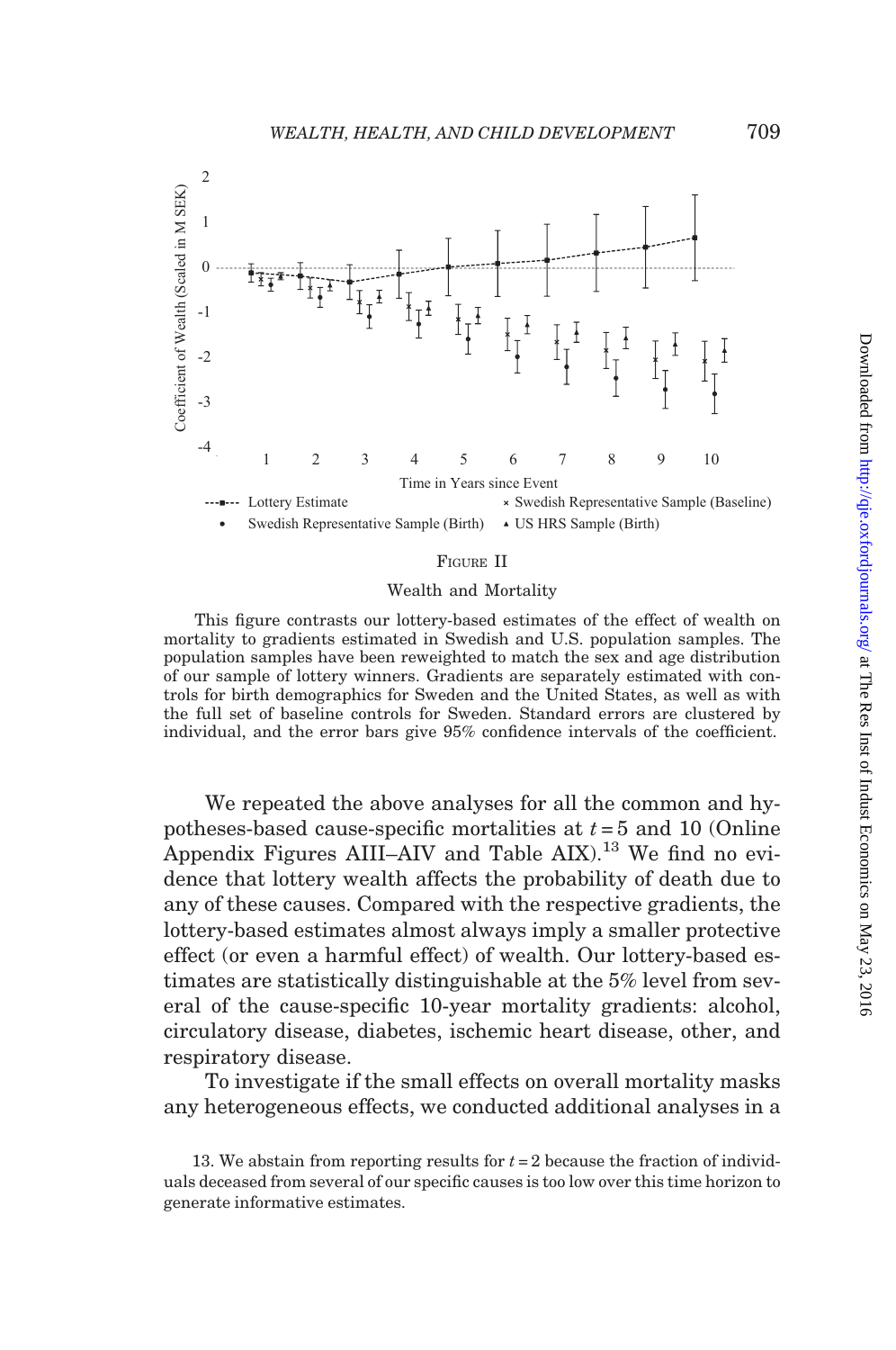number of subpopulations. Health is a stock whose correlation with income varies over the life cycle, and so may the mix of causal forces that give rise to the correlation at different ages ([Smith 2007](#page-51-0); [Cutler, Lleras-Muney, and Vogl 2012\)](#page-49-0). We therefore reran our main analyses of overall mortality at  $t = 2$ , 5, and 10 in three subsamples defined by age at the time of the lottery: early (ages  $18-44$ ), middle (45–69), and late adulthood (70+). We also test for heterogeneity by sex, health status (hospitalized or not during the past five years), college completion, and income (individual disposable income above versus below the median in the individual's age category). In each heterogeneity analysis, we estimated an extended version of [equation \(1\)](#page-10-0) in which all coefficients are allowed to vary flexibly by subsample. We then conduct a conventional F-test of the null hypothesis that the effect of wealth is the same across all subgroups.

As shown in [Online Appendix Figure AV](http://qje.oxfordjournals.org/lookup/suppl/doi:10.1093/qje/qjw001/-/DC1) and [Online](http://qje.oxfordjournals.org/lookup/suppl/doi:10.1093/qje/qjw001/-/DC1) [Appendix Tables AX–AXI](http://qje.oxfordjournals.org/lookup/suppl/doi:10.1093/qje/qjw001/-/DC1), we find no strong evidence of heterogeneous effects, but we observe nominally significant effects of wealth on mortality in some of the subsamples; for example, we find signs that wealth increases 10-year mortality in players above 70 years of age, in female players, and in players with below-median income, and suggestive evidence that wealth is protective in individuals with college degrees. Given the large number of hypotheses tested, we interpret these results cautiously. The most important conclusion from our heterogeneity analysis is that in each of the 11 subsamples, some of which include fewer than 15% of the members of the pooled sample, the estimated effect of wealth on 10-year mortality is precise enough to rule out even the more conservatively estimated Swedish gradient of  $-2.1$ . In fact, we can reject causal effects one third as large as this gradient in 7 of our 11 subsamples, including in several populations (e.g., low-income households) sometimes identified as vulnerable in the literature.

We also investigated whether the effect of wealth on overall mortality varied by lottery [\(Online Appendix Table AXII\)](http://qje.oxfordjournals.org/lookup/suppl/doi:10.1093/qje/qjw001/-/DC1). Because most players whom we can follow for 10 years are from the PLS lottery, the 10-year mortality estimates in remaining lotteries are too imprecise to convey any valuable information about heterogeneity. For two- and five-year mortality, the estimated effects are similar across the lotteries and estimated with reasonable precision. The cross-sectional gradient for five-year mortality is  $-1.57$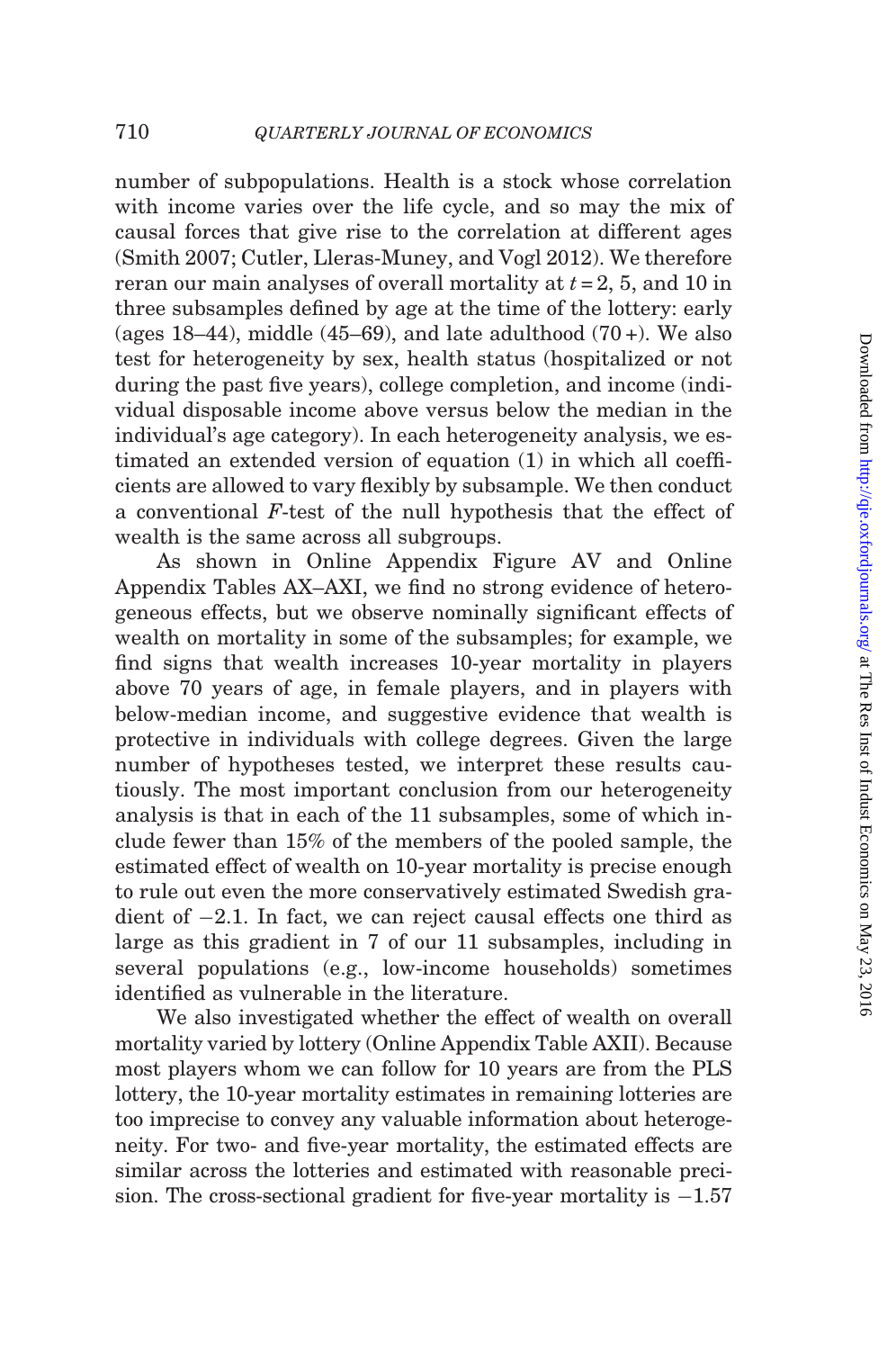<span id="page-24-0"></span>controlling for birth demographics, a magnitude we can reject at the 5% level in all lotteries except Kombi  $(95\% \text{ CI} - 1.85 \text{ to } 2.50)$ .

To better understand what sort of nonlinear effects are consistent with our results, we reestimated our main mortality regressions, dropping small  $\langle$  ( $\times$ 10K), large ( $\times$ 2M), or very large (>4M) prizes altogether. These sample restrictions appear to have little systematic impact on our estimates, suggesting that none of our results are driven by extreme prizes [\(Online Appendix](http://qje.oxfordjournals.org/lookup/suppl/doi:10.1093/qje/qjw001/-/DC1) [Table AXIII](http://qje.oxfordjournals.org/lookup/suppl/doi:10.1093/qje/qjw001/-/DC1)). We also estimated two piecewise linear models, the first with a single knot at 1M and the second with knots at 100K and 1M. If lottery wealth has positive and diminishing marginal health benefits [\(Adler and Newman 2002](#page-48-0)), we expect negative coefficients that are further away from zero at lower prizes. Our point estimates suggest the opposite pattern—increases in mortality risk that are greatest at lower levels of wealth. [Online](http://qje.oxfordjournals.org/lookup/suppl/doi:10.1093/qje/qjw001/-/DC1) [Appendix Figure AVI](http://qje.oxfordjournals.org/lookup/suppl/doi:10.1093/qje/qjw001/-/DC1) illustrates the spline estimates. Though we can never statistically reject constant marginal effects, the upper panel of the figure shows our 95% confidence intervals allow us to rule out even modest positive diminishing marginal effects of wealth. For example, according to the first model, the effect of a 1M wealth shock on 10-year survival probability is at most 0.2 percentage point. The lower panel shows the marginal effect of wealth below 100K is estimated with too little precision to convey useful information.

We supplement our main results with estimates from duration models, which make stronger parametric assumptions about the relationship between wealth and mortality but also accommodate the right-censoring of the data and thus make more efficient use of the full data set (which includes some players observed up to 24 years after the lottery event). We estimate an exponential proportional hazard model in which, again normalizing the time of the lottery to  $t = 0$ , the hazard of death individual i faces at t is assumed to be given by

(4) 
$$
h_i(t|P_{i,0}, \mathbf{X}_i, \mathbf{Z}_{i,-1}) = \exp\left(\sum_{j=1}^3 \gamma_j A_{it}^j\right) \lambda_0 \exp(\alpha P_{i,0} + \mathbf{X}_i, 0, \beta + \mathbf{Z}_{i,-1} \gamma),
$$

where  $P_{i,0}$  is the lottery prize won at event time  $t=0$ ,  $A_{it}$  is the age (in years) of individual i at time t,  $X_{i,0}$  is the vector of cell fixed effects,  $Z_{i-1}$  is the vector of predetermined covariates except for age, and  $\lambda_0$  is the baseline hazard. Because we do not wish to impose the implausible restriction that individuals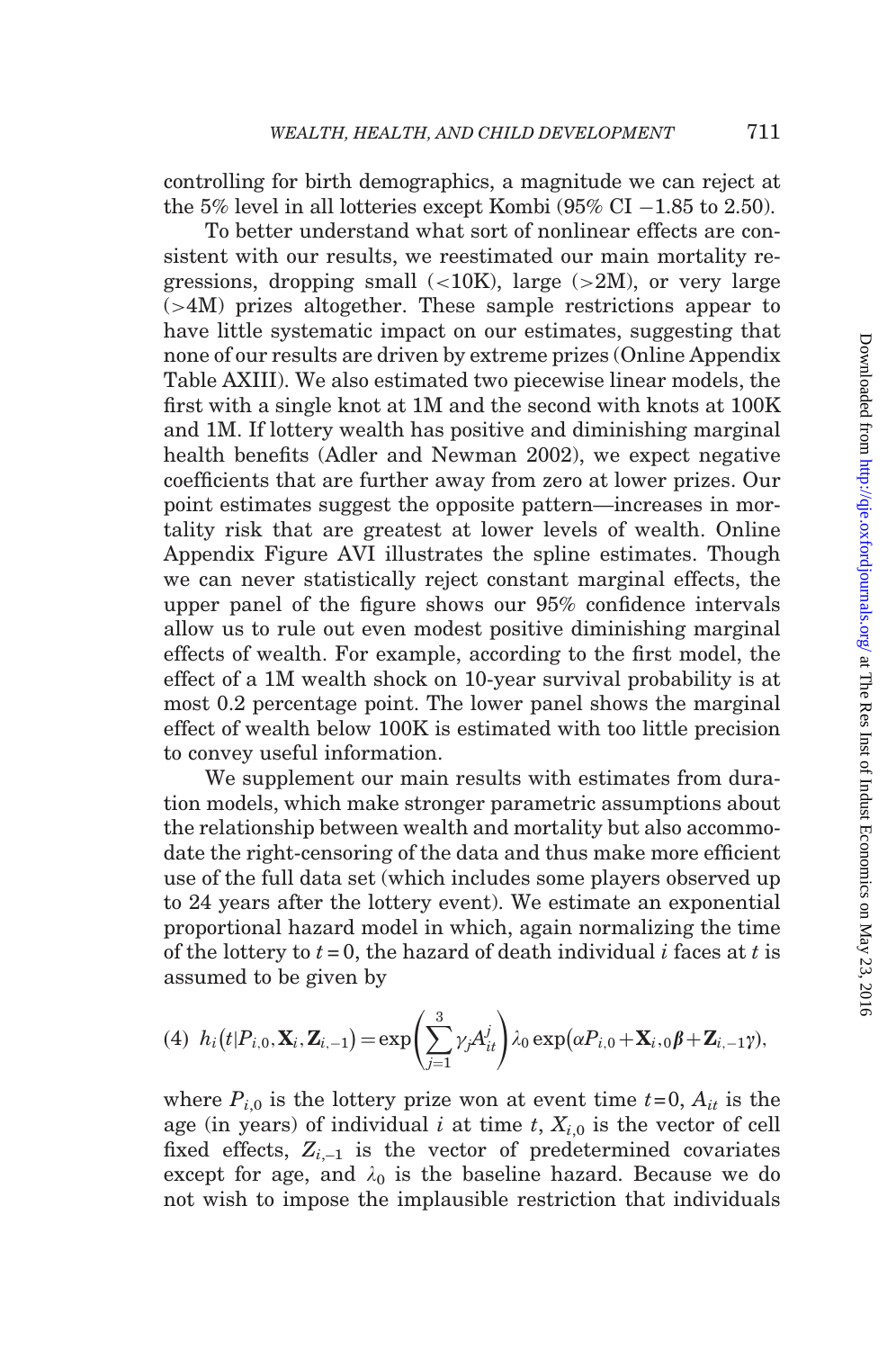|                  | (1)                     | (2)                     | (3)<br>Representative  | (4)                     | (5)                    | (6)                    | (7)<br>College           |
|------------------|-------------------------|-------------------------|------------------------|-------------------------|------------------------|------------------------|--------------------------|
|                  | Pooled                  |                         | Sample                 |                         | Sex                    |                        | Graduate                 |
|                  | Lottery                 | Baseline                | Birth                  | Female                  | Male                   | Yes                    | No                       |
| Effect/gradient  | 1.015                   | 0.874                   | 0.828                  | 1.058                   | 0.973                  | 0.960                  | 1.020                    |
| Std. err.        | (0.026)                 | (0.015)                 | (0.015)                | (0.041)                 | (0.035)                | (0.086)                | (0.027)                  |
| $\boldsymbol{p}$ | [.564]                  | $\left[ < .001 \right]$ | $\left[ <.001 \right]$ | [.147]                  | [.437]                 | [.647]                 | $[.461]$                 |
| Number at risk   | 439,234                 | 39,019                  | 39,019                 | 224,083                 | 215,151                | 78,869                 | 360,365                  |
| Number of deaths | 139,049                 | 5,138                   | 5,138                  | 67,003                  | 72,046                 | 12,521                 | 126,528                  |
| Heterogeneity p  | $\left[ < .001 \right]$ |                         |                        | $\left[ < .001 \right]$ | [.009]                 | [.327]                 | $\left[ < .001 \right]$  |
|                  | (8)                     | (9)                     | (10)                   | (11)                    | (12)                   | (13)                   | (14)<br>Labor Income $>$ |
|                  |                         | Age                     |                        | Hospitalized            |                        |                        | Median                   |
|                  | $18 - 44$               | $45 - 69$               | $70+$                  | No                      | Yes                    | Below                  | Above                    |
| Effect           | 0.920                   | 0.963                   | 1.054                  | 1.016                   | 1.026                  | 1.018                  | 1.015                    |
| Std. err.        | (0.078)                 | (0.041)                 | (0.036)                | (0.040)                 | (0.036)                | (0.028)                | (0.066)                  |
| $\boldsymbol{p}$ | [.322]                  | $[.370]$                | $[.127]$               | [.691]                  | [.467]                 | [.506]                 | [.818]                   |
| Number at risk   | 88,738                  | 220,271                 | 130,225                | 299,037                 | 140,197                | 219,655                | 219,579                  |
| Number of deaths | 2,231                   | 44,928                  | 91,890                 | 71,084                  | 67,965                 | 116,365                | 22,684                   |
| Heterogeneity p  | [.560]                  | 0.040                   | $\left[ <.001 \right]$ | $\left[ <.001 \right]$  | $\left[ <.001 \right]$ | $\left[ <.001 \right]$ | [.038]                   |

PROPORTIONAL HAZARD MODEL ESTIMATES OF THE EFFECT OF WEALTH ON MORTALITY

Notes. This table shows the estimated hazard ratios from survival models with right censoring. All regressions except (3) includes the full set of baseline controls. ''Hospitalized'' refers to whether the winner was hospitalized during the five years preceding the lottery event. Coefficients are expressed as hazard ratios, so an estimate of 1.1 would imply that 1M SEK increases the hazard by 10%. Standard errors are clustered by individual. Heterogeneity p refers to the p-value from test of null hypothesis that the hazard ratio is equal to the hazard ratio in column (2).

face a constant hazard of death over the life cycle, we allow the hazard to vary with a third-order polynomial in age. The key assumption in [equation \(4\)](#page-24-0) is that all of the exponentiated covariates proportionally affect this age-varying baseline hazard. In Table VI, we report estimates of [equation \(4\)](#page-24-0) obtained from the full adult sample and the subsamples used in the heterogeneity analyses above. The first column shows the estimated effect of wealth in the full sample. The estimates are all shown as hazard ratios, so the estimate in column (1) of 1.015 (95% CI 0.964–1.066) means the mortality risk increases by 1.5% for each million SEK won. The next two columns contains estimates from the reweighted Swedish 2000 representative sample. The hazard ratio is 0.874 with the baseline set of covariates and 0.828 with the narrower set of controls. In the cross section, 1M SEK of net wealth is thus associated with a 17.2% or 12.6% lower mortality risk. The results from the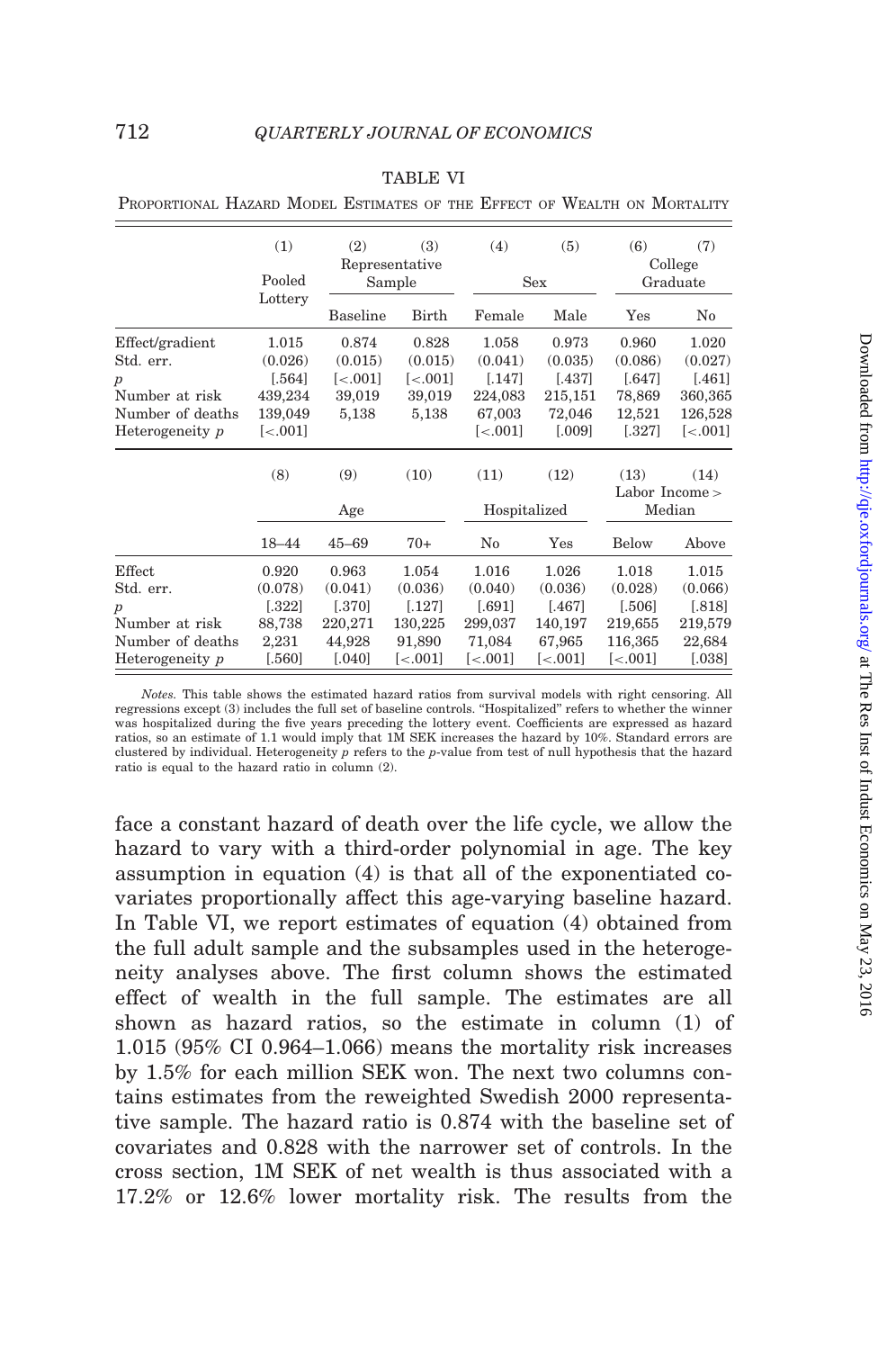heterogeneity analyses are qualitatively similar to the OLS findings. Hazard ratios hover around 1.00 and are estimated with enough precision to reject the gradient in all subsamples except college-educated winners and winners aged 18–44.

As an alternative benchmark for these estimates, an extra year of schooling is believed to reduce mortality rates by about 8% across the entire life cycle ([Deaton 2002,](#page-49-0) p. 21). Our estimates allow us to reject that 100,000 SEK—roughly the annual U.S. per pupil spending in high school—reduces the mortality rate by more than 0.4%. We also sought to evaluate whether the effects are small or large from a welfare perspective, by calculating the cost per life year saved at the bounds of our confidence intervals. Even if we take the lower bound of our 95% CI for the hazard, the estimated hazard translates into an average prolonged life of four months per 1M SEK in our sample. Our estimates therefore allow us to reject costs smaller than 3M SEK per year of life saved, approximately three times larger than a recent Swedish estimate of the value of a quality-adjusted life year of 1.2M SEK [\(Hultkrantz and Svensson 2012](#page-50-0), p. 309).

# IV.B. Health Care Utilization

We examine two types of health care utilization: hospitalizations requiring inpatient care and consumption of prescription drugs. The hospitalization analyses are based on data on inpatient care from the National Patient Register. From 1987 onward, this register contains information about each patient's arrival and discharge dates and diagnoses codes (in ICD format). Our analyses of drug prescriptions are based on data from the Prescribed Drug Register, which contains information about all over-the-counter sales of prescribed medical drugs between 2006 and 2010. During this period, we observe on which day a prescription was purchased, the Anatomical Therapeutic Chemical Classification System (ATC) code of the drug, and the number of defined daily doses (DDDs) purchased. A DDD is an estimate of the maintenance dose per day of a drug when it is used for its main indication.

Unlike the well-studied wealth-mortality gradients, health care utilization gradients with respect to income are on average quite small, but vary both in their sign and their magnitude across countries ([Majo and van Soest 2012\)](#page-50-0). Given Sweden's universal coverage, extrapolations of the findings reported here to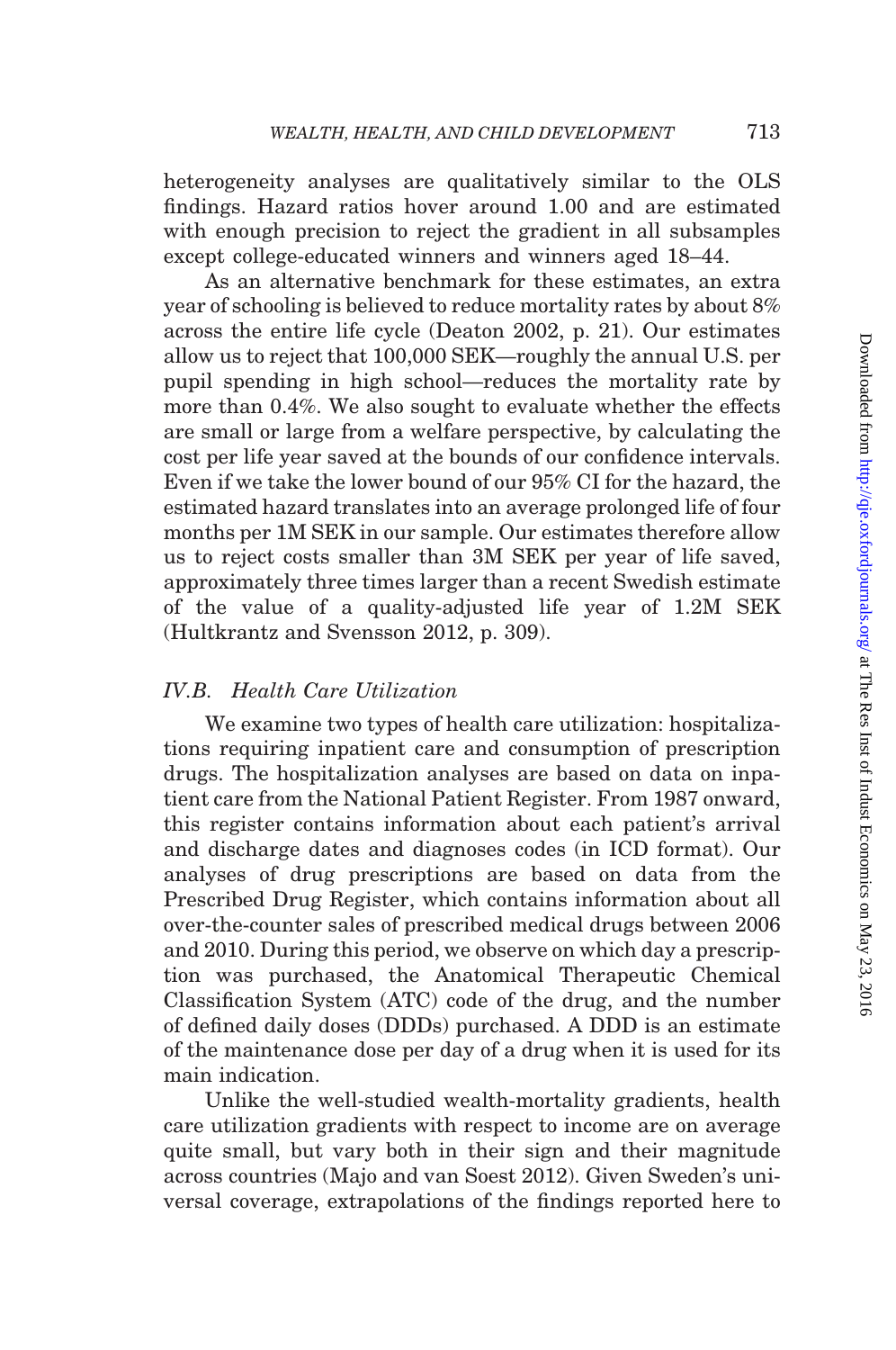other settings are clearly fraught with numerous difficulties. To facilitate the exposition, we seek to mimic the mortality analyses as closely as possible but relegate most of the findings to the [Online Appendix.](http://qje.oxfordjournals.org/lookup/suppl/doi:10.1093/qje/qjw001/-/DC1) In our analyses of cause-specific hospitalizations, we consider the same common and hypotheses-based causes as in the mortality analyses. In our hospitalization analyses, the main outcome variables are a set of binary outcome variables equal to 1 if in at least one of the 2, 5, and 10 years following the lottery the individual was hospitalized for at least one night. We construct one variable for each of the specific causes and also an omnibus (all-cause) variable that includes hospitalizations due to all causes except pregnancy. We also construct an alternative all-cause hospitalization variable for hospitalizations whose duration exceeds at least one week. We also construct a health index that aggregates the information available in the registers to predict five-year mortality risk. The index, which ranges from 0 to 100, is defined so higher values denote worse health (see [Online Appendix VI.C](http://qje.oxfordjournals.org/lookup/suppl/doi:10.1093/qje/qjw001/-/DC1) for details).

In our drug prescription analyses, the nature of the data required us to make some minor changes to the categories, $^{14}$  the most important of which is that we include mental health as one of the hypotheses-based causes.<sup>15</sup> We estimate the impact of wealth on the intensive- and extensive-margin drug consumption 2006–2010. Our primary outcome is the sum of DDDs prescribed between 2006 and 2010 in all drug categories except contraceptives.

In all health care utilization analyses, we restrict the estimation sample to individuals who were alive for the entire period over which a variable is defined. For example, the drug prescription analyses are restricted to a sample of individuals who won

14. First, we merge ischemic heart disease and hypertension into a single category (Heart) because many drugs are prescribed to treat both ischemic heart disease and hypertension. Second, we make no attempt to identify drugs used to treat diseases often caused by alcohol and tobacco consumption; the structure of the drug prescription data makes the identification of such drugs difficult. [Online Appendix](http://qje.oxfordjournals.org/lookup/suppl/doi:10.1093/qje/qjw001/-/DC1) [Table AVII](http://qje.oxfordjournals.org/lookup/suppl/doi:10.1093/qje/qjw001/-/DC1) shows how we use a drug's ATC to assign it to one of the categories.

15. We did not include mental health in the other analyses because inferring mental health status from hospitalization records and death certificates is difficult. Our decision to study mental health drugs was made prior to accessing the data and was in fact one of the major motivations we gave when requesting access to the data on drug prescription.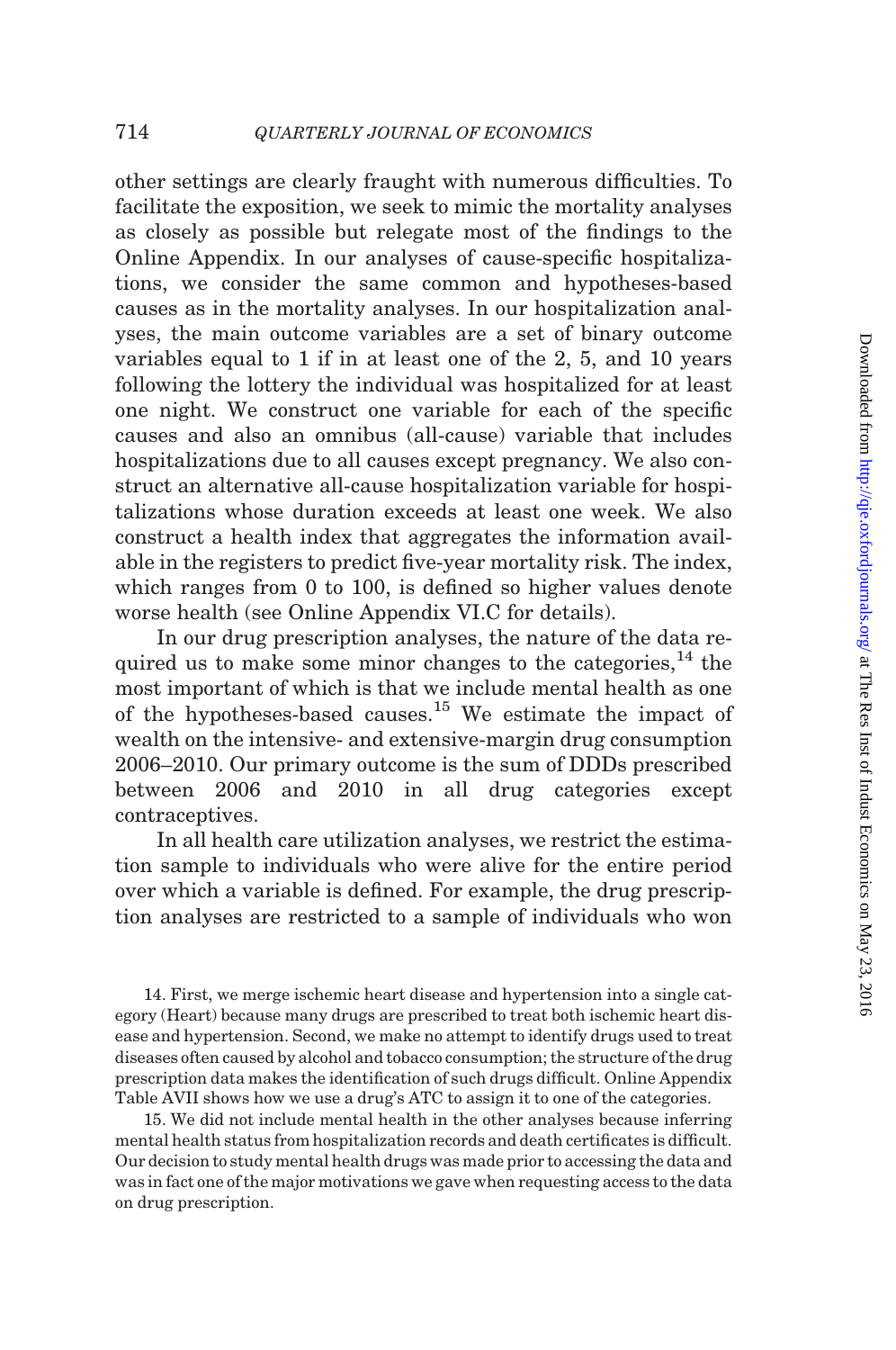before 2006 (the first year for which we have data) and were alive in 2010 (the last year with data).

To give a broad summary of the overall pattern of results, [Table VII](#page-29-0) reports results for eight key outcomes: all-cause hospitalizations and the health index at  $t = 2$ , 5, 10; total drug consumption; and intensive-margin consumption of mental health drugs. As a benchmark, the table also reports the wealth gradients estimated in a representative sample reweighted so its sex and age distribution matches the lottery sample.<sup>16</sup> The causal estimates on the three all-cause hospitalization variables are not statistically distinguishable from zero. The estimated marginal effects of 1M SEK on the probability of hospitalization within 5 and 10 years are 0.39 (95% CI  $-0.82$  to 1.60) and  $-0.03$  percentage points  $(95\% \text{ CI} - 1.54 \text{ to } 1.48)$ , respectively. Given baseline probabilities of 38.3% and 51.2%, these estimates allow us to rule out effects on relative risk that are fairly small. For  $t = 2$  and  $t = 5$ hospitalizations, the causal estimates are statistically distinguishable from the gradients at the 10% level.

The estimated effect of 1M on the health index, whose value ranges from 0 to 100, is  $-0.08$  (95% CI  $-0.36$  to 0.20) at  $t = 2, 0.30$  $(95\% \text{ CI } -0.23 \text{ to } 0.82)$  at  $t = 5$ , and 0.45 (95% CI  $-0.24 \text{ to } 1.15$ ) at  $t = 10$ . These estimates are clearly statistically distinguishable from the gradients.

Our estimated effects on total and mental health drug consumption are also small. The 95% confidence interval for the estimated impact of 1M SEK on total drug consumption is  $-0.04$  to 0.01 standard deviation units. For mental health, our estimate suggests wealth significantly reduces intensive margin consumption, but the coefficient estimate  $(-32.50)$  is small. In standard deviation units, 32.5 DDDs corresponds to an effect of 0.03, so the estimated effect is not an exception to the overall pattern of small effects of wealth. Moreover, mental health was one of several categories of prescription drugs considered, and the result does not survive a multiple-hypotheses correction that takes into account all the drug-prescription variables analyzed (adjusted  $p$ -value = .21).<sup>17</sup> We therefore interpret the finding cautiously.

16. To maximize comparability, we also limit the representative sample to individuals who were alive for the entire period over which the dependent variable is defined, and then reweight it to match the sex and age distribution in our lottery estimation sample.

17. To implement the multiple-hypotheses correction, we simulate the lottery 10,000 times, each time randomly permuting the prize within each cell. In each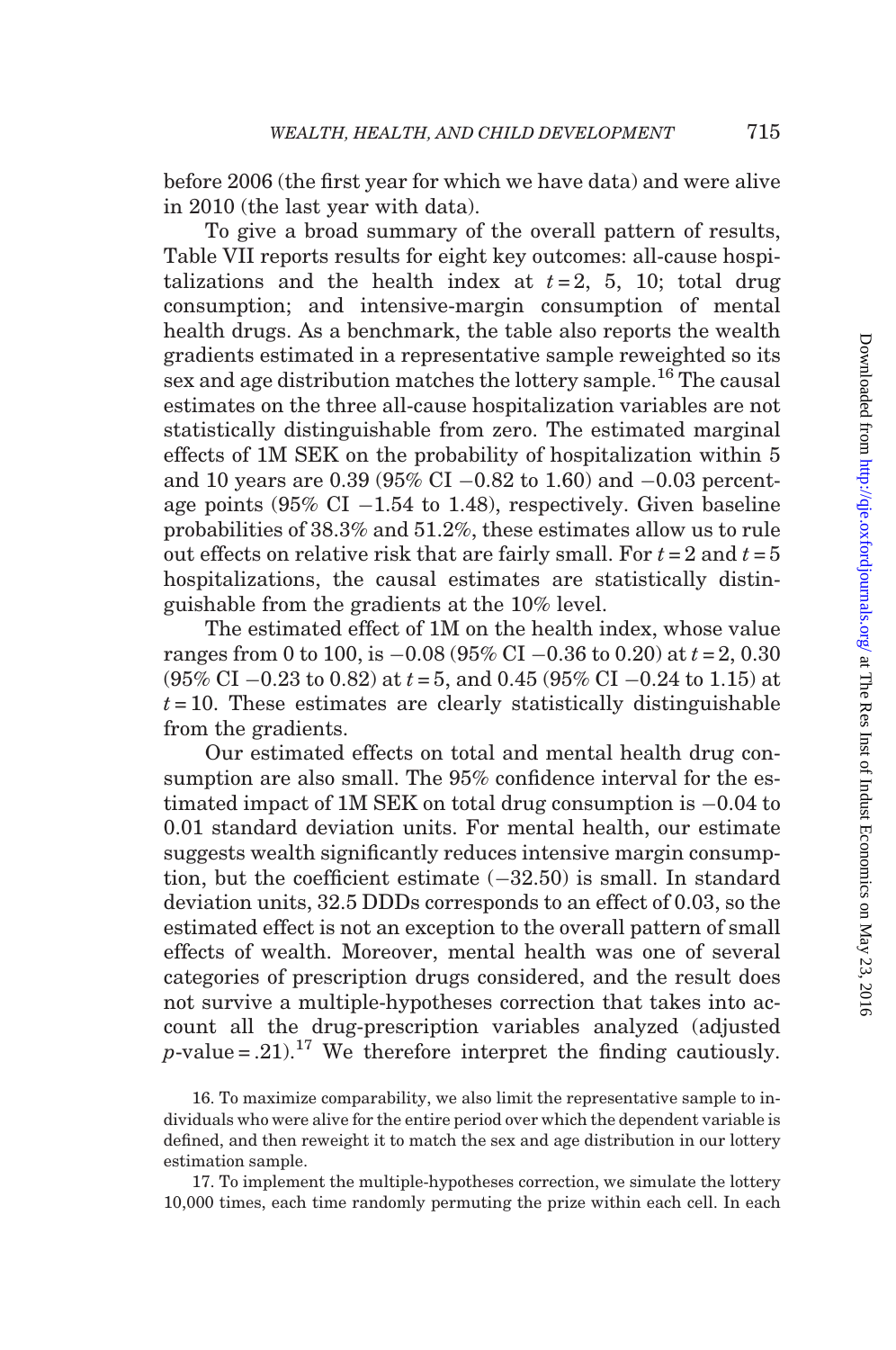|                                                                                                                                              |          |                                             |           | EFFECT OF WEALTH ON HEALTH CARE UTILIZATION |                               |           |               |                                                                                                                                                                                   |
|----------------------------------------------------------------------------------------------------------------------------------------------|----------|---------------------------------------------|-----------|---------------------------------------------|-------------------------------|-----------|---------------|-----------------------------------------------------------------------------------------------------------------------------------------------------------------------------------|
|                                                                                                                                              |          | Hospitalization<br>$\widehat{\mathfrak{D}}$ | $\approx$ |                                             | Health Index<br>$\widehat{5}$ | ₢         | $\widehat{C}$ | Drug Consumption (2006-2010)<br>∞                                                                                                                                                 |
|                                                                                                                                              | $t=2$    | $t=5$                                       | $t = 10$  | $t=2$                                       | $t = 5$                       | $t = 10$  | $\rm Total$   | Mental Health                                                                                                                                                                     |
| Effect (M SEK)                                                                                                                               | 0.304    | 0.393                                       | $-0.027$  | 0.080                                       | 0.297                         | 0.453     | $-97.56$      | $-32.50$                                                                                                                                                                          |
| Std. err.                                                                                                                                    | (0.505)  | 0.617                                       | (0.770)   | 0.143                                       | 0.268                         | 0.355)    | (84.62)       | 10.33                                                                                                                                                                             |
| $p$ (analytical)                                                                                                                             | [.547]   | $-.524]$                                    | [.972]    | [.577]                                      | [.267]                        | [.202]    | [.249]        | [.002]                                                                                                                                                                            |
| $p$ (resampling)                                                                                                                             | [.525]   | [.555]                                      | [.977]    | [.488]                                      | [.220]                        | [.210]    | [.268]        | [.018]                                                                                                                                                                            |
| Mean/std. dev.                                                                                                                               | 25.6%    | 38.3%                                       | 51.2%     | 4.5/24.2                                    | 21.0/31.5                     | 11.1/38.5 | 375/6,168     | 311/945                                                                                                                                                                           |
|                                                                                                                                              | 115,215  | 878,099                                     | :96,904   | 131,064                                     | 18,002                        | 367,863   | 279,784       | 279,784                                                                                                                                                                           |
| Gradient (M SEK)                                                                                                                             | $-0.716$ | $-0.764$                                    | $-0.288$  | 0.414                                       | 1.133                         | 1.410     | 194.15        | $-33.06$                                                                                                                                                                          |
| Std. err.                                                                                                                                    | 0.280)   | (0.316)                                     | (0.334)   | 0.092                                       | (0.128)                       | 0.157)    | (44.112)      | (6.216)                                                                                                                                                                           |
| Mean/std. dev.                                                                                                                               | 24.77%   | 37.66%                                      | 50.86%    | 4.6/24.2                                    | 21.3/31.7                     | 32.8/39.  | .659/6.500    | 393/1,130                                                                                                                                                                         |
| Heterogeneity                                                                                                                                | [.077]   | [.095]                                      | [.756]    | .049                                        | 001                           |           | 1.311         | .963                                                                                                                                                                              |
| oofficial of 100 implies that 1M QRK incorporation at population for proposition in a proposition of the controller in collect the CRK Mooth |          |                                             |           |                                             |                               |           |               | Notes. This table reports estimates of the causal impact of wealth on some key health care utilization variables. For the binary hospitalization variables, wealth is scaled so a |

coefficient of 1.00 implies that IM SEK increases the probability of hospitalization by one percentage point. For remaining outcomes, wealth is scaled in milion SEK. Wealth<br>for the states are estimated in a representions coefficient of 1.00 implies that 1M SEK increases the probability of hospitalization by one percentage point. For remaining outcomes, wealth is scaled in million SEK. Wealth gradients are estimated in a representative sample of adults that has been reweighted to match the sex and age distribution of the lottery sample. All regressions include controls for the full set of baseline characteristics. Higher values for the health index denotes worse health. Standard errors are clustered by individual. Resampling-based p-values are obtained from 1,000 Monte Carlo simulation draws in which the prizes are permuted randomly within each cell. The heterogeneity p-value is from a two-sided t-test of the null hypothesis that the gradient and causal parameter are equal. hypothesis that the gradient and causal parameter are equal.

Downloaded from <http://qje.oxfordjournals.org/> at The Res Inst of Indust Economics on May 23, 2016

Downloaded from http://qje.oxfordjournals.org/ at The Res Inst of Indust Economics on May 23, 2016

# <span id="page-29-0"></span>716 QUARTERLY JOURNAL OF ECONOMICS

TABLE VII

TABLE VII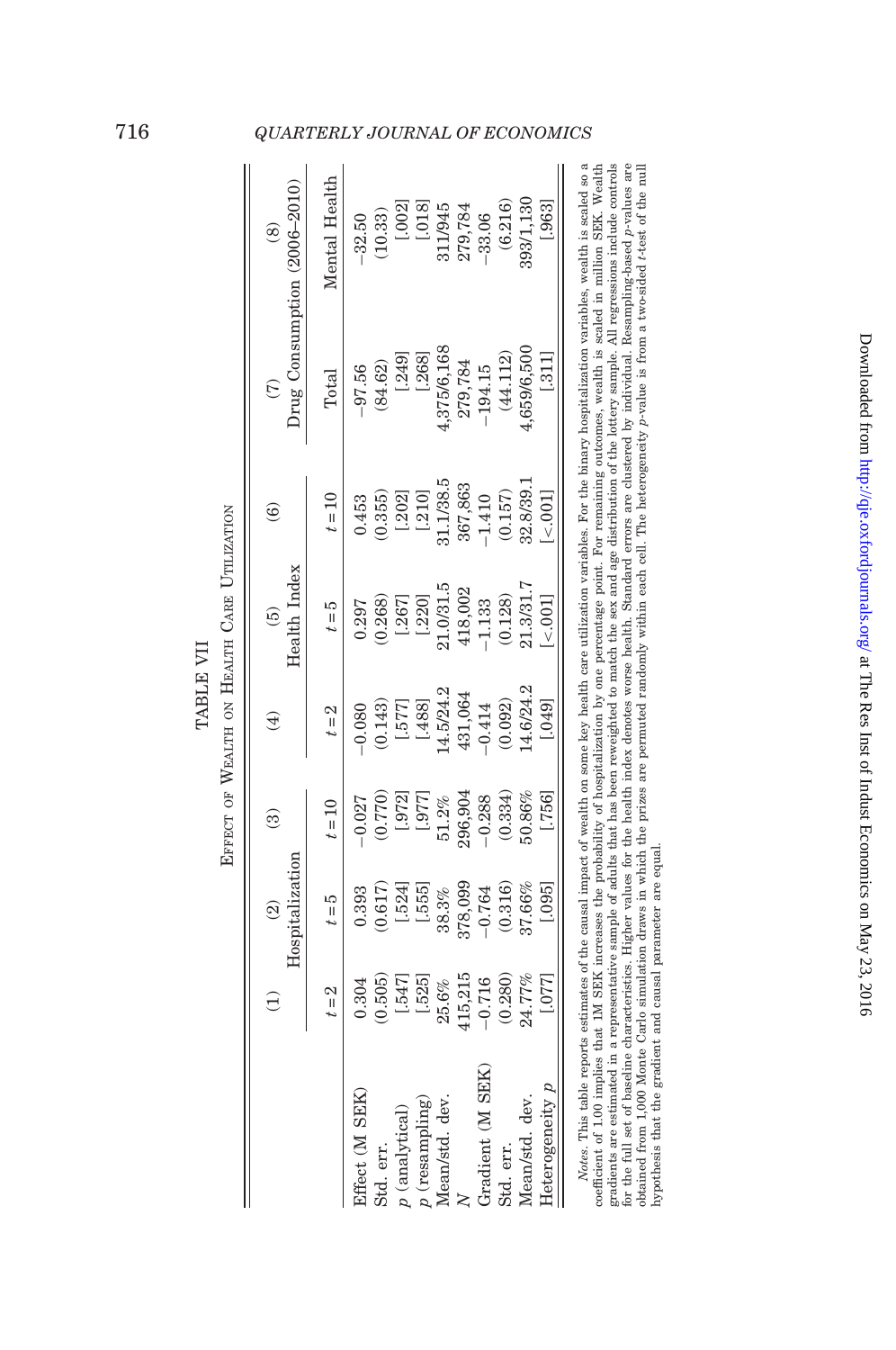In post hoc analyses reported in [Online Appendix Table AXVI,](http://qje.oxfordjournals.org/lookup/suppl/doi:10.1093/qje/qjw001/-/DC1) we found that the effect, if real, is explained mostly by reductions in the consumption of anxiolytics (used to treat anxiety) and hypnotics and sedatives (used to treat insomnia). The mental health result shows up robustly if a count model is used in lieu of our baseline OLS specification, but the estimated effect is not statistically significant if we winsorize the mental health variable at the 99th percentile ([Online Appendix Table AXVII\)](http://qje.oxfordjournals.org/lookup/suppl/doi:10.1093/qje/qjw001/-/DC1).

For four of the outcomes in [Table VII](#page-29-0)—five-year hospitalization, five-year health index, total drug consumption, and mental health drug consumption—we also undertook a series of additional heterogeneity and nonlinearity analyses analogous to those conducted for overall mortality [\(Online Appendix Tables](http://qje.oxfordjournals.org/lookup/suppl/doi:10.1093/qje/qjw001/-/DC1) [AXIX-AXXII\)](http://qje.oxfordjournals.org/lookup/suppl/doi:10.1093/qje/qjw001/-/DC1). The estimated effect on mental health is negative in 10 out of 11 subsamples considered in the heterogeneity analyses (the exception is individuals above 70) and in all four lotteries, and appears to be driven primarily by large-prize winners.

[Online Appendix Table AXVIII](http://qje.oxfordjournals.org/lookup/suppl/doi:10.1093/qje/qjw001/-/DC1) reports lottery-based estimates and wealth gradients for the full set of cause-specific hospitalization variables we considered. For all but 2 of the 26 outcomes, the gradients are negative, implying higher net wealth is associated with lower hospitalization risk. The exceptions are 10-year hospitalization risk for cancer and cerebrovascular disease. The causal estimates also exceed the gradients for all but two outcomes, implying that the evidence in its entirety suggests that the causal benefits of wealth on health are of smaller magnitude than the gradient. However, the difference is only statistically significant at the 5% level for six outcomes: all-cause hospitalizations lasting at least a week  $(t=5)$ , alcohol  $(t=5)$  and  $t = 10$ , diabetes  $(t = 5$  and  $t = 10$ , and ischemic heart disease  $(t=5)$ . An analogous analysis of the drug prescription variables yields similar conclusions. For example, the estimated causal effects on the eight extensive margin drug variables are always greater than the gradients, though the difference is only significant for cerebrovascular disease and diabetes [\(Online Appendix](http://qje.oxfordjournals.org/lookup/suppl/doi:10.1093/qje/qjw001/-/DC1) [Table AXIV\)](http://qje.oxfordjournals.org/lookup/suppl/doi:10.1093/qje/qjw001/-/DC1).

simulated data set, we then run 17 separate outcome regressions, one for each of outcome listed in [Online Appendix Tables AXIV](http://qje.oxfordjournals.org/lookup/suppl/doi:10.1093/qje/qjw001/-/DC1) and [AXV.](http://qje.oxfordjournals.org/lookup/suppl/doi:10.1093/qje/qjw001/-/DC1) In each simulated data set, we compute the minimum of the  $17$  p-values from the null that the effect of wealth is zero. The resampling-based p-value of .018 exceeds the minimum of the 17 p-values only 21% of the time.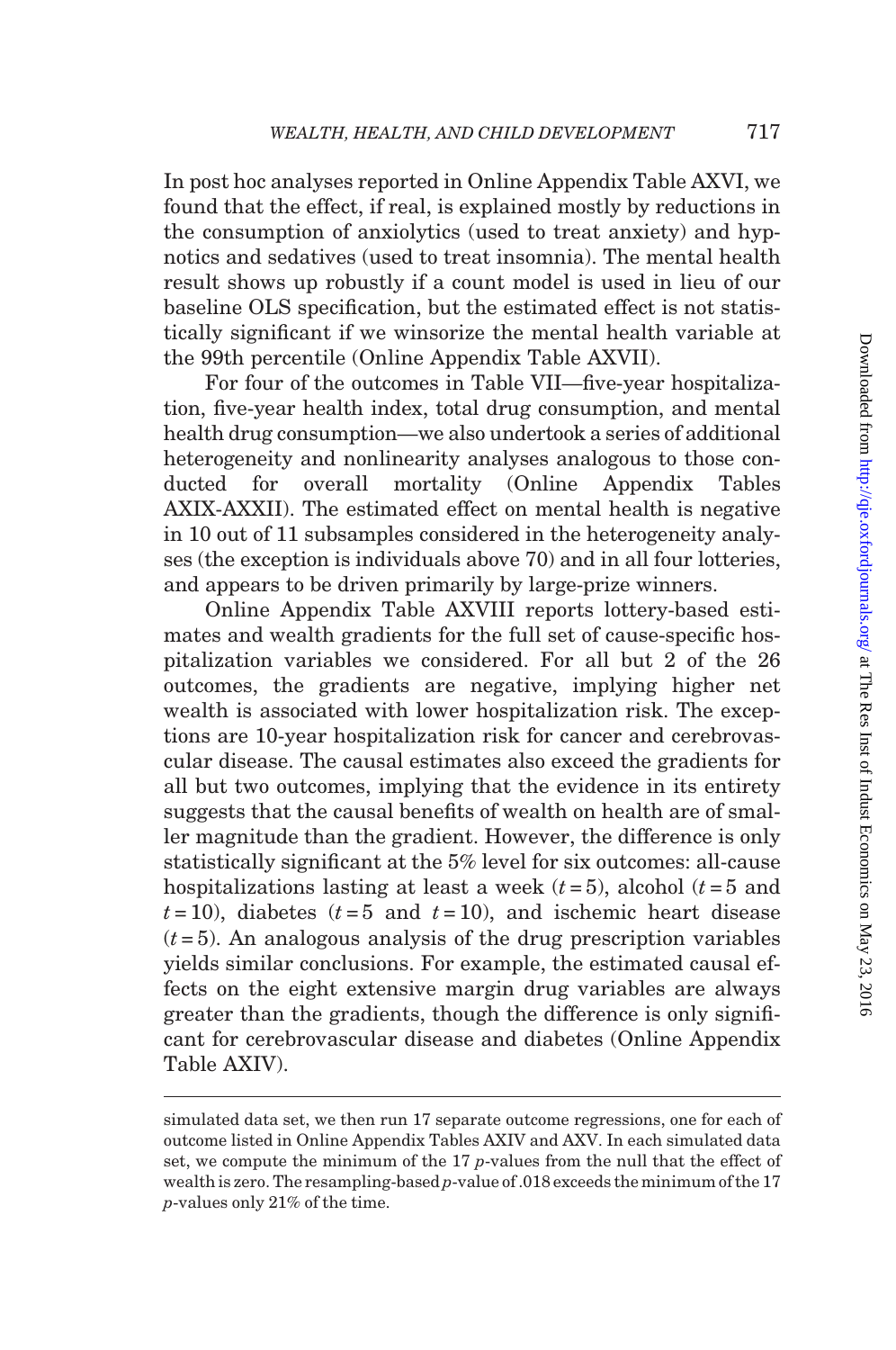### V. Intergenerational Analyses

To minimize concerns about undisclosed multiple-hypothesis testing, our intergenerational analyses were prespecified in an analysis plan posted in the public domain before running any regressions of child outcomes on the treatment variable  $(Cesarini et al. 2014).<sup>18</sup>$  $(Cesarini et al. 2014).<sup>18</sup>$  $(Cesarini et al. 2014).<sup>18</sup>$  The plan defines our set of child health and child development outcomes and specifies all major aspects of the analyses, including the main estimating equation, the construction of the intergenerational cells, sample selection criteria, and the heterogeneity analyses. The plan also contains some basic descriptive analyses of how the outcomes vary by household income.

Overall, we sought to examine outcomes resembling those that have featured prominently in earlier research on child health and development [\(Brooks-Gunn and Duncan 1997](#page-48-0); [Newacheck and Halfon 1998](#page-50-0); [Currie 2009](#page-49-0)). This line of research has shown that on average, children from households with lower incomes weigh less at birth, are more likely to suffer health insults due to accidents or injury, and are at greater risk for chronic conditions such as asthma, attention deficit hyperactivity disorder (ADHD), and being overweight. We therefore consider several health outcomes in these domains, for example, hospitalizations due to respiratory disease, consumption of ADHD prescription drugs, and obesity. Many markers of childhood health are also predictive of subsequent cognitive and emotional development ([Currie 2009\)](#page-49-0), so we also examine how wealth impacts childrens' cognitive and noncognitive skills and their scholastic performance. [Online Appendix Table AXXIII](http://qje.oxfordjournals.org/lookup/suppl/doi:10.1093/qje/qjw001/-/DC1) contains detailed information about the definition of our outcome variables and sample selection criteria.

Throughout this section, we eschew comparisons to the crosssectional gradient with respect to net wealth, because net wealth measured early in the life cycle is a poor proxy for permanent income.<sup>19</sup> Instead, we benchmark our estimates against the gradient with respect to a 10-year sum of household income. We

<sup>18.</sup> The analysis plan was posted and archived on July 18, 2014, at [https://www.](https://www.socialscienceregistry.org/trials/442) [socialscienceregistry.org/trials/442.](https://www.socialscienceregistry.org/trials/442)

<sup>19.</sup> In our representative sample drawn in 2000, the  $R^2$  from the regression of 10-year disposable income (measured 2001–2010) on net wealth measured in 1999 varies substantially by age. The  $R^2$  is 1% in individuals aged 15–24, 5% for individuals aged 25–34, and rises monotonically to 25% for individuals aged 65–74.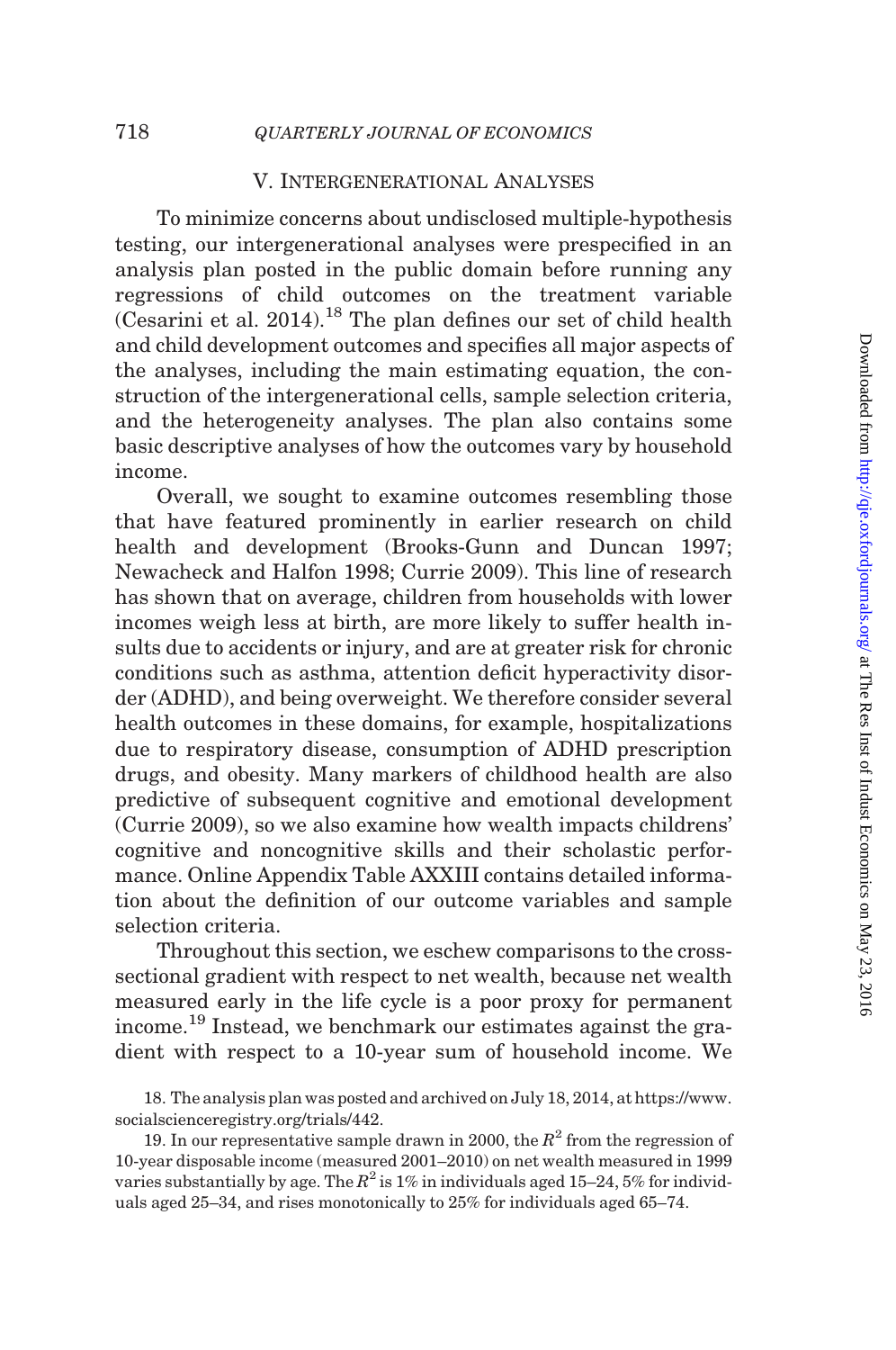define household income as the sum of the disposable incomes of the child's two biological parents in the first 10 years of the child's life. We estimate these gradients in a large representative sample, controlling for parents' birth demographics, and imposing the same cohort and age restrictions used in the lottery analyses.<sup>20</sup> The [Online Appendix](http://qje.oxfordjournals.org/lookup/suppl/doi:10.1093/qje/qjw001/-/DC1) contains additional methodological details (IX.D) and a comparison of the Swedish and U.S. gradients for a selected set of development and health outcomes [\(Online Appendix Figure AVII](http://qje.oxfordjournals.org/lookup/suppl/doi:10.1093/qje/qjw001/-/DC1); [Online Appendix IX.E](http://qje.oxfordjournals.org/lookup/suppl/doi:10.1093/qje/qjw001/-/DC1)).

### V.A. Child Health

[Table VIII](#page-33-0) summarizes the results for our 18 prespecified child health outcomes. For each outcome, we report lotterybased estimates alongside household-income gradients.

We begin with the analyses of infant health, which are based on variables derived from the Medical Birth Register. Columns (1)–(3) of [Table VIII](#page-33-0) display the results for our three prespecified (and commonly studied) outcomes—birth weight (in grams), preterm birth (gestation length < 37 weeks), and low birth weight (birth weight < 2,500 grams). Whereas all remaining analyses are based on prelottery children, the infant health analyses are restricted to the smaller sample of postlottery children born to female players, leading to less precise estimates. None of the three causal estimates are robustly distinguishable from either zero or the household-income gradients.

We use data from the Swedish Conscript Register to construct three measures of body weight: BMI measured on a continuous scale and indicator variables for having a BMI above 25 and 30, the standard cutoffs used to define "overweight" and "obesity.'' Conscription was mandatory for all Swedish men until 2010, so these analyses are limited to male prelottery children who reached conscription age (18–19) no later than 2010. The results from these analyses are shown in columns (4)–(6). For BMI, the point estimate is  $-0.11$  with a 95% CI that ranges from  $-0.55$  to 0.33 ( $-0.18$  to 0.10 in standard deviation units). We estimate a statistically significant effect of wealth on obesity risk: according to our point estimate, 1M SEK reduces the

<sup>20.</sup> Based on exploratory analyses described in the analysis plan, we decided to restrict the estimation samples for some outcomes. For example, ADHD medication is not prescribed to children below the age of six, so the ADHD-analyses are restricted to person-year observations in which the child was at least six years old.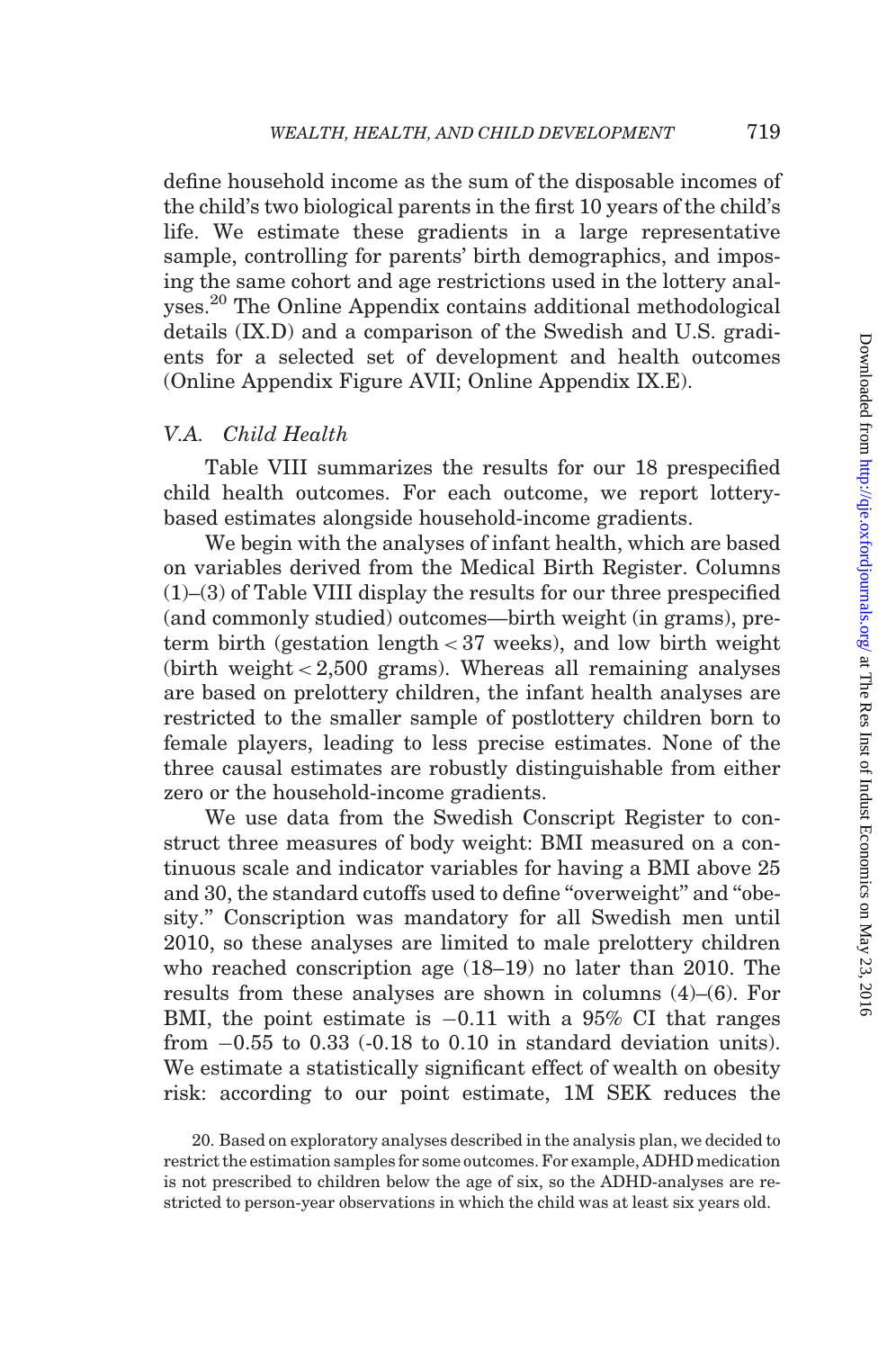|                                                 | Э                          | Infant Health<br>$\widehat{\mathfrak{D}}$                 | ව                                      | $\widehat{\mathfrak{t}}$      | Body Mass<br>$\widehat{e}$    | $\widehat{\mathbf{e}}$        | E                          | $\circledcirc$                 | Drug Consumption<br>$\widehat{e}$ | (10)                                                        |
|-------------------------------------------------|----------------------------|-----------------------------------------------------------|----------------------------------------|-------------------------------|-------------------------------|-------------------------------|----------------------------|--------------------------------|-----------------------------------|-------------------------------------------------------------|
|                                                 | Birth Weight<br>(grams)    | Low Birth<br>Weight                                       | Prematur<br>Birth                      | BMI                           | weight<br>Over-               | Obese                         | Total                      | Mental<br>Health               | Allergy &<br>Asthma               | <b>ADHID</b>                                                |
| Effect (M SEK)<br>$p$ (analytical)<br>Std. err. | [107.]<br>42.802<br>16.265 | (1.162)<br>$-1.140$                                       | (0.741)<br>$-1.461$                    | (0.225)<br>[.614]<br>$-0.113$ | (2.324)<br>$-0.919$<br>[.692] | (0.858)<br>[.013]<br>$-2.141$ | 27.656<br>[.748]<br>8.895  | (12.463)<br>[.766]<br>$-3.710$ | 5.378<br>(12.930)<br>[773]        | (7.645)<br>11.247                                           |
| $p$ (resampling)<br>Mean/std. dev.              | 3,547/583<br>[.815]        | $\begin{array}{c} [.327] \\ [.723] \\ 4.00\% \end{array}$ | $[.049] \\ [.128] \\ [.128] \\ 5.91\%$ | 22.4/3.2<br>[.585]            | [.695]<br>15.87%              | $[.002] \\ 2.91\%$            | $[.577]$ 468/1,540         | 106/576<br>106/576             | 91.5/357<br>[0.667]               | $\begin{array}{c} [.141] \\ [.502] \\ 13.4/156 \end{array}$ |
| Gradient (M SEK)<br>$\geq$                      | 24,977<br>23.537           | $-0.196$<br>24,977                                        | 25,026<br>$-0.192$                     | 32,646<br>$-0.174$            | 32,646<br>2.486               | 32,646<br>$-0.984$            | 112,223<br>7.276           | 1.525<br>105,197               | 21,298<br>3.974                   | 20,656<br>$-4.101$                                          |
| Heterogeneity p<br>Std. err.                    | (1.808)<br>[.865]          | [.418]<br>(0.057)                                         | (0.068)<br>[.088]                      | (0.024)<br>[.787]             | (0.275)<br>$[.503]$           | (0.119)<br>[.182]             | (2.921)<br>[.954]          | (1.807)<br>[.678]              | [.914]<br>(1.032)                 | (0.539)<br>[.351]                                           |
|                                                 | $\widehat{\Xi}$            | (12)                                                      | (13)                                   | (14)                          | Hospitalizations              | (15)                          | (16)                       | (17)                           | (18)                              |                                                             |
|                                                 | All Causes                 |                                                           |                                        | All Causes > 7 Days           |                               | Respiratory                   |                            |                                | External                          |                                                             |
|                                                 | $t=2$                      | $t=5$                                                     | $t=2$                                  | $t=5$                         |                               | $t=2$                         | $t=5$                      | $t=2$                          | $t=5$                             |                                                             |
| Effect (M SEK)<br>$p$ (analytical)<br>Std. err. | (0.747)<br>[.005]<br>2.119 | [.0002]<br>(0.913)<br>3.443                               | $(0.400)$<br>$(0.291)$<br>[.170]       | (0.320)<br>[.478]<br>0.227    |                               | (0.519)<br>[.096]<br>0.864    | (0.776)<br>[.222]<br>0.949 | [.400]<br>(0.381)<br>0.320     | $\frac{1.017}{(0.768)}$<br>[.185] |                                                             |

WEALTH AND CHILD HEALTH OUTCOMES WEALTH AND CHILD HEALTH OUTCOMES TABLE VIII TABLE VIII

# <span id="page-33-0"></span>720 QUARTERLY JOURNAL OF ECONOMICS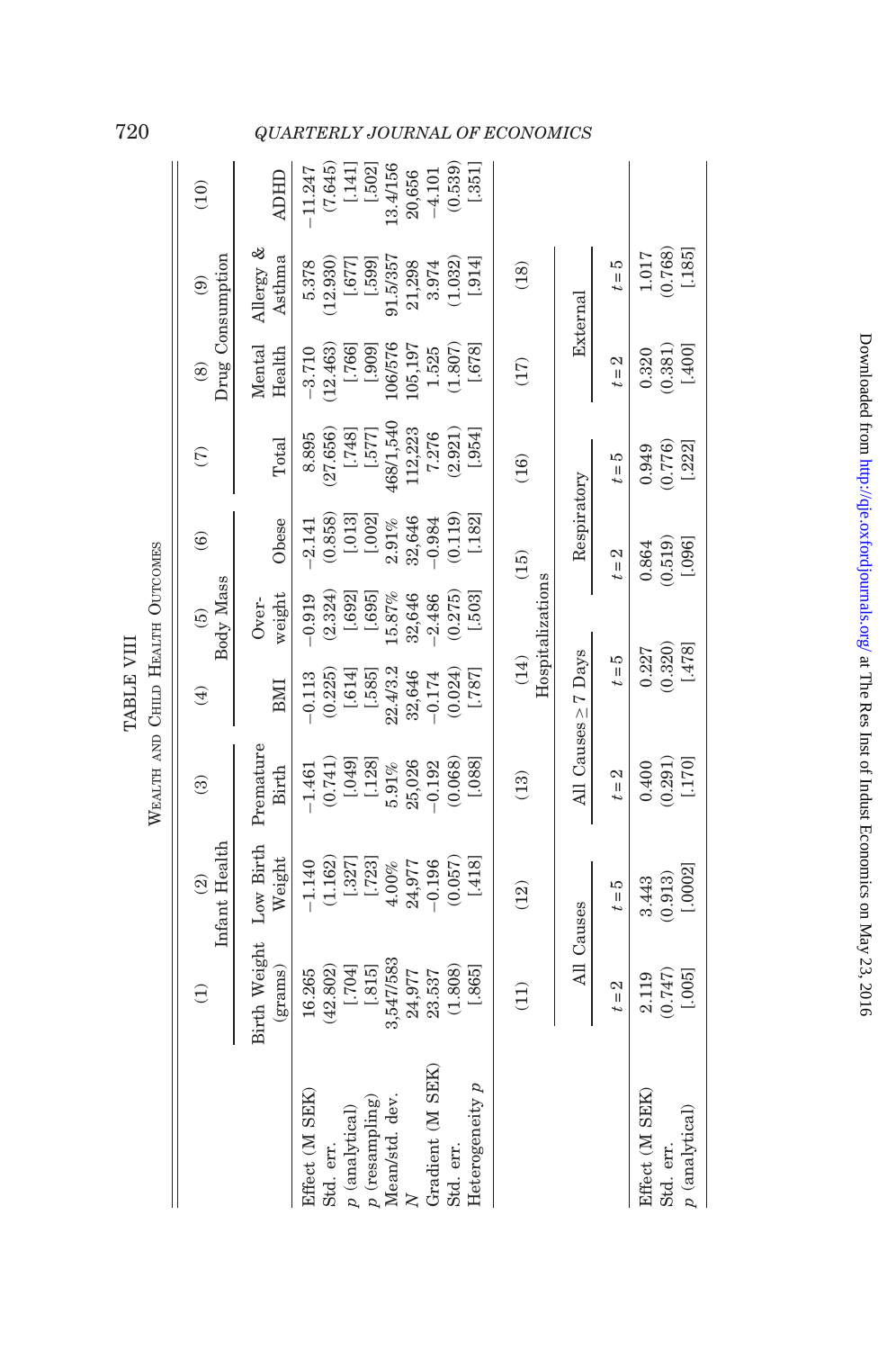| (12)<br>$\widehat{\Xi}$                  |                   |                          |             |          |          |          |  |
|------------------------------------------|-------------------|--------------------------|-------------|----------|----------|----------|--|
|                                          | $\left(13\right)$ | Hospitalizations<br>(14) | (15)        | (16)     | (17)     | (18)     |  |
| All Causes                               |                   | All Causes > 7 Days      | Respiratory |          | External |          |  |
| $t = 5$<br>$t=2$                         | $t = 2$           | $t = 5$                  | $t=2$       | $t = 5$  | $t=2$    | $t = 5$  |  |
| < 001<br>[.002]<br>$p$ (resampling)      | [.142]            | [.440]                   | [.018]      | [.124]   | [.388]   | [.178]   |  |
| 7.99%<br>10.89%<br>Proportion            | 1.70%             | 2.78%                    | 2.76%       | 4.78%    | 2.66%    | 4.93%    |  |
| 11,064<br>114,160                        | 14,160            | 11,064                   | .00,327     | 75,382   | 100,327  | 75,382   |  |
| $-0.288$<br>$-0.097$<br>Gradient (M SEK) | $-0.009$          | $-0.012$                 | $-0.071$    | $-0.147$ | $-0.037$ | $-0.102$ |  |
| (0.107)<br>(0.070)<br>Std. err.          | 0.026             | (0.045)                  | (0.024)     | (0.038)  | 0.041    | (0.070)  |  |
| < .001<br>.003<br>Heterogeneity p        | [.162]            | [459]                    | .072        | (.159)   | (.351)   | [.147]   |  |

# *Notes*. This table summarizes the results from our analyses of the prespecified child health outcomes. In the regressions with binary dependent variables, wealth is scaled so a cofficient of 1.00 implies that IM SEK incre  $\mathbf{II}$ the winning parent's demographic characteristics. Standard errors are clustered using an iterative algorithm that assigns siblings and half-siblings to the same cluster. Resampling-<br>based p-values are obtained from 1,000 M Notes. This table summarizes the results from our analyses of the prespecified child health outcomes. In the regressions with binary dependent variables, wealth is scaled so a lottery analyses (Online [Appendix](http://qje.oxfordjournals.org/lookup/suppl/doi:10.1093/qje/qjw001/-/DC1) Table AXXIII). Except in the infant health analyses, we control for the child's birth characteristics. In the lottery regressions, we also control for based p-values are obtained from 1,000 Monte Carlo simulation draws in which the prizes are permuted randomly within each cell. The heterogeneity p-value is from a two-sided obtained by regressing each outcome on a 10-year sum of household disposable income in a representative sample selected using the same cohort and age restrictions used in the the winning parent's demographic characteristics. Standard errors are clustered using an iterative algorithm that assigns siblings and half-siblings to the same cluster. Resamplingt-test of the null hypothesis that the gradient and causal parameter are equal. BMI: Body Mass Index. ADHD: attention deficit hyperactivity disorder.

 $\overline{\phantom{a}}$ 

 $\overline{\phantom{a}}$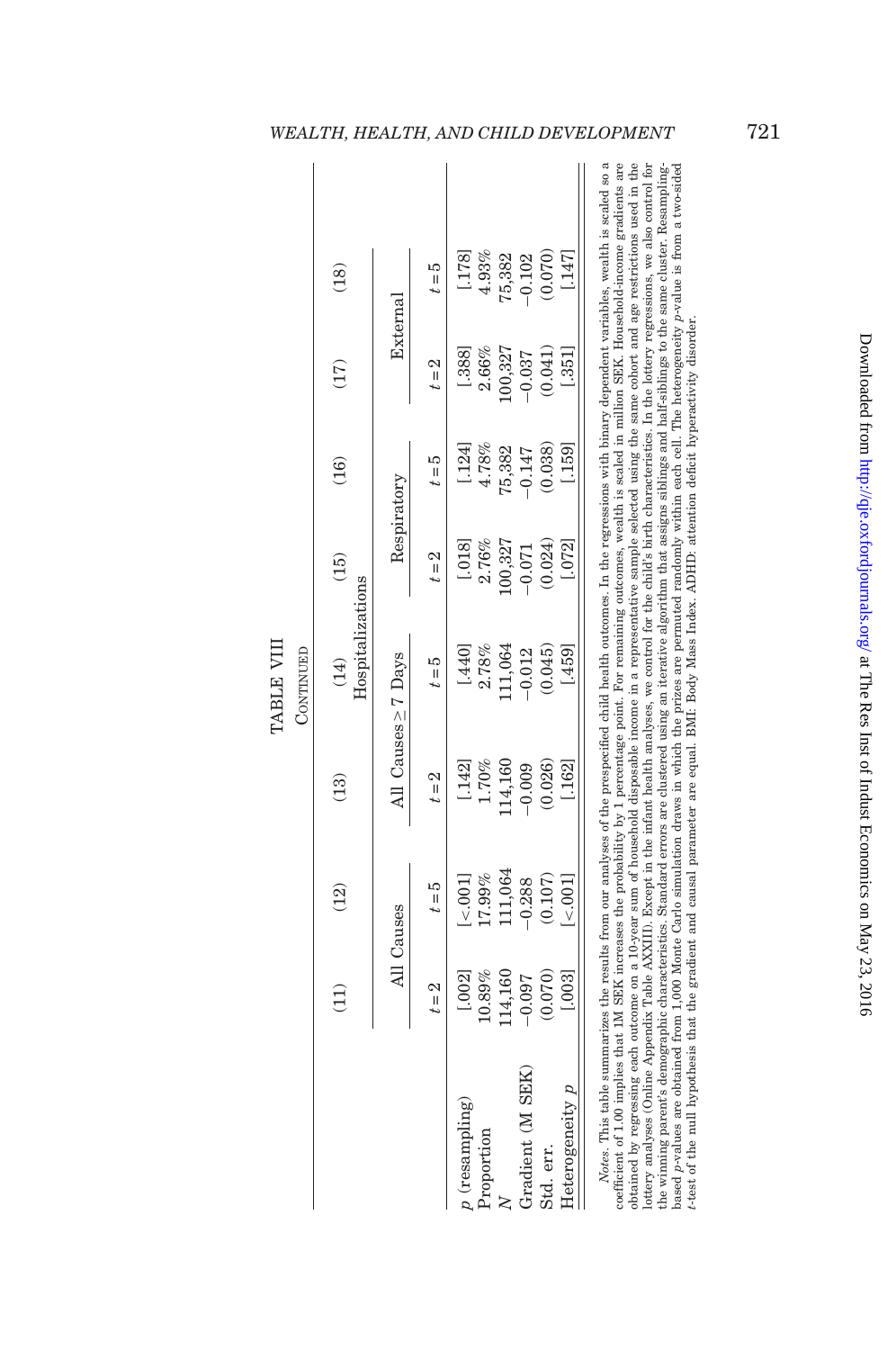probability of being obese around age 18 by 2.1 percentage points, roughly twice the size of the gradient. The obesity result survives an adjustment for multiple-hypothesis testing<sup>21</sup> (adjusted  $p$ -value = .04), but because the estimated effect is outside the range we consider plausible and is not statistically significant in several of our sensitivity analyses, we interpret the result with some caution.<sup>22</sup>

We also used data from the Prescribed Drug Register to study prescription drug consumption in four categories. The first three categories—asthma & allergy, mental health and ADHD—have featured prominently in the U.S. literature on child development ([Currie 2009\)](#page-49-0). The fourth category—total—includes all drug consumption except contraceptives and drugs included in the first three categories. The results from the prescription-drug analyses are shown in columns  $(7)$ – $(10)$ . We find no evidence that wealth impacts the total number of DDDs consumed in any of the four categories. The estimates consistently have good precision in the sense that we can bound the effect of 1M SEK to within  $\pm 0.03$ standard deviation units of the point estimate. The estimates are not statistically distinguishable from the household-income gradients.

Our final set of child health outcomes are hospitalization variables derived from the National Patient Register. We consider inpatient hospitalizations due to respiratory disease, external causes (accidents, injuries, and poisoning), and an omnibus (''all-cause'') category covering all hospitalizations except those due to pregnancy. For each category, we define indicator variables equal to 1 if a child was hospitalized due to that cause within two or five years of the lottery event. For the all-cause

21. We use a procedure analogous to the one described in note 17 to adjust for the multiple hypotheses tested in the child health analyses. The adjustment is restricted to the 15 out of 18 child health outcomes studied in prelottery children. We exclude the infant health characteristics from the multiple-hypotheses adjustment for practical reasons; because of Statistics Sweden's privacy rules, the characteristics were supplied to us in another data set with the same subjects but a different set of masking identifiers.

22. Given that 2.9% of the conscripts in our sample are obese, we consider a point estimate of  $-2.1$  implausibly large. Those who share this assessment may nevertheless find our result informative. To illustrate, consider a Bayesian whose prior about the true effect size is uniform on the interval from  $-1.00$  to 1.00 percentage points. On seeing our results, the mean of her posterior is  $-0.66$  and the probability assigned to the event that the sign of wealth is negative should change from 50% to 94%.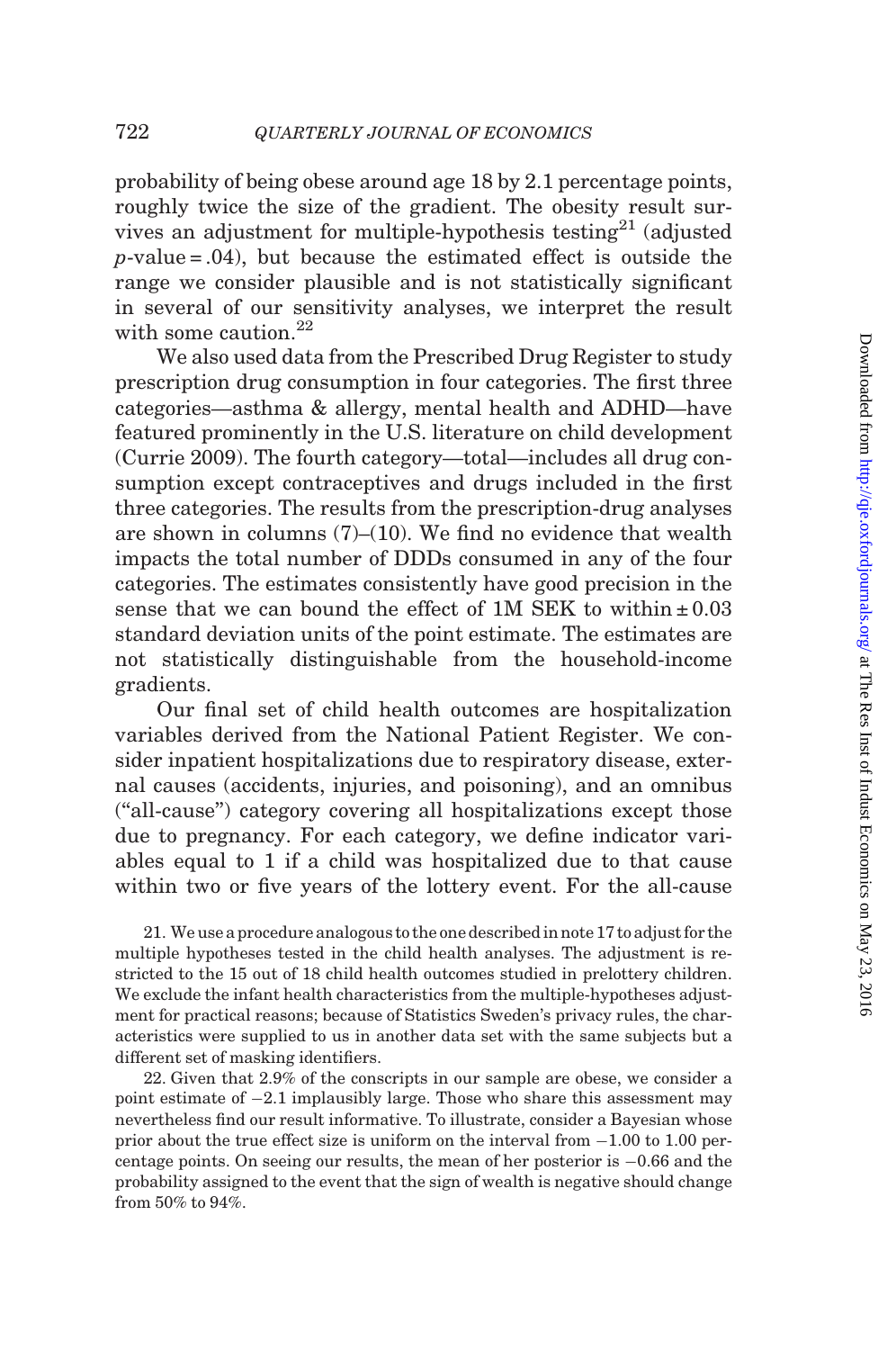category, we also define a second set of indicators for hospitalizations lasting at least a week. We focus on respiratory disease and external causes because these are the most common chronic physical health conditions afflicting children in developed countries [\(Currie 2009](#page-49-0)).

The results of the hospitalization analyses are reported in columns  $(11)$ – $(18)$  of Table VIII. According to our lottery estimates, a 1M SEK positive wealth shock increases the probability of all-cause hospitalization within two years by 2.1 percentage points and within five years by 3.4 percentage points. These estimates are statistically distinguishable both from zero and from the gradients, which are negative. The five-year effect surives an adjustment for multiple-hypothesis testing (following the same procedure as for obesity; adjusted  $p$ -value = .01). Expressed as relative risks, our estimates imply that 1M SEK increases both two- and five-year hospitalization risk by 19%. For hospitalizations due to both respiratory disease and external causes, the effects of wealth are of similar magnitude but less precisely estimated.

### V.B. Child Development

[Table IX](#page-37-0) reports results for our six development variables. Our first two outcomes, cognitive and noncognitive skills, are obtained from the Swedish Conscript Register and hence are available only for male children. Our remaining four variables measure scholastic achievement in ninth grade, the last year of compulsory schooling. Our primary outcome, obtained from the Ninth Grade Register, is the child's overall GPA. From 2003, we also have information from the National Tests Register about performance on mandatory tests in Swedish, English, and mathematics. The six outcomes in [Table IX](#page-37-0) have been normalized in a representative sample so that the effect size estimates can be interpreted in population standard deviation units.

Our measure of cognitive skills is the recruit's score on a cognitive test similar to the Armed Forces Qualification Test. In addition to taking the test, recruits meet with a military psychologist who assesses their ability to deal with the psychological requirements of military service. The psychologist's assessment is our measure of noncognitive skill. Previous work has shown it to be a reliable predictor of labor market outcomes even conditional on cognitive skills ([Lindqvist and Vestman 2011\)](#page-50-0). The estimated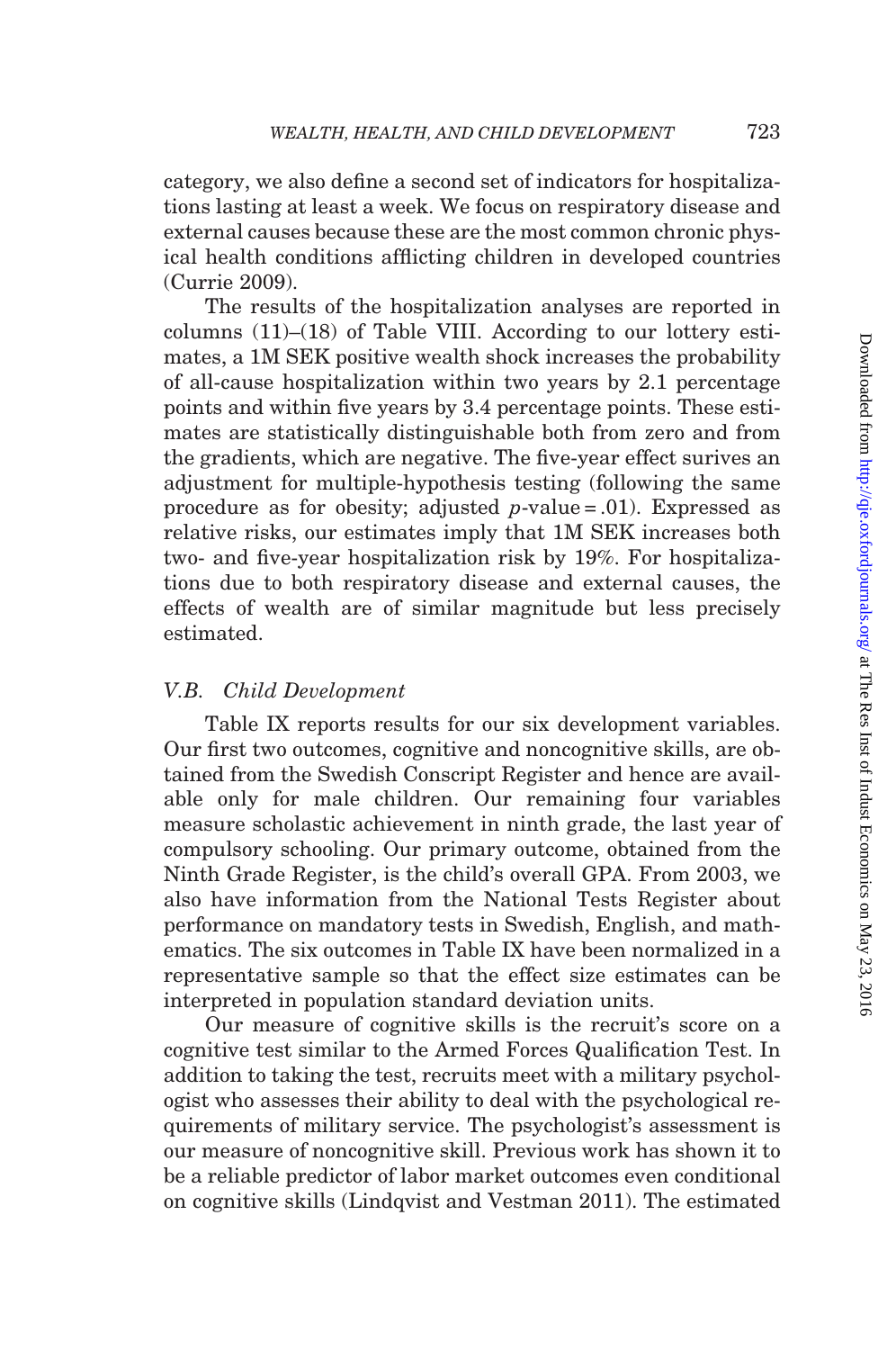<span id="page-37-0"></span>

| WEALTH AND CHILD DEVELOPMENT |                        |                        |                         |                         |                         |                         |  |  |
|------------------------------|------------------------|------------------------|-------------------------|-------------------------|-------------------------|-------------------------|--|--|
|                              | (1)                    | (2)                    | (3)                     | (4)                     | (5)                     | (6)                     |  |  |
|                              |                        |                        |                         | Ninth-Grade             |                         |                         |  |  |
|                              |                        | Skills                 | <b>GPA</b>              | National Test Scores    |                         |                         |  |  |
|                              |                        | Cognitive Noncognitive |                         | Swedish                 | English                 | Math                    |  |  |
| Effect (M SEK)               | $-0.113$               | $-0.031$               | $-0.022$                | $-0.034$                | $-0.081$                | $-0.029$                |  |  |
| Std. err.                    | (0.048)                | (0.077)                | (0.027)                 | (0.039)                 | (0.043)                 | (0.052)                 |  |  |
| $p$ (analytical)             | 0.019                  | 0.686                  | [.424]                  | [.385]                  | 0.0601                  | 1.579                   |  |  |
| $p$ (resampling)             | 0.0741                 | [.573]                 | [.679]                  | [.478]                  | [.172]                  | [.611]                  |  |  |
| Mean/std. dev.               | 0.17/0.98              | 0.14/0.98              | 0.27/0.94               | 0.16/1.00               | 0.11/0.99               | 0.2/1.01                |  |  |
| N                            | 36,435                 | 31,550                 | 74,187                  | 25,079                  | 25,286                  | 23,990                  |  |  |
| Gradient (M SEK)             | 0.221                  | 0.163                  | 0.256                   | 0.199                   | 0.204                   | 0.213                   |  |  |
| Std. err.                    | (0.007)                | (0.008)                | (0.004)                 | (0.005)                 | (0.005)                 | (0.005)                 |  |  |
| Heterogeneity p              | $\left[ <.001 \right]$ | [.012]                 | $\left[ < .001 \right]$ | $\left[ < .001 \right]$ | $\left[ < .001 \right]$ | $\left[ < .001 \right]$ |  |  |

|  | <b>TABLE IX</b> |                              |
|--|-----------------|------------------------------|
|  |                 | WEALTH AND CHILD DEVELOPMENT |

Notes. This table summarizes the findings from our analyses of the prespecified child development outcomes. Wealth is scaled in million SEK and all variables are standardized so that coefficient estimates are in population standard-deviation units. Gradients are obtained by regressing each outcome on the 10 year sum of annual household disposable income in a representative sample selected using the same cohort and age restrictions as in the lottery analyses (see [Online Appendix Table AXXIII\)](http://qje.oxfordjournals.org/lookup/suppl/doi:10.1093/qje/qjw001/-/DC1). We control for the child's birth characteristics. In all lottery regressions, we also control for the winning parent's demographic characteristics. Standard errors are clustered using an iterative algorithm that assigns siblings and half-siblings to the same cluster. Resampling-based p-values are obtained from 1,000 Monte Carlo simulation draws in which the prizes are permuted randomly within each cell. The heterogeneity p-value is from a two-sided t-test of the null hypothesis that the gradient and causal parameter are equal.

effect on cognitive skills is  $-0.11$  standard deviation units and borderline significant (95% CI  $-0.21$  to  $-0.02$ ). The estimated effect on noncognitive skills is  $-0.03$  standard deviation units  $(95\% \text{ CI } -0.19 \text{ to } 0.12)$ . For both outcomes, our estimates are clearly bounded away from the household-income gradients, which are 0.22 for cognitive skills and 0.16 for noncognitive skills.

The estimated effects on scholastic achievement, reported in columns  $(3)$ – $(6)$ , are also all negative, ranging from  $-0.02$  standard deviation units for GPA to  $-0.08$  standard deviation units for English. For GPA, our  $95\%$  CI is  $-0.08$  to 0.03 standard deviation units. By way of comparison, the estimated householdincome gradient is 0.26. We can thus reject causal effects far smaller than the gradient. The same conclusion holds for test scores in Swedish  $(95\% \text{ CI} -0.11 \text{ to } 0.04 \text{ standard deviation})$ units), English  $(95\% \text{ CI} - 0.17 \text{ to } 0.00 \text{ standard deviation units})$ , and mathematics  $(95\% \text{ CI } -0.13 \text{ to } 0.07 \text{ standard deviation})$ units).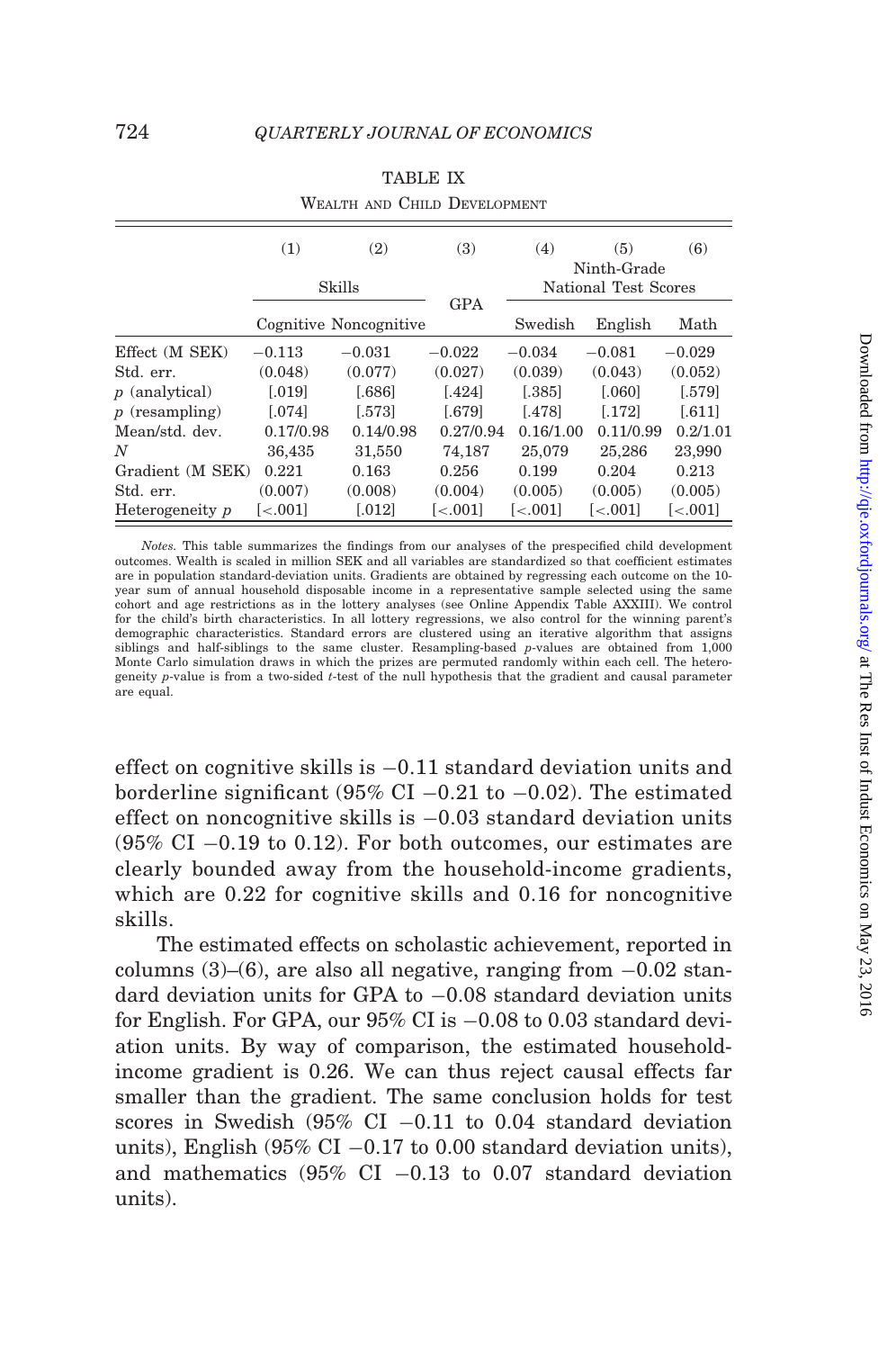### V.C. Robustness and Heterogeneity

We conducted a number of follow-up analyses of the findings in [Tables VIII](#page-33-0) and [IX](#page-37-0). To simplify the exposition, we restrict these analyses to 15 variables: 9 key health outcomes and the 6 developmental outcomes. We relegate most results to the [Online](http://qje.oxfordjournals.org/lookup/suppl/doi:10.1093/qje/qjw001/-/DC1) [Appendix.](http://qje.oxfordjournals.org/lookup/suppl/doi:10.1093/qje/qjw001/-/DC1) Our discussion here is selective and seeks to accomplish two primary aims, the first of which is to evaluate the robustness and heterogeneity of the two effects that survived multiple-hypothesis correction: obesity and five-year all-cause hospitalizations (hereafter, ''hospitalization'').

[Online Appendix Table AXXIV](http://qje.oxfordjournals.org/lookup/suppl/doi:10.1093/qje/qjw001/-/DC1) shows that the effect size estimates for obesity and hospitalization do not change appreciably if the treatment variable is instead defined as the prize per child, although the obesity effect is no longer statistically significant. In our nonlinearity analyses [\(Online Appendix Table AXXV\)](http://qje.oxfordjournals.org/lookup/suppl/doi:10.1093/qje/qjw001/-/DC1), we find that the estimated effect on hospitalization is of similar magnitude when we drop small  $\left($  < 10K), large ( $>$ 2M), and very large prizes (>4M) prizes, whereas the obesity coefficient falls by 30– 40% with the largest prizes dropped. In our main heterogeneity analyses, we stratified the sample by: (i) household-income (bottom quartile versus top three quartiles), (ii) child age at the time of the lottery (above or below nine), (iii) winning parent (father or mother), and (iv) child's sex (male or female). In all eight subsamples, wealth is estimated to increase hospitalization risk, significantly so in six cases ([Online Appendix Tables](http://qje.oxfordjournals.org/lookup/suppl/doi:10.1093/qje/qjw001/-/DC1) [AXXVII–AXXVIII](http://qje.oxfordjournals.org/lookup/suppl/doi:10.1093/qje/qjw001/-/DC1)). The estimated effects on obesity are also directionally consistent across all the heterogeneity analyses and statistically significant in two subsamples: low-income households and households where the mother won. Overall, these analyses suggest that the hospitalization effect shows up robustly across specifications, whereas the obesity findings are less definitive.

The second aim is to systematically compare the causal effect estimates obtained from our eight subsamples to the householdincome gradient. For the six developmental outcomes, we conducted a total of 44 heterogeneity analyses: 8 for each of the four scholastic achievement variables, and 6 for each of the two skills variables (only available in males, making sex-stratified analyses impossible). Of the 44 estimated treatment effects, all but 2 are statistically distinguishable from the population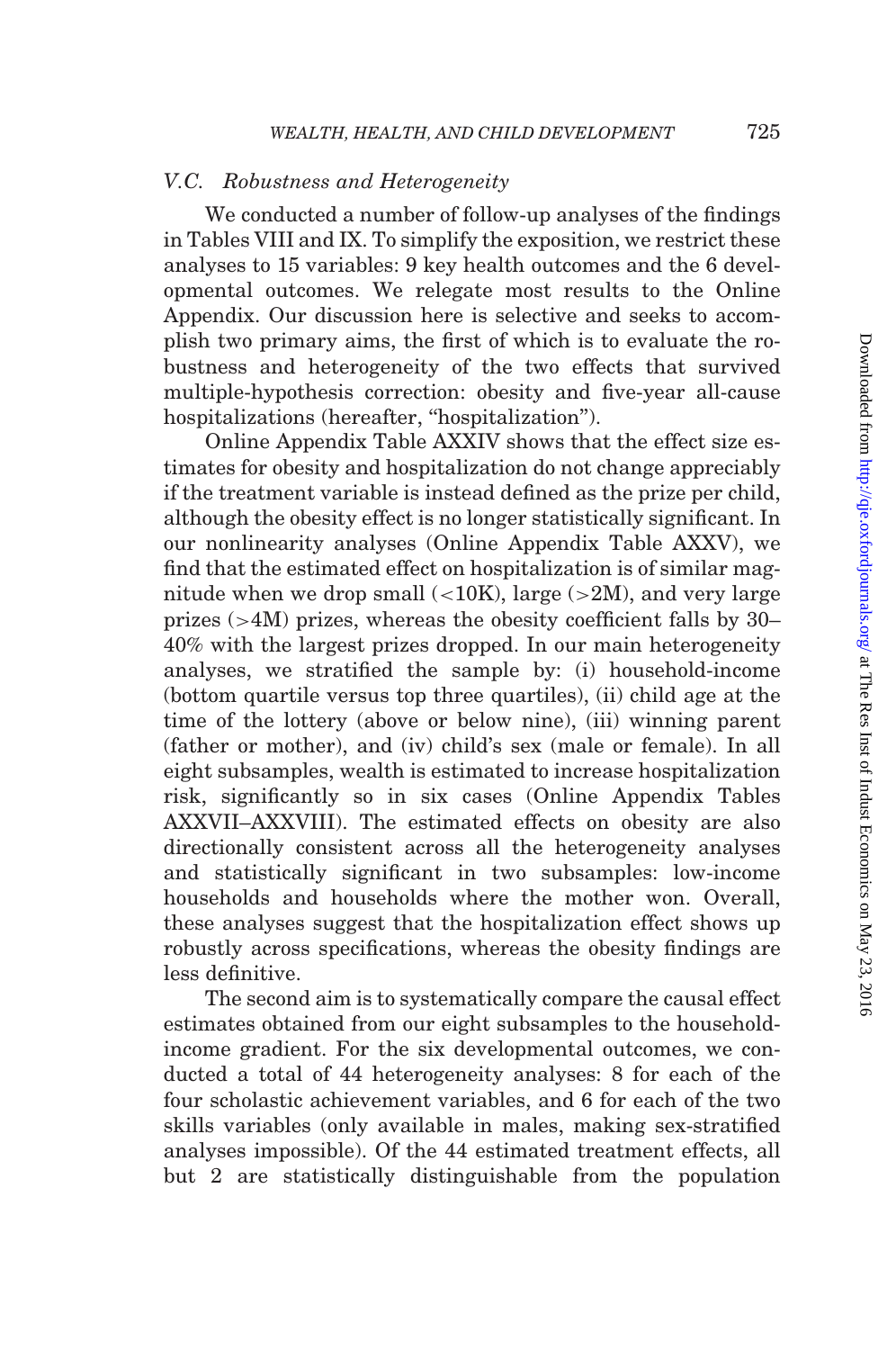gradients at the  $5\%$  level,<sup>23</sup> and 7 are statistically distinguishable from zero at the 5% level, always with estimates implying adverse effects on developmental outcomes. The difference between the causal estimates and the household-income gradients is especially striking for GPA, where our 95% CIs allow us to reject positive effects one third as large as the household-income gradients in all eight subsamples. For health, the overall pattern of results is very different: our lottery-based estimates are typically not distinguishable from the household-income gradients. The only major exception is our hospitalization variable, for which we can reject the household-income gradient in all eight subsamples.<sup>24</sup>

### V.D. Comparison to Previous Causal Estimates

As a complementary benchmark for our estimates, we compared them to the range of effect sizes reported in meta-analyses of the causal impact of income on child outcomes [\(Duncan,](#page-49-0) [Morris, and Rodrigues 2011](#page-49-0); [Cooper and Stewart 2013\)](#page-49-0). These studies measure effects in units of standard deviations of the outcome per \$1,000 of annual income. Using this scale, [Cooper and](#page-49-0) [Stewart \(2013\)](#page-49-0) reported positive effects in the range of 0.04–0.22 for studies finding effects on skills and scholastic achievement (of the 21 studies that satisfied the inclusion criteria in their study and examined cognitive/scholastic outcomes, 16 reported positive effects and 5 reported null results). The meta-analysis of [Duncan,](#page-49-0) [Morris, and Rodrigues \(2011\)](#page-49-0) was restricted to welfare-to-work experiments and reported an effect size range of 0.04–0.05 for cognitive skills.<sup>25</sup> It is noteworthy that even in the studies reporting positive effects at the lower end of these effect size ranges, the causal estimates exceed the income gradients.<sup>26</sup>

There is no unassailable way of making our estimates comparable to those in previous studies. We proceed by measuring

23. Both exceptions are observed in the sample of children treated after the age of nine. In this population, the upper bound of our 95% CI is 0.26 for mathematics (gradient 0.21) and 0.22 for Swedish (gradient 0.20).

24. The fact that our estimated effects are robustly bounded away from the household-income gradients for the developmental outcomes but not the health outcomes is primarily due to the gradients being smaller for the health outcomes.

25. The original effect size ranges cited in this paragraph were measured in year 2000 or year 2001 prices. To make them comparable to our estimates, the coefficients have been converted to year 2010 prices.

26. Two prominent examples are [Milligan and Stabile \(2011\)](#page-50-0) and [Dahl and](#page-49-0) [Lochner \(2012\)](#page-49-0).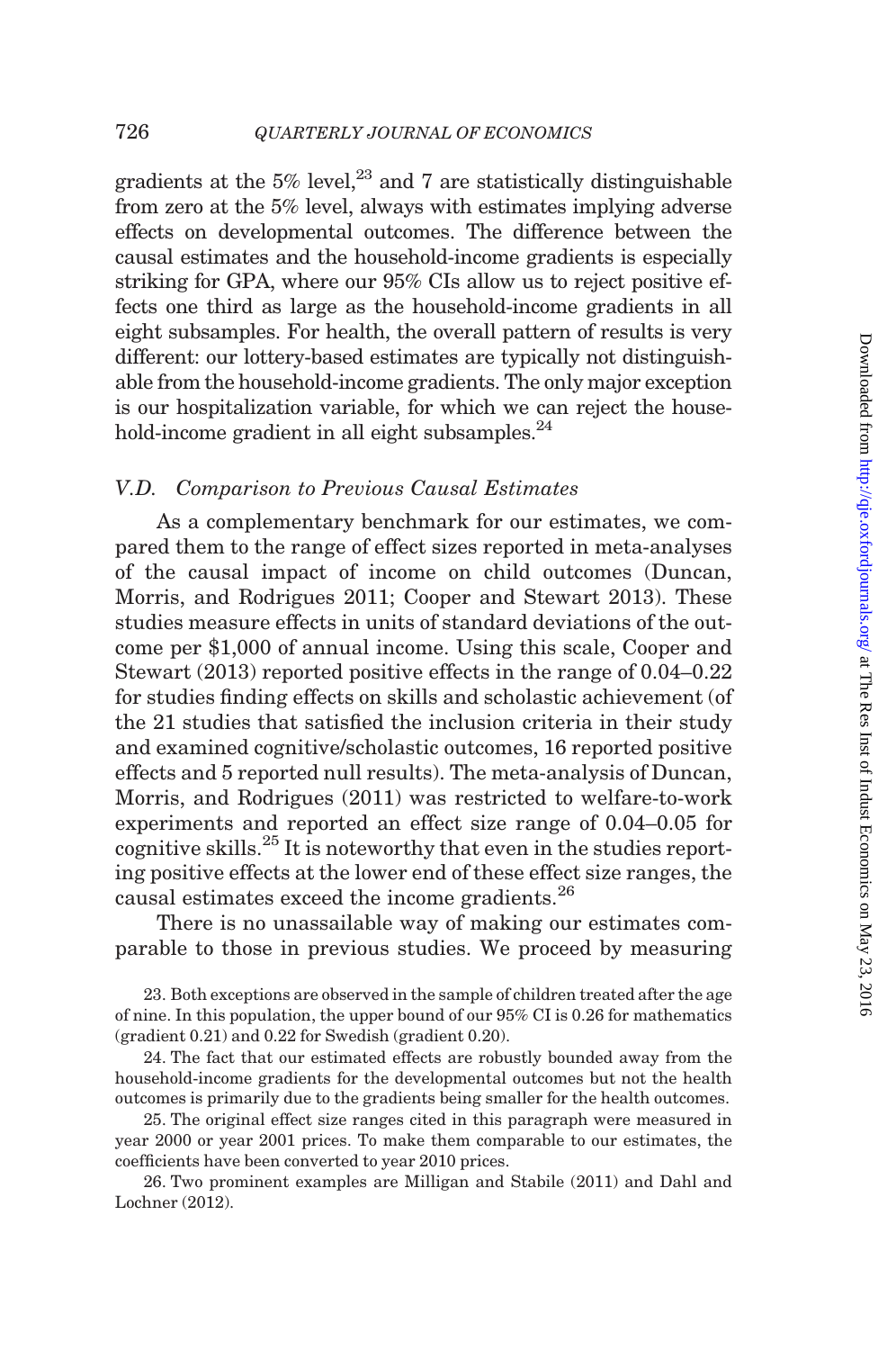the shock to annual income as the annual payout that each lottery prize would generate if it were annuitized over a 20-year period at an actuarially fair price and a real return of  $2.3\%$ <sup>27</sup> For point of reference, 1M SEK thus annuitized corresponds to an annual income increase of \$8,800. A sustained increase in net annual income of that magnitude is large enough to move most households two to three deciles up the distribution of permanent income. Because the households in our sample enjoy an increase in income that lasts longer than the income supplements studied in previous quasi-experimental or experimental studies, our rescaled estimates will, all else equal, overstate the benefits of wealth in Sweden if the effects of income are positive and cumulative.

In all eight subsamples, we can rule out wealth effects on GPA smaller than 0.01 standard deviations, one quarter as large as the effects at the bottom end of the range reported in earlier studies with positive findings. To illustrate, [Figure III](#page-41-0) plots our estimates, rescaled as described, of the causal effects on GPA from our pooled sample and four subsamples. To illustrate the point that the effect sizes in most published quasi-experimental studies exceed the gradient, the household-income gradient is depicted on the far left of the graph.<sup>28</sup> Replacing GPA in [Figure III](#page-41-0) by any of the other five developmental outcomes gives substantively identical results.

Cooper and Stewart's meta-analysis also covers physical and mental health outcomes. For these, effect sizes in studies with positive findings always exceed 0.03 standard deviation units (but are usually much larger). There are several reasons this lower bound may be a less informative benchmark for our health estimates than the corresponding lower bound for our developmental outcomes. The studies of health are fewer and tend to focus on outcomes whose comparability with our outcomes is more limited. Also, the tendency for health gradients to be

27. This is the historical return on long-term Swedish government bonds calculated by Waldenström  $(2014)$ . Using the 2010 SEK/USD exchange rate, 1M year 2010 SEK will generate an annual income stream of \$8,799. Hence, the original coefficient estimates must be divided by a factor of  $8.799 \times \sigma_Y$ , where  $\sigma_Y$  is the standard deviation of the dependent variable, to generate what we refer to as our rescaled estimates.

28. To generate household-income gradients comparable to our rescaled estimates, we calculate the yearly average of 10-year household income and convert it to \$1,000.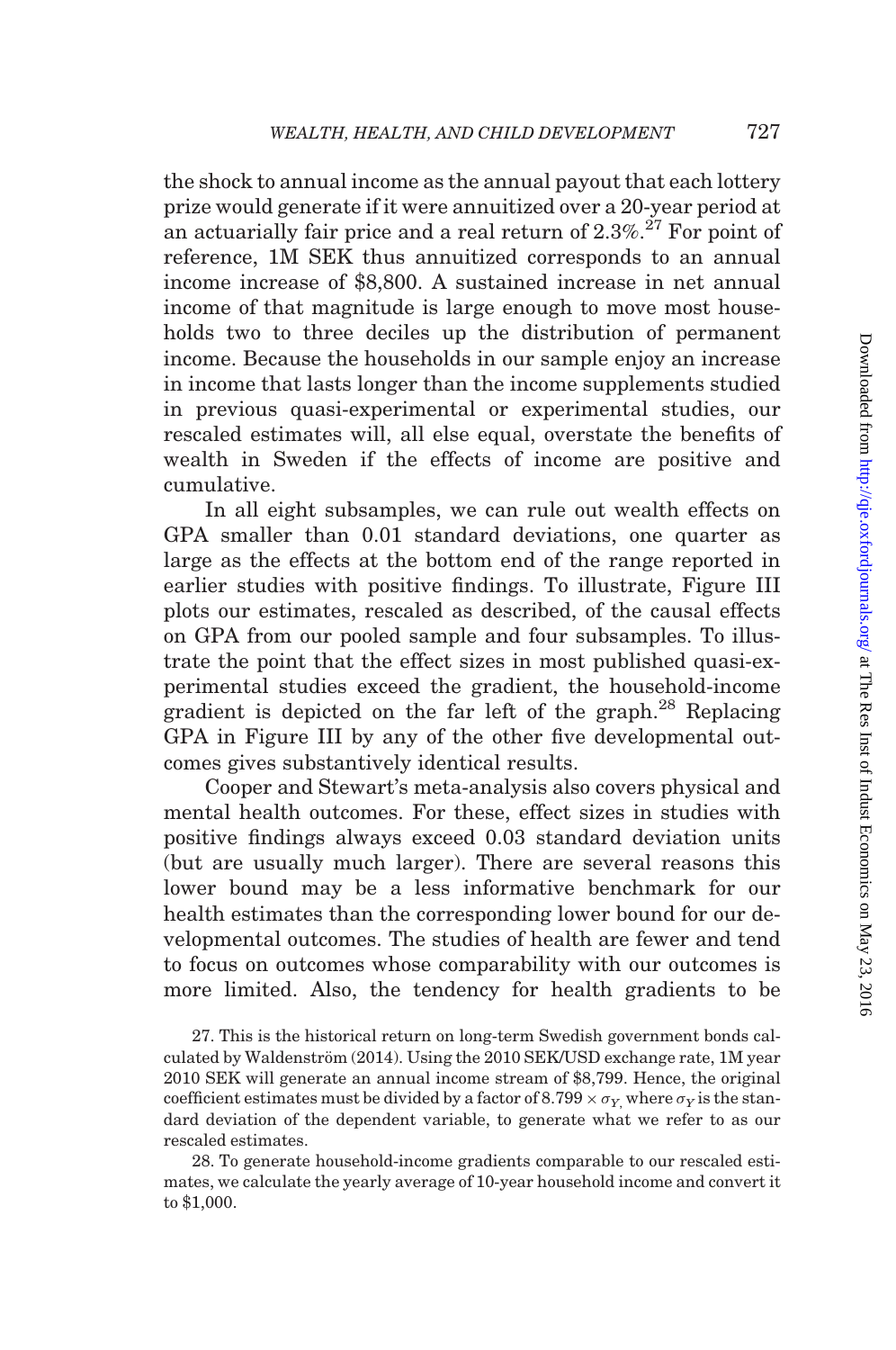<span id="page-41-0"></span>



This figure compares our lottery-based estimates, rescaled for comparability, of the causal impact of wealth on child GPA in different subsamples to the household-income gradient estimated in a large representative sample of children. All coefficients are in standardized GPA units. Gradients include controls for birth demographics and the lottery estimates additionally include demographic controls for the winning parent. Standard errors are clustered using an iterative algorithm that assigns siblings and half-siblings to This figure compares our lottery-based estimates, rescaled for comparability, of the causal impact of wealth on child GPA in different subsamples to the household-income gradient estimated in a large representative sample of children. All coefficients are in standardized GPA units. Gradients include controls for birth demographics and the lottery estimates additionally include demographic controls for the winning parent. Standard errors are clustered using an iterative algorithm that assigns siblings and half-siblings to the same cluster. the same cluster.

Downloaded from <http://qje.oxfordjournals.org/> at The Res Inst of Indust Economics on May 23, 2016

Downloaded from http://qje.oxfordjournals.org/ at The Res Inst of Indust Economics on May 23, 2016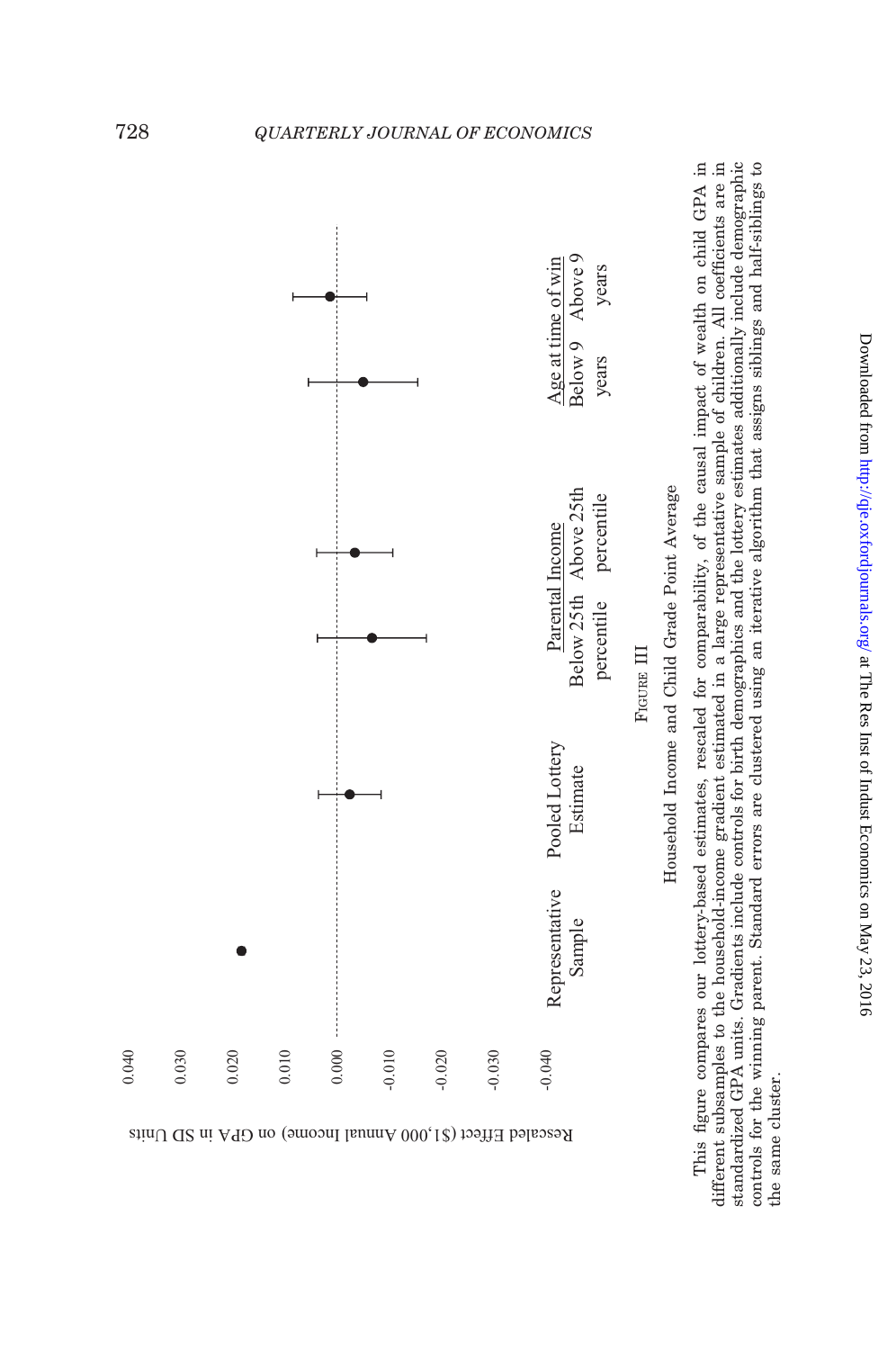smaller in Sweden ([Online Appendix Figure AVIII](http://qje.oxfordjournals.org/lookup/suppl/doi:10.1093/qje/qjw001/-/DC1)), perhaps due to features of the Swedish health care system, may exacerbate concerns about external validity. With these caveats in mind, it is nevertheless interesting to note that our rescaled effect size estimates for the health outcomes studied in pre-lottery children consistently allow us to reject effects far below 0.03 standard deviation units.29 [Online Appendix Figure AVIII](http://qje.oxfordjournals.org/lookup/suppl/doi:10.1093/qje/qjw001/-/DC1) provides a graphical illustration for the nine key health outcomes considered in our follow-up analyses. For total drug consumption, we can for example rule out effects with an absolute value above 0.004 standard deviation units.

Considered in their entirety, our results clearly show that the marginal effects implied by our estimates are substantially smaller than previously reported causal estimates. Although heterogeneity in the outcome measures considered could explain why we consistently find smaller effects on health, this explanation is not credible for the developmental outcomes, where we use variables similar to those studied in most earlier work. There are several plausible reasons, none of them mutually exlusive, that may help explain why we systematically find smaller effects.

A first possible reason is population heterogeneity; most studies have focused on children from disadvantaged backgrounds, often in countries that differ in important ways from Sweden. Yet our estimates allow us to reject positive effects greater than 0.03 standard deviation units for outcomes such as drug consumption and school achievement even when we restrict our subsample to low-income households. For the two skills variables, we can rule out positive effects altogether in our lowincome sample. Our estimates are also smaller than the positive effects found for some child health and development outcomes in quasi-experimental studies in Canada and Norway, two countries that share many institutional features with Sweden ([Milligan](#page-50-0) [and Stabile 2011](#page-50-0); [Løken, Mogstad, and Wiswall 2012\)](#page-50-0).

Another potential source of the difference is that most policy changes or welfare-to-work experiments that have been exploited in earlier studies of income effects involve change to both incomes and prices (e.g., through changes to taxes or child care subsidies). Some authors have argued that these studies cannot credibly

<sup>29.</sup> For birth weight our rescaled estimates are less precise. One study reports significant positive effects that are contained within our confidence intervals [\(Hoynes, Miller, and Simon 2015](#page-50-0)).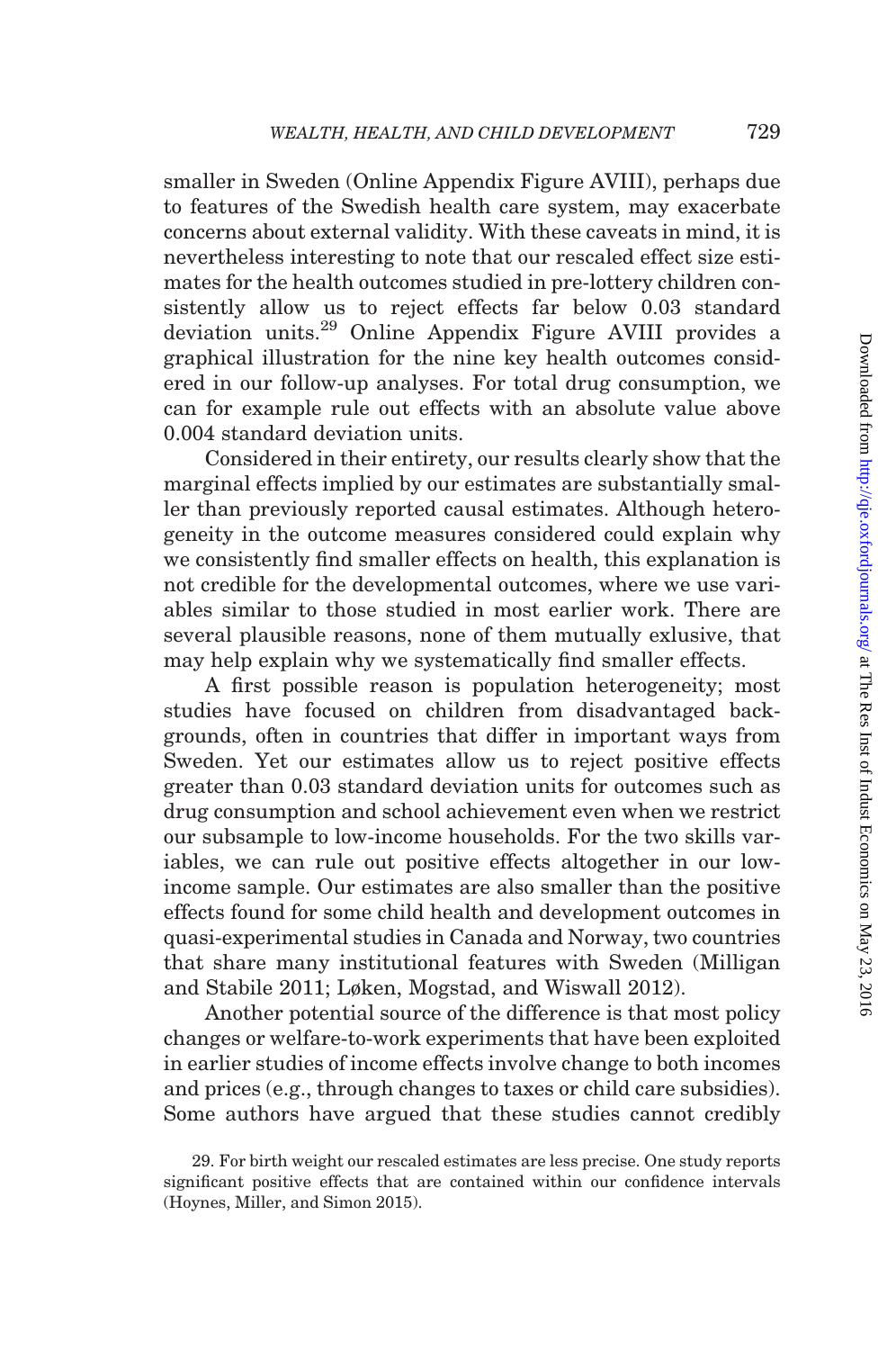separate income effects from other changes and may be picking up difficult-to-model substitution effects [\(Currie 2009](#page-49-0); [Mayer](#page-50-0) [2010](#page-50-0); Heckman and Mosso  $2014$ .<sup>30</sup> Our estimates, by contrast, can be interpreted quite unambiguously as income effects. Finally, most earlier studies have evaluated the consequences of more modestly sized (usually monthly) income supplements. One of our lotteries (Triss-Monthly) pays prizes in monthly supplements, but the supplements are much larger than those considered in previous studies of income support programs. For some child outcomes, such as GPA, we continue to be able to rule out effects of \$1,000 in annual income larger than 0.05 standard deviation units even when we restrict the sample to Triss-Monthly. The lower effects we report could reflect diminishing marginal effects of income supplements.

# V.E. Parental Behavior

Even absent any direct evidence of an impact of wealth on most of our child outcomes, knowing if the wealth shocks have any discernible impact on parental behaviors is valuable. No variables in administrative records can be unambiguously interpreted as measures of parental investments or parenting quality, but our analysis plan [\(Cesarini et al. 2014](#page-49-0)) specified five outcomes that may be of some relevance for testing theories of how wealth impacts children's outcomes. These five variables are asset transfers, local school quality, parental mental health, maternal smoking, and duration of parental leave.<sup>31</sup> A summary of the results is that none of the causal estimates are statistically distinguishable from zero (see [Online Appendix Table AXXIX](http://qje.oxfordjournals.org/lookup/suppl/doi:10.1093/qje/qjw001/-/DC1) for the full set of results). For three of the outcomes—duration of maternal leave, paternal leave, and school quality—we consider the estimates precise enough to conclude that the behavioral responses on these margins must be very small. For example, we can reject positive effects of 1M SEK on maternity leave larger

30. The challenge is to credibly rule out the possibility that the policy changes used in quasi-experimental studies only impact wealth. See, for example, the concerns voiced by Currie ([2009](#page-49-0), p. 96) about the welfare-to-work experiments and by Heckman and Mosso ([2014](#page-50-0), p. 717) about the studies of [Duncan, Morris, and](#page-49-0) [Rodrigues \(2011\)](#page-49-0) and [Milligan and Stabile \(2011\).](#page-50-0)

31. Psychologists have argued that by reducing stress, more income can improve parenting and maternal health behaviors ([Elder 1974; Conger et al. 1994](#page-49-0)). In the framework economists use to analyze child development, wealth affects children through parental investments in goods and services.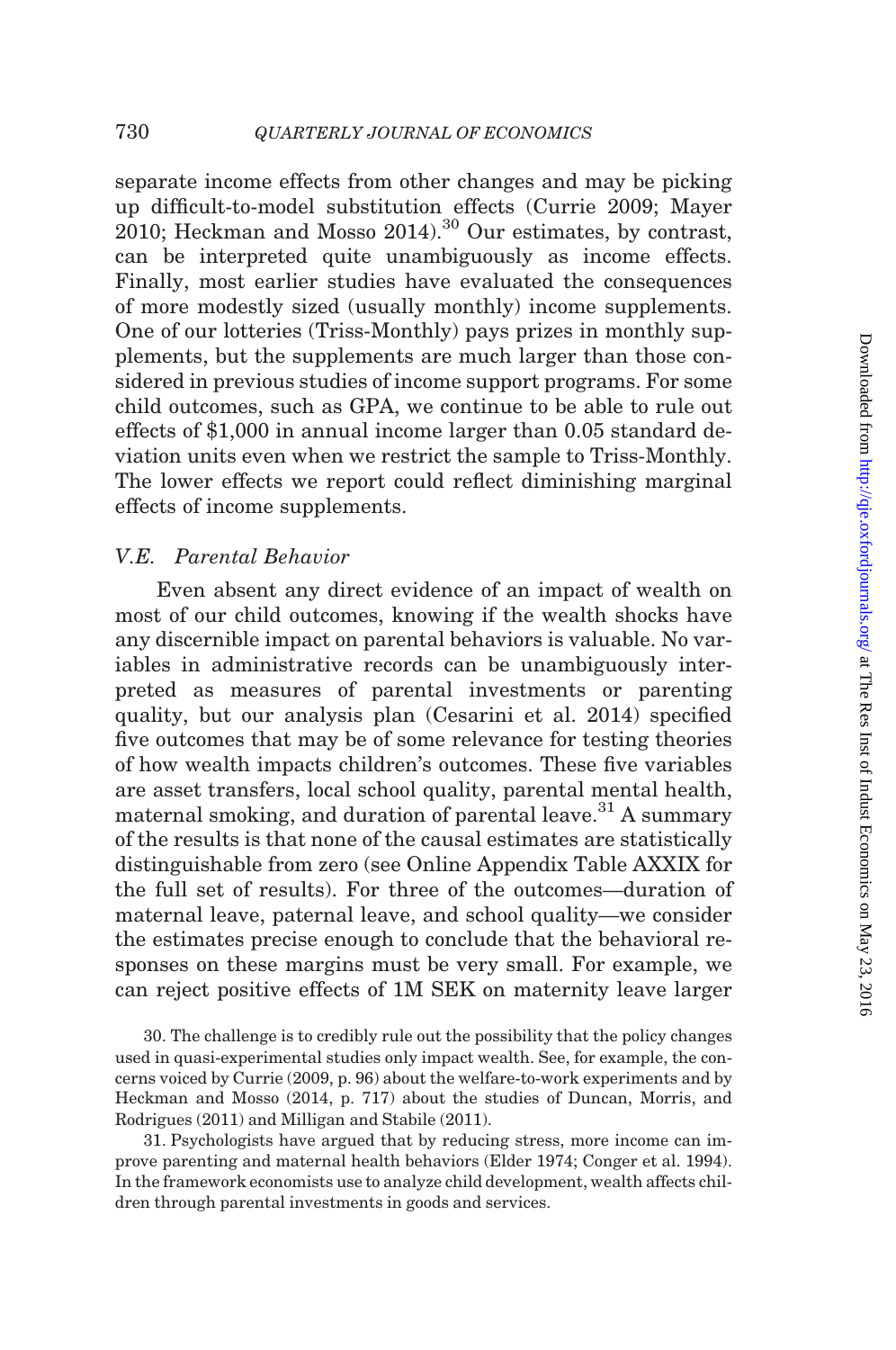than 13 days, a small effect given that the average mother claims 386 days of maternity leave benefits.

### VI. Discussion

Observational studies consistently find strong gradients between markers for socioeconomic status and health and child outcomes. But the causal processes that underlie these relationships remain poorly understood ([Smith 1999;](#page-51-0) [Deaton 2002; Currie](#page-49-0) [2009;](#page-49-0) [Mayer 2010;](#page-50-0) [Baker and Stabile 2012](#page-48-0); [Cutler, Lleras-](#page-49-0)[Muney, and Vogl 2012\)](#page-49-0). We contribute to this literature by providing credible and statistically precise estimates of the causal impact of substantial wealth shocks on a rich set of outcomes available in administrative registers. For most outcomes, we report estimates that are not statistically distinguishable from zero but often precise enough to bound the parameter being estimated to a tight range around the point estimate. Three possible exceptions to our overall finding of zero effects are that wealth appears to improve adults' mental health, increase hospitalization of children, and perhaps reduce children's obesity risk.

There are limitations to what can be learned about health and child achievement gradients by studying the randomized assignment of large lottery prizes to Swedish lottery players. Sweden has a publicly funded and universal health care system, and an educational system under which schools are prohibited from charging tuition and required to follow a national curriculum. Consequently, caution is warranted in extrapolating our results to other settings, especially to developing countries, where we have sound theoretical reasons to expect larger effects and evidence consistent with this expectation [\(Case 2004](#page-48-0)). Nor should one infer from our findings that large, positive wealth shocks will necessarily have small impacts on health care demand in developed countries without universal health care. However, health and child achievement gradients show up reliably across developed countries with quite different institutional arrangements.<sup>32</sup> Many theories of the gradients therefore invoke causal mechanisms that plausibly operate in Sweden and across a wide range of other cultural and policy environments.

<sup>32.</sup> For example, neither within- nor cross-country analyses find a strong relationship between the strength of the health gradient and health care institutions [\(Cutler, Lleras-Muney, and Vogl 2012\)](#page-49-0).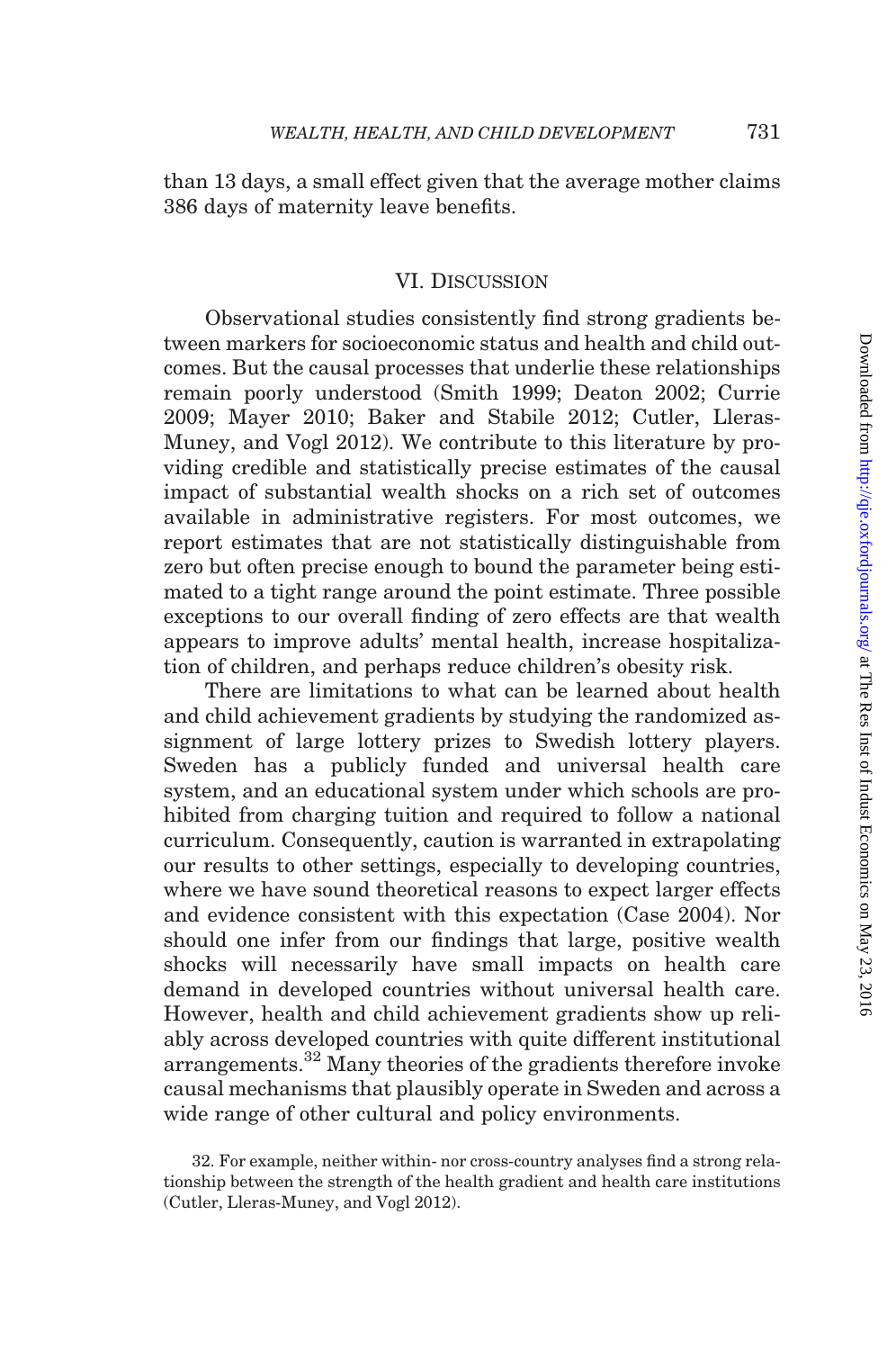We view our intergenerational estimates as useful primarily for testing hypotheses about the causes of the graded association between permanent income and child outcomes. Because our wealth shocks are large even from a life cycle point of view, and children in our sample come from a heterogeneous collection of backgrounds, the setting we consider is especially suitable for testing predictions about the effects of large windfall gains on children from households with incomes spanning the income distribution.

Our results suggest that in a model of child development parameterized to match conditions in Sweden, the effect of permanent income on children's outcomes is small. With the exception of obesity risk, we estimate precise zero or negative effects in subpopulations for which theories of child development predict larger benefits of wealth. For example, though the mechanism differs, investment models ([Becker and Tomes 1979](#page-48-0)) and parental stress models ([Bradley and Corwyn 2002](#page-48-0)) predict larger positive effects of wealth shocks in families with low incomes. The small impact of wealth on proxies for parenting behavior may explain why the shocks to permanent income appear to have few discernible intergenerational impacts. Our conclusions about the impact of wealth are consistent with the findings from a rigorous study of Korean-born adoptees who were assigned to U.S. families using a plausibly random mechanism [\(Sacerdote 2007\)](#page-50-0), and the structural literature on child development ([Heckman and Mosso](#page-50-0) [2014](#page-50-0)). Our findings are also strikingly similar to those reported by [Bleakley and Ferrie \(forthcoming\)](#page-48-0) in a study exploiting the randomized assignment of land in a lottery held in early nineteenth-century Georgia. Winners were assigned a piece of land whose value was roughly equal to the median wealth at the time. Bleakley and Ferrie find no evidence that these substantial wealth shocks affected the human-capital outcomes of winners' children or grandchildren.

In our adult analyses, our estimates allow us to rule out all but very modest effects of wealth on overall long-run mortality, cause-specific mortality, and an array of health care utilization variables. Three previous studies of lottery players' health report statistically significant positive effects on mental health ([Lindahl](#page-50-0) [2005](#page-50-0); [Gardner and Oswald 2007;](#page-49-0) [Apouey and Clark 2015\)](#page-48-0). The findings of these previous studies are qualitatively but not quantitatively similar to our mental health results. Indeed, one interpretation of our results is that previous studies have lacked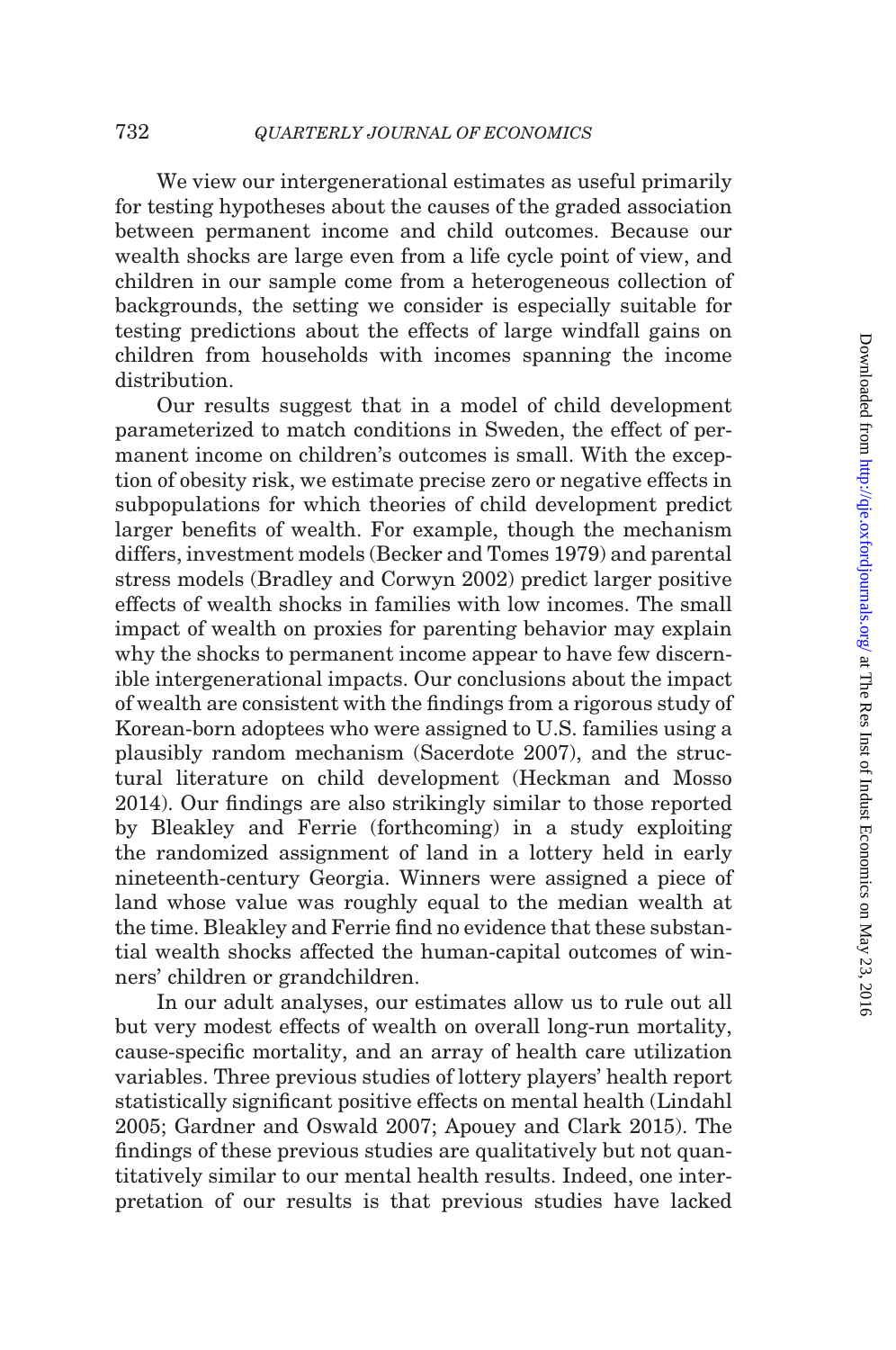statistical power to detect effect sizes that our study suggests are plausible. If so, the effect sizes we estimate are useful for evaluating the credibility of statistically significant findings in earlier studies on smaller samples. To illustrate, consider the pioneering study of [Lindahl \(2005\)](#page-50-0). Converting Lindahl's estimates to make them comparable to ours, the estimated effect of 1M SEK on an index of mental health is 0.42 in standard deviation units (std. err. = 0.19). In our sample, we can reject effects on our mental health variable greater than 0.06 standard deviation units. If we assume 0.06 is a realistic effect size, then Lindahl's statistical power to detect such an effect at the 95% level was 6.2%. Conditional on observing an effect that is significant at the 5% level, a study with such low power has a 19% chance of incorrectly signing the coefficient and will overestimate the effect size by a factor of  $7.4^{33}$ 

Differences in the definition of the outcome variables could explain why previous studies have found order-of-magnitude stronger effects on mental health, but not why our mortality results differ from those reported by Lindahl. He estimates that 100K reduces five-year mortality by 1.30 percentage points  $(95\% \text{ CI} - 2.22 \text{ to } -0.41 \text{ percentage points})$  and 10-year mortality by 1.89 percentage points  $(95\% \text{ CI} -3.30 \text{ to } -0.49 \text{ percentage})$ points). In our pooled sample, the analogous estimates are 0.00 for five-year mortality  $(95\% \text{ CI} - 0.06 \text{ to } 0.06 \text{ percentage points})$ and 0.07 for 10-year mortality (95% CI  $-0.03$  to 0.16).<sup>34</sup> In the 11 subsamples considered in our heterogeneity analyses, our study had 99% power to detect effect sizes one quarter the size of Lindahl's. In this specific case, the discrepancy in findings is not plausibly attributable to treatment effect heterogeneity.

Our findings of small effects are consistent with the conclusions of a number of quasi-experimental papers using natural experiments other than lotteries [\(Meer, Miller, and Rosen 2003;](#page-50-0) [Frijters, Haisken-DeNew, and Shields 2005;](#page-49-0) [Snyder and Evans](#page-51-0)

33. These calculations are based on [Gelman and Carlin \(2014\).](#page-49-0) The implied effect reported by [Gardner and Oswald \(2007\)](#page-49-0) is an order of magnitude larger than Lindahl's estimate of 0.42 standard deviation units, so similar analyses of their results would yield even more dramatic conclusions.

34. Lindahl's estimates are reported in units of 130K year 1998 SEK. Inflation was 18% between 1998 and 2010, so the estimates in his Table 4 need to be multiplied by a factor of  $100,000/(1.18*130,000)$  to be expressed in units of  $100K$  year 2010 SEK. Our coefficient estimates are comparable to these transformed estimates if we divide them by 10.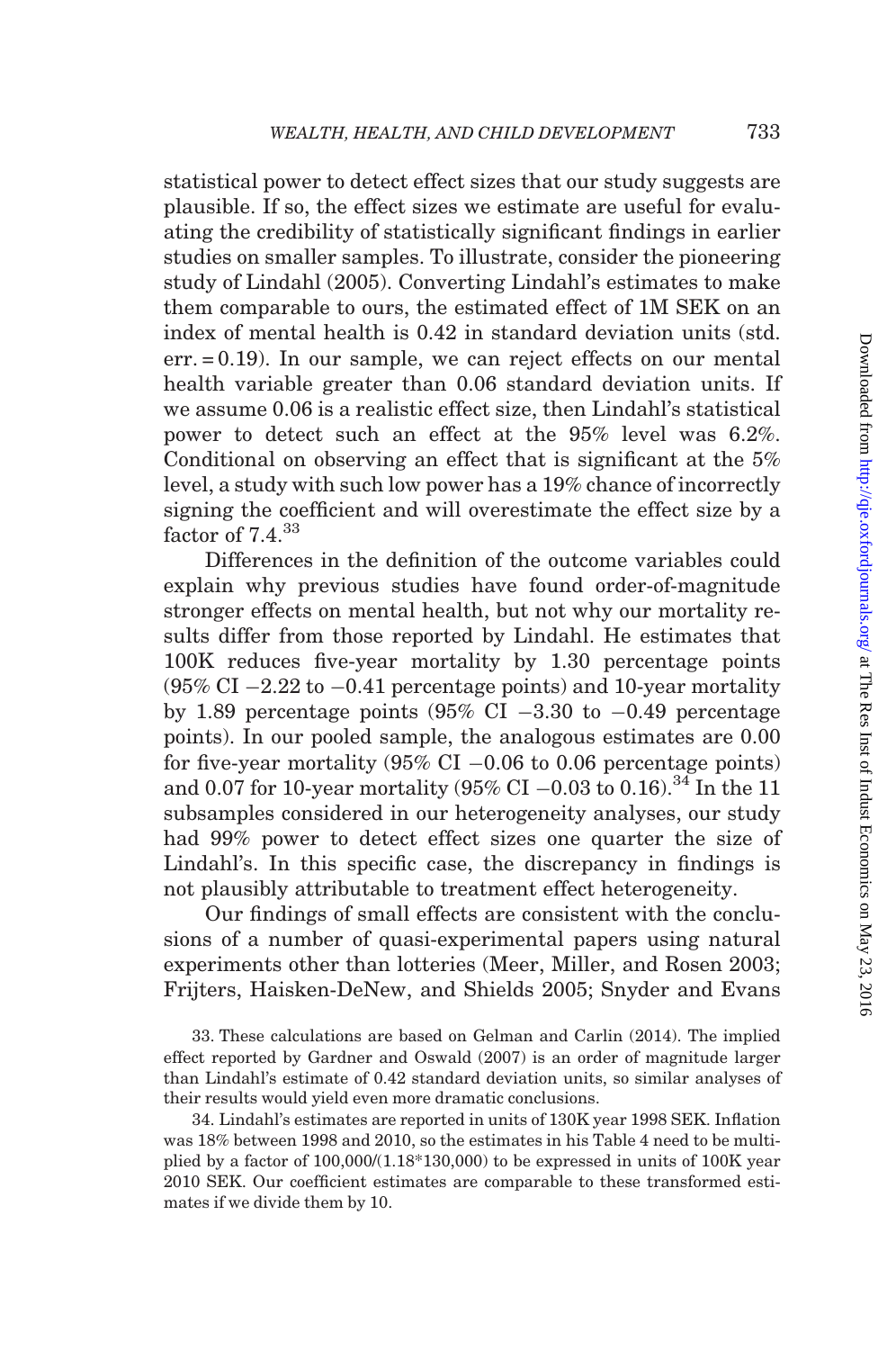[2006](#page-51-0); [Erixson 2014;](#page-49-0) [Schwandt 2014\)](#page-50-0). Economists, placing the most weight on this evidence, have often concluded that omitted variables and reverse causation from health to wealth primarily explain the gradients between income and health ([Smith 1999](#page-51-0); [Deaton 2003; Chandra and Vogl 2010](#page-49-0)), whereas epidemiologists frequently point to the substantial health-wealth correlations and their apparent robustness to the inclusion of a large set of controls—in support of their positions ([Marmot 1994](#page-50-0)). Our estimates reinforce the economists' skepticism.<sup>35</sup>

We find little support for what we take to be the predictions from the epidemiological literature about the impacts of wealth. Our mental health findings are consistent with income conveying some psychosocial benefits [\(Adler and Newman 2002](#page-48-0); [Marmot and Wilkinson 2006\)](#page-50-0), but we find no evidence that these benefits translate into improved autoimmune or cardiovascular health. Nor do we find positive effects on health outcomes in individuals with low socioeconomic status. In our mortality analyses, we find no evidence for a gradual accumulation of positive effects or that wealth confers large benefits to members of groups that the epidemiological literature has traditionally identified as vulnerable.

The identification of the causal processes that produce the relationships between socioeconomic status and health over the life cycle is fraught with methodological hazards. One such hazard is that treating socioeconomic status as a unified concept may obfuscate the heterogenous effects of its various dimensions over the life cycle ([Deaton 2002; Cutler, Lleras-Muney, and Vogl](#page-49-0) [2012](#page-49-0)). Though no silver bullet can answer these pressing research questions, studies of lottery players are one attractive research strategy for understanding how economic resources, one important dimension of socioeconomic status, impact health and child outcomes ([Mayer 1998](#page-50-0); [Smith 1999\)](#page-51-0). We find that overall, the effects of substantial positive wealth shocks are small in the aggregate and in subsamples. Our results are not incompatible with the existence of substantial causal pathways from some dimensions of socioeconomic status to health but may help narrow

35. Our findings are not at odds with a U.S. literature that shows a withinmonth mortality spike in connection with receipt of government transfer payments [\(Dobkin and Puller 2007; Evans and Moore 2011](#page-49-0), [2012](#page-49-0)). Similar spikes have been documented in Swedish data (Andersson, Lundborg, and Vikström 2015). These studies examine the impact of a modestly sized and anticipated liquidity shocks; our study examines the effects of positive shocks to permanent income.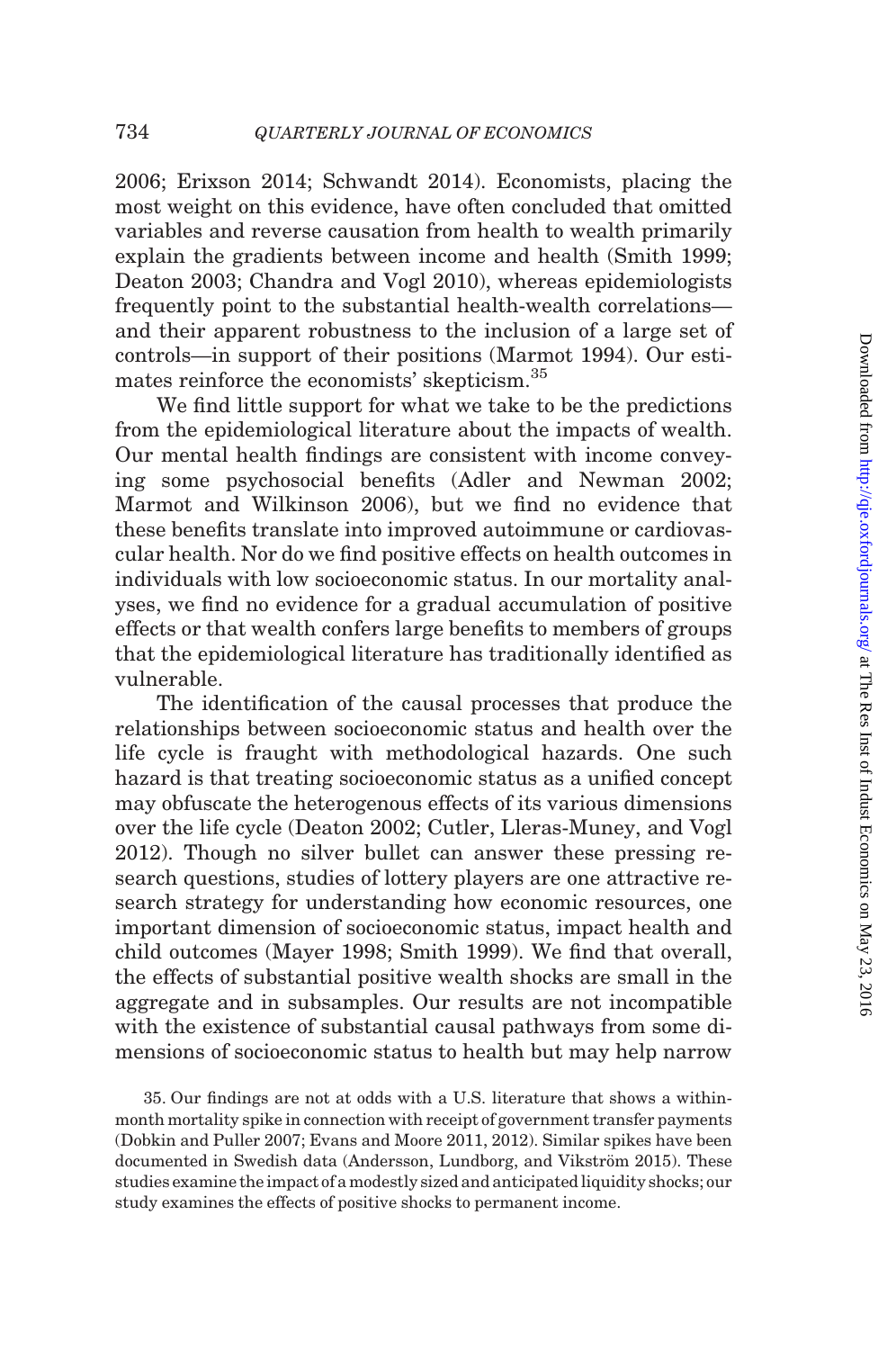<span id="page-48-0"></span>the set of hypotheses about the causes of the gradients that should be considered plausible.

new york university, ifn, and nber stockholm school of economics and ifn institute for international economic studies, stockholm university university of cambridge

### Supplementary Material

An [Online Appendix](http://qje.oxfordjournals.org/lookup/suppl/doi:10.1093/qje/qjw001/-/DC1) for this article can be found at QJE online (qje.oxfordjournals.org).

### **REFERENCES**

- Adams, Peter, Michael D. Hurd, Daniel McFadden, Angela Merrill, and Tiago Ribeiro, ''Healthy, Wealthy, and Wise? Tests for Direct Causal Paths Between Health and Socioeconomic Status," Journal of Econometrics, 112 (2003), 3–56.
- Adda, Jérôme, James Banks, and Hans-Martin von Gaudecker, "The Impact of Income Shocks on Health: Evidence from Cohort Data," Journal of the European Economic Association, 7 (2009), 1361–1399.
- Adler, Nancy E., and Katherine Newman, ''Socioeconomic Disparities in Health:
- Pathways and Policies," *Health Affairs*, 21 (2002), 60–76.<br>Akee, Randall K. Q., William E. Copeland, Gordon Keeler, Adrian Angold, and E. Jane Costello, ''Parents' Incomes and Children's Outcomes: A Quasi-Experiment Using Transfer Payments from Casino Profits," American Economic Journal: Applied Economics, 2 (2010), 86–115.
- Andersson, Elvira, Petter Lundborg, and Johan Vikström, "Income Receipt and Mortality—Evidence from Swedish Public Sector Employees," Journal of
- Public Economics, 131 (2015), 21–32. Apouey, Benedicte, and Andrew E. Clark, ''Winning Big but Feeling No Better? The Effect of Lottery Prizes on Physical and Mental Health," Health Economics, 24 (2015), 516–538. Baker, Michael, and Mark Stabile, ''Determinants of Health in Childhood,'' in The
- Oxford Handbook of Health Economics, Sherry Glied and Peter C. Smith,
- eds. (New York: Oxford University Press, 2012). Becker, Gary S., and Nigel Tomes, ''Child Endowments and the Quantity and Quality of Children,'' Journal of Political Economy, 84 (1976), S143–S162.
	- "An Equilibrium Theory of the Distribution of Income and Intergenerational Mobility,'' Journal of Political Economy, 87 (1979), 1153– 1189.
- Bleakley, Hoyt, and Joseph Ferrie, ''Shocking Behavior: Random Wealth in Antebellum Georgia and Human Capital across Generations," Quarterly Journal of Economics, forthcoming.<br>Bradley, Robert H., and Robert F. Corwyn, "Socioeconomic Status and Child
- Development,'' Annual Review of Psychology, 53 (2002), 371–399.
- Brooks-Gunn, Jeanne, and Greg J. Duncan, ''The Effects of Poverty on Children,'' Future of Children, 7 (1997), 55–71.
- Brunner, Eric, "Stress and the Biology of Inequality," British Medical Journal, 314 (1997), 1472–1476.
- Case, Anne, ''Does Money Protect Health Status? Evidence from South African Pensions,'' in Perspectives on the Economics of Aging, David A. Wise, ed. (Chicago: University of Chicago Press, 2004).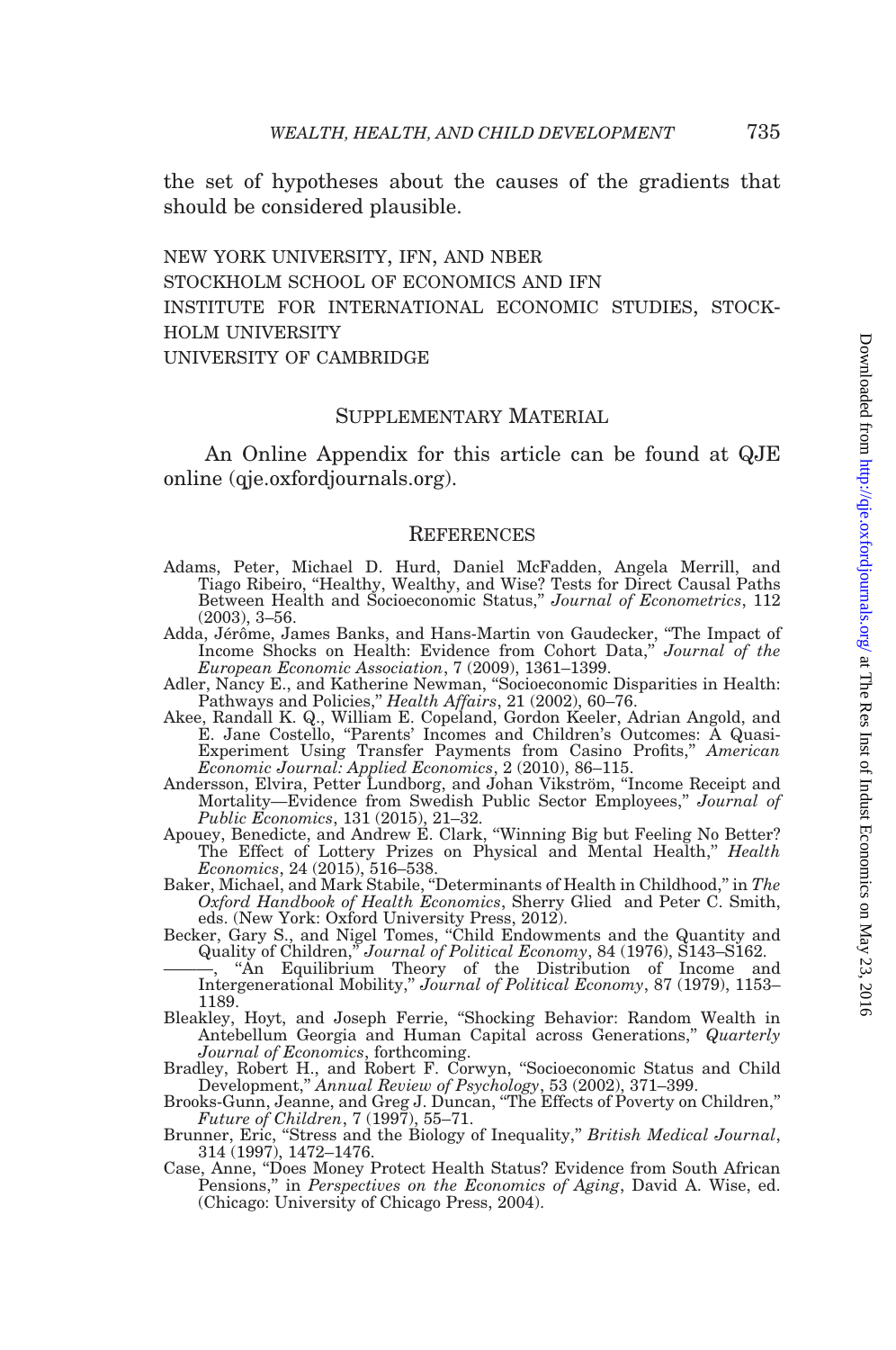- <span id="page-49-0"></span>Cesarini, David, Erik Lindqvist, Matthew Notowidigdo, and Robert Ostling, "The Effect of Wealth on Individual and Household Labor Supply: Evidence from Swedish Lotteries,'' NBER Working Paper 21762, 2015.
- Cesarini, David, Erik Lindqvist, Robert Östling, and Björn Wallace, "Pre-Analysis Plan for Wealth, Health and Child Development: Evidence from Administrative Data on Swedish Lottery Players,'' AEA RCT Registry ID AEARCTR-0000442, 2014.
- Chandra, Amitabh, and Tom S. Vogl, ''Rising Up with Shoe Leather? A Comment on Fair Society, Healthy Lives (The Marmot Review)," Social Science & Medicine, 71 (2010), 1227–1230.
- Charlson, M. E., Peter Pompei, K. L. Ales, and C. R. MacKenzie, ''A New Method of Classifying Prognostic Comorbidity in Longitudinal Studies: Development and Validation,'' Journal of Chronic Diseases, 40 (1987), 373–383.
- Cheng, Terence C., Joan Costa-i-Font, and Nattavudh Powdthavee, ''Do You Have to Win It to Fix It? A Longitudinal Study of Lottery Winners and Their Health Care Demand,'' CEP Discussion Paper 339, 2015.
- Conger, Rand D., Xiaojia Ge, Glen H. Elder Jr., Frederick O. Lorenz, and Ronald L. Simons, ''Economic Stress, Coercive Family Process, and Developmental Problems of Adolescents," Child Development, 65 (1994), 541-561.
- Cooper, Kerris, and Kitty Stewart, ''Does Money Affect Children's Outcomes? A Systematic Review,'' Discussion paper, Joseph Rowntree Foundation, 2013.
- Currie, Janet, ''Healthy, Wealthy, and Wise: Socioeconomic Status, Poor Health in Childhood, and Human Capital Development,'' Journal of Economic Literature, 47 (2009), 87–122.
- Cutler, David M., Adriana Lleras-Muney, and Tom Vogl, ''Socioeconomic Status and Health: Dimensions and Mechanisms,'' in The Oxford Handbook of Health Economics, Sherry Glied and Peter C. Smith, eds. (New York: Oxford University Press, 2012).
- Dahl, Gordon B., and Lance Lochner, ''The Impact of Family Income on Child Achievement: Evidence from the Earned Income Tax Credit," American Economic Review, 102 (2012), 1927–1956.
- Deaton, Angus, "Policy Implications of the Gradient of Health and Wealth," Health Affairs, 21 (2002), 13–30.
- <sup>"</sup>Health, Inequality, and Economic Development," Journal of Economic Literature, 41 (2003), 113–158. Dobkin, Carlos, and Steven L. Puller, ''The Effects of Government Transfers on
- Monthly Cycles in Drug Abuse, Hospitalization and Mortality," Journal of Public Economics, 91 (2007), 2137–2157.
- Duncan, Greg J., Pamela A. Morris, and Chris Rodrigues, ''Does Money Really Matter? Estimating Impacts of Family Income on Young Children's from Random-Assignment Experiments," Developmental Psychology, 47 (2011), 1263–1279.
- Elder, Glen H., Children of the Great Depression: Social Change in Life Experience (Chicago: University of Chicago Press, 1974).
- Erixson, Oscar, ''Health Responses to a Wealth Shock: Evidence from a Swedish Tax Reform,'' IFN Working Paper 1011, 2014. Evans, William N., and Timothy J. Moore, ''The Short-Term Mortality
- Consequences of Income Receipt," Journal of Public Economics, 95 (2011), 1410–1424.

, "Liquidity, Economic Activity and Mortality," Review of Economics and Statistics, 94 (2012), 400–418.

- Frijters, Paul, John P. Haisken-DeNew, and Michael A. Shields, ''The Causal Effect of Income on Health: Evidence from German Reunification,'' Journal of Health Economics, 24 (2005), 997–1017. Gardner, Jonathan, and Andrew J. Oswald, ''Money and Mental Wellbeing: A
- Longitudinal Study of Medium-Sized Lottery Wins," Journal of Health Economics, 26 (2007), 49–60.
- Gelman, Andrew, and John Carlin, ''Beyond Power Calculations: Assessing Type S (Sign) and Type M (Magnitude) Errors,'' Perspectives on Psychological Science, 9 (2014), 641–651.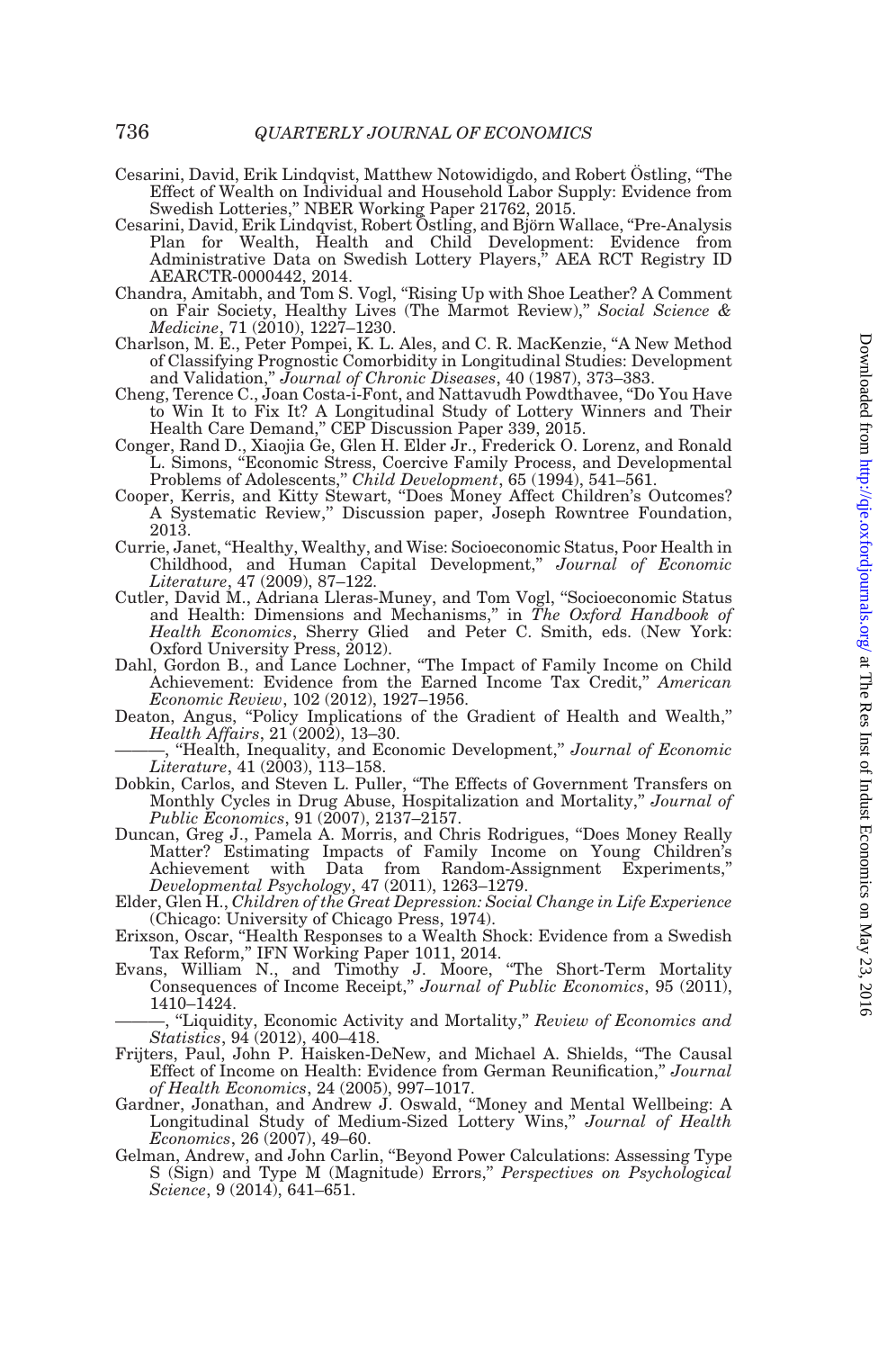- <span id="page-50-0"></span>Grossman, Michael, ''On the Concept of Health Capital and the Demand for
- Health,'' Journal of Political Economy, 80 (1972), 223–255. Hankins, Scott, and Mark Hoekstra, ''Lucky in Life, Unlucky in Love? The Effect of Random Income Shocks on Marriage and Divorce," Journal of Human Resources, 46 (2011), 403–426.
- Hankins, Scott, Mark Hoekstra, and Paige Marta Skiba, ''The Ticket to Easy Street? The Financial Consequences of Winning the Lottery," Review of Economics and Statistics, 93 (2011), 961-969.
- Heckman, James J., and Stefano Mosso, ''The Economics of Human Development and Social Mobility,'' Annual Review of Economics, 6 (2014), 689–733.
- Hoynes, Hilary, Doug Miller, and David Simon, ''Income, the Earned Income Tax Credit, and Infant Health,'' American Economic Journal: Economic Policy, 7 (2015), 172–211.
- Hultkrantz, Lars, and Mikael Svensson, ''The Value of a Statistical Life in Sweden: A Review of the Empirical Literature," Health Policy, 108 (2012), 302–310.
- Imbens, Guido W., Donald B. Rubin, and Bruce I. Sacerdote, "Estimating the Effect of Unearned Income on Labor Earnings, Savings, and Consumption: Evidence from a Survey of Lottery Players,'' American Economic Review, 91 (2001), 778–794.
- Kearney, Melissa S., Peter Tufano, Jonathan Guryan, and Erik Hurst, ''Making Savers Winners: An Overview of Prize-Linked Saving Products," in Financial Literacy: Implications for Retirement Security and the Financial Marketplace, Olivia S. Mitchell and Annamaria Lusardi, eds. (New York: Oxford University Press, 2011).
- Liang, Kung-Yee, and Scott L. Zeger, ''Longitudinal Data Analysis Using Generalized Linear Models,'' Biometrika, 73 (1986), 13–22.
- Lindahl, Mikael, ''Estimating the Effect of Income on Health and Mortality Using Lottery Prizes as an Exogenous Source of Variation in Income,'' Journal of
- Human Resources, 40 (2005), 144–168. Lindqvist, Erik, and Roine Vestman, ''The Labor Market Returns to Cognitive and Noncognitive Ability: Evidence from the Swedish Enlistment,'' American Economic Journal: Applied Economics, 3 (2011), 101–128.
- Løken, Katrine V., Magne Mogstad, and Matthew Wiswall, ''What Linear Estimators Miss: The Effects of Family Income on Child Outcomes,''
- American Economic Journal: Applied Economics, 4 (2012), 1–35. Majo, Maria Cristina, and Arthur van Soest, ''Income and Health Care Utilization
- Among the 50+ in Europe and the US," *Applied Econometrics*, 4 (2012), 3–22.<br>Marmot, Michael, "Social Differentials in Health within and between Populations,'' Daedalus, 123 (1994), 197–216.
- Marmot, Michael, and Richard G. Wilkinson, eds., Social Determinants of Health, 2nd ed. (New York: Oxford University Press, 2006).
- Mayer, Susan E., What Money Can't Buy: Family Income and Children's Life Chances (Cambridge, MA: Harvard University Press, 1998).

———, ''Revisiting an Old Question: How Much Does Parental Income Affect

- Child Outcomes?,'' Focus, 27 (2010), 21–26. Meer, Jonathan, Douglas L. Miller, and Harvey S. Rosen, ''Exploring the Health-Wealth Nexus,'' Journal of Health Economics, 22 (2003), 713–730.
- Milligan, Kevin, and Mark Stabile, ''Do Child Tax Benefits Affect the Well-Being of Children? Evidence from Canadian Child Benefit Expansions,'' American Economic Journal: Economic Policy, 3 (2011), 175–205.
- Newacheck, Paul W., and Neal Halfon, ''Prevalence and Impact of Disabling Chronic Conditions in Childhood,'' American Journal of Public Health, 88 (1998), 610–617.
- Sacerdote, Bruce, ''How Large Are the Effects from Changes in Family Environment? A Study of Korean American Adoptees," Quarterly Journal of Economics, 122 (2007), 119–157.
- Salkind, Neil J., and Ron Haskins, ''Negative Income Tax: The Impact on Children
- from Low-Income Families," Journal of Family Issues, 3 (1982), 165–180.<br>Schwandt, Hannes, "Wealth Shocks and Health Outcomes: Evidence from Stock Market Fluctuations,'' CEP Discussion Paper 1281, 2014.